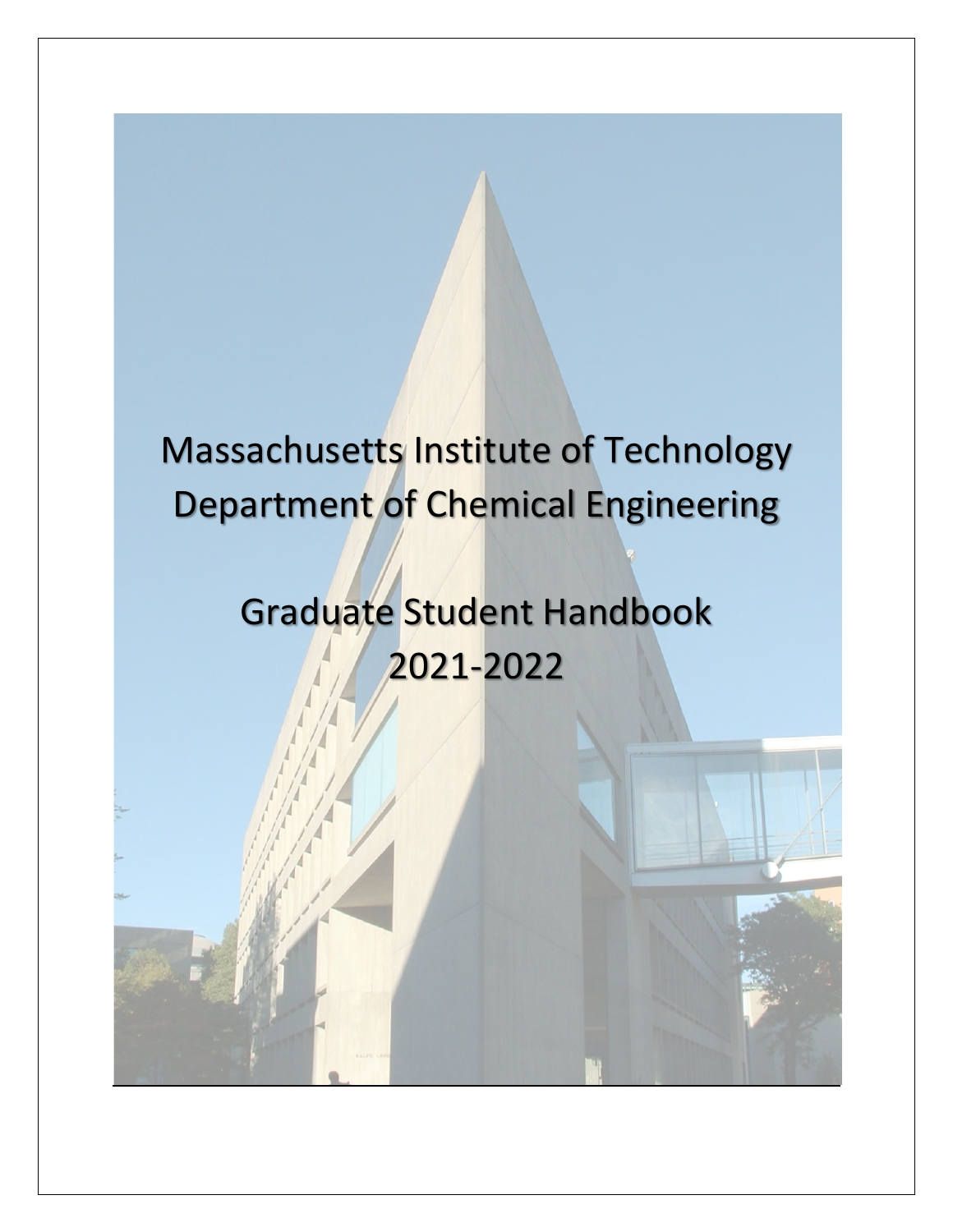### **Table of Contents**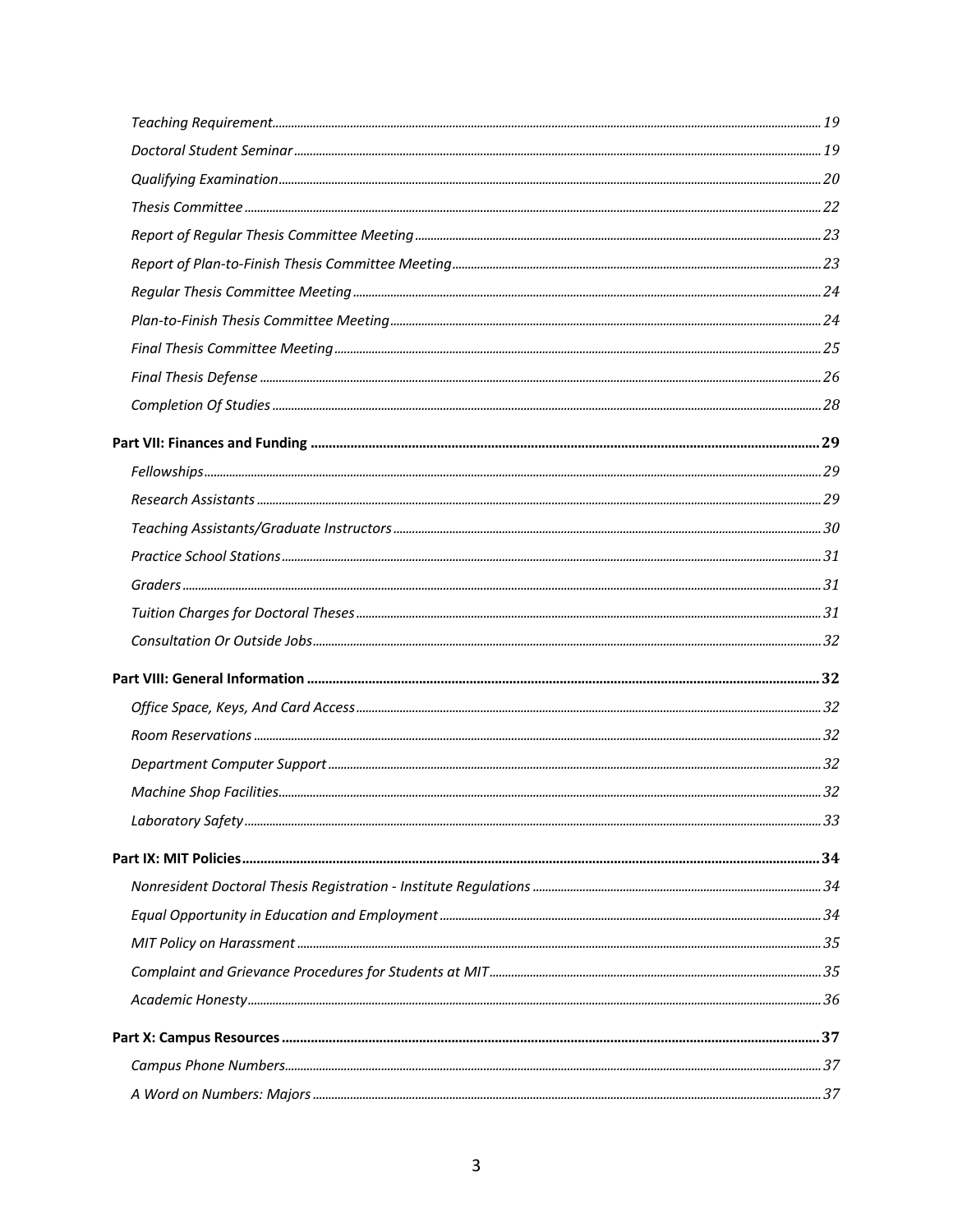| 44 |
|----|
|    |
|    |
|    |
|    |
|    |
|    |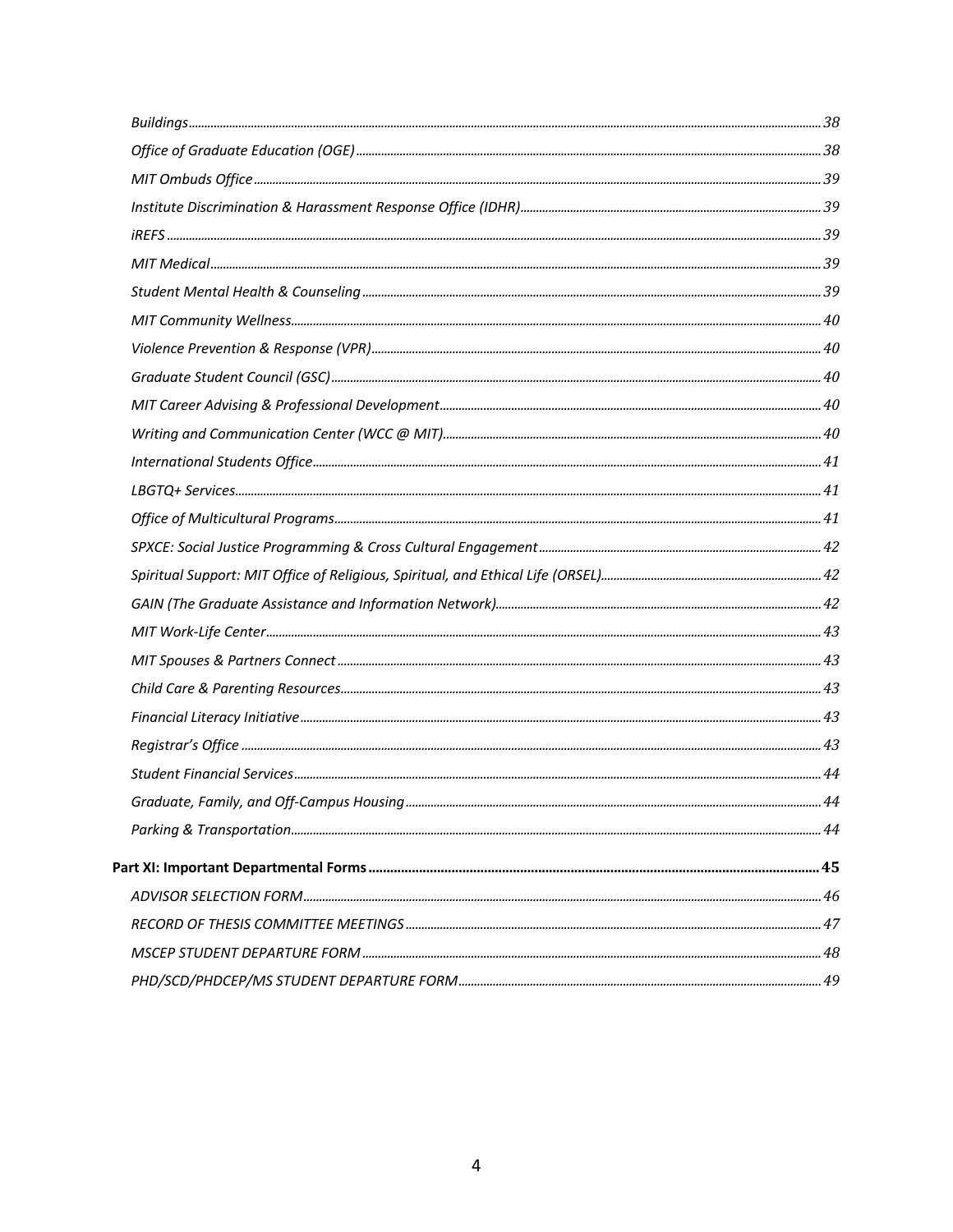#### **Part I: The Department**

The most important departmental guidelines and policies are presented in this handbook. In addition, the MIT Office of Graduate Education's (OGE) webpage on Graduate Policies and Procedures https://oge.mit.edu/gpp/ and the MIT Bulletin (aka course catalog) http://catalog.mit.edu/, cover Institute-wide policies, procedures, and regulations.

The Graduate Committee Chair (referred to hereafter as the Graduate Officer), the Academic Administrator, and the Graduate Coordinator are valuable sources of information and support for graduate students. If you have problems or questions at any time during your graduate school tenure, we encourage you to contact the Academic Administrator, Melanie Charette, room 66- 366, (617) 253-4577, melaniec@mit.edu, and the Graduate Coordinator Matthew Sweeney, room 66-366, (617) 252-2162, vsweeney@mit.edu, in the Student Office. In addition, please feel free to contact the Graduate Officer, Professor Patrick Doyle, room E17-504F, (617) 253-4534, pdoyle@mit.edu, for advice and guidance.

Academic policy for graduate students is the responsibility of the Graduate Committee, and students should feel free to consult with its members at any time.

#### **Graduate Committee**

| E17-504F | (617) 253-4534   | pdoyle@mit.edu   |
|----------|------------------|------------------|
| 66-442B  | (617) 253-4594   | dblank@mit.edu   |
| E19-551  | $(617)$ 253-3112 | braatz@mit.edu   |
| 66-462   | (617) 253-4677   | afurst@mit.edu   |
| 66-370A  | (617) 253-4588   | tahatton@mit.edu |
| 66-464   | (617) 253-4584   | hjkulik@mit.edu  |
| E19-502D | (617) 452-3790   | myerson@mit.edu  |
| E19-502C | (617) 253-5224   | sikes@mit.edu    |
| 66-566   | (617)324-4323    | strano@mit.edu   |
| 66-554   | (617)324-7359    | jswan@mit.edu    |
| 66-458A  | (617) 253-4975   | tisdale@mit.edu  |
|          |                  |                  |

#### **Headquarter Staff**

| Prof. Paula Hammond, Department Head                             | hammond@mit.edu  |
|------------------------------------------------------------------|------------------|
| Prof. Kristala Prather, Executive Officer                        | kljp@mit.edu     |
| Sandra Lopes, Administrative Assistant for DH                    | slopes@mit.edu   |
| Adrienne Bruno, Administrative Assistant for EO                  | abruno@mit.edu   |
| Robert Fadel, Administrative Officer                             | rdfadel@mit.edu  |
| Caitlin Stier, Comm Lab & Career Services Manager cstier@mit.edu |                  |
| Markita Francis, Human Resources Coordinator                     | markitaf@mit.edu |
| Heather Upshaw, Senior Leadership Giving Officer                 | hupshaw@mit.edu  |
| Melanie Kaufman, Communications Officer                          | melmils@mit.edu  |
| Brian Smith, EHS Coordinator                                     | bssmith@mit.edu  |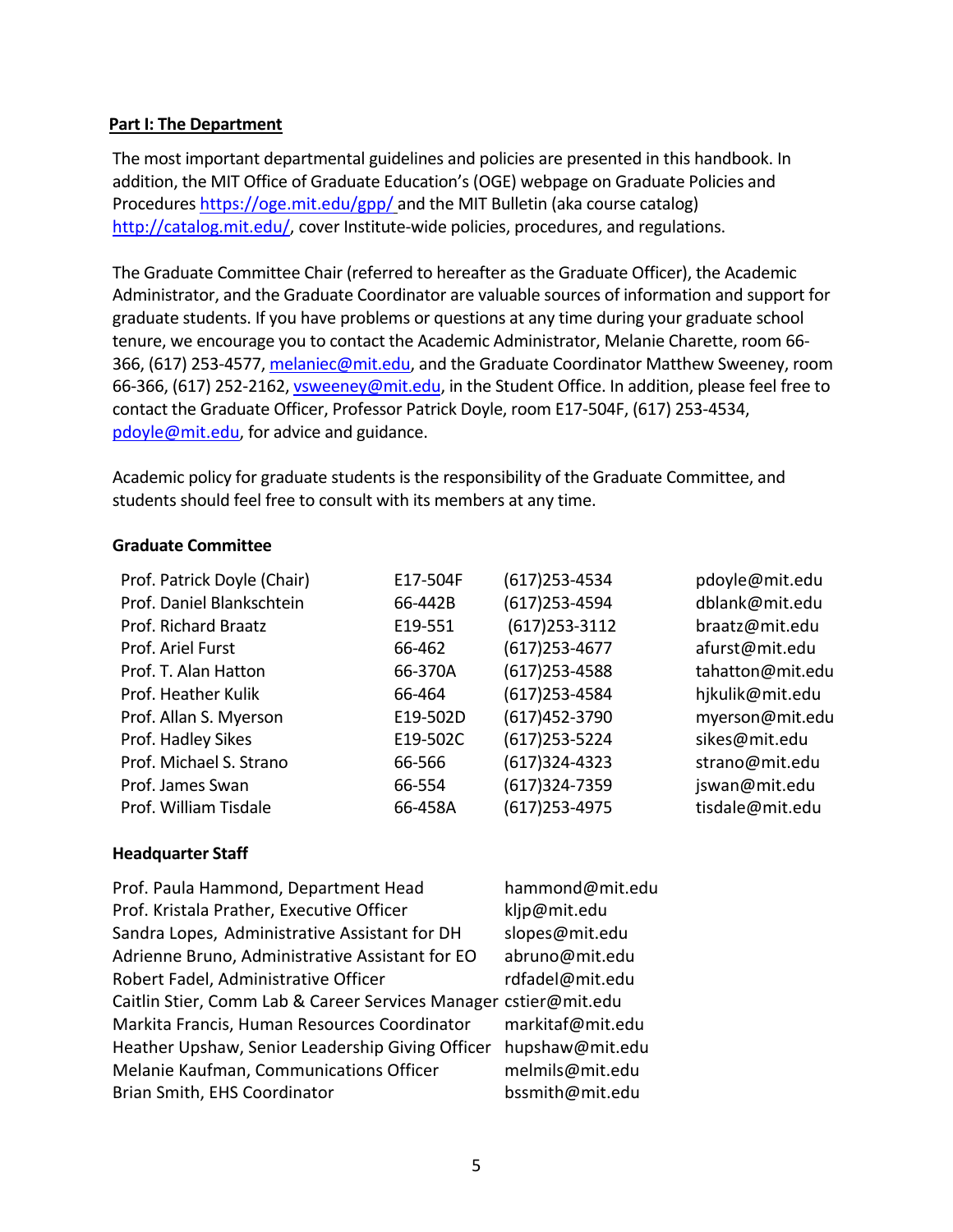Chris Monaco, Facility Manager monacoc@mit.edu

#### **Student Office Staff**

| Melanie Charette, Academic Administrator   | melaniec@mit.edu |
|--------------------------------------------|------------------|
| Sharece Corner, Undergraduate Coordinator  | scorner3@mit.edu |
| Matthew Sweeney, Graduate Coordinator      | vsweeney@mit.edu |
| Lanandra Russell, Administrative Assistant | lanandra@mit.edu |

#### **Chemical Engineering Library Guide**

Ye Li, Chemistry and Chemical Engineering Librarian 14S-136M, 617-253-9795, yel@mit.edu http://libguides.mit.edu/chemeng

#### **Chemical Engineering Offices (and other important rooms)**

| 66-240, 244, 252, 258, 260 |
|----------------------------|
|                            |
| 66-0042 & E18-676          |
|                            |
|                            |

#### **Part II: Incoming Students**

#### **English Evaluation Test**

Entering international graduate students are required to take the English Evaluation Test, which identifies weaknesses in communication skills that may interfere with coursework, teaching, and research at MIT (https://mitgsl.mit.edu/english-evaluation-test-eet). Any remedial English course based on the results of the test must be taken in the entering fall semester.

#### **Proficiency in Writing**

Every new Graduate Student is required to the take the Graduate Writing Skills Examination (http://cmsw.mit.edu/graduate-writing-exam/) the summer before starting at MIT. The Examination consists of two essays of 750–1250 words based on online readings. You will have one week to write the two essays and submit them online. Based on the examination results, recommendations for remedial work may be made by the MIT Writing Program.

Each Graduate Writing Exam is assessed by two readers to determine the degree to which the analytical summaries revealed an understanding of the conventions of academic writing, including:

- Comprehensiveness: offering an appropriately objective overview of the material.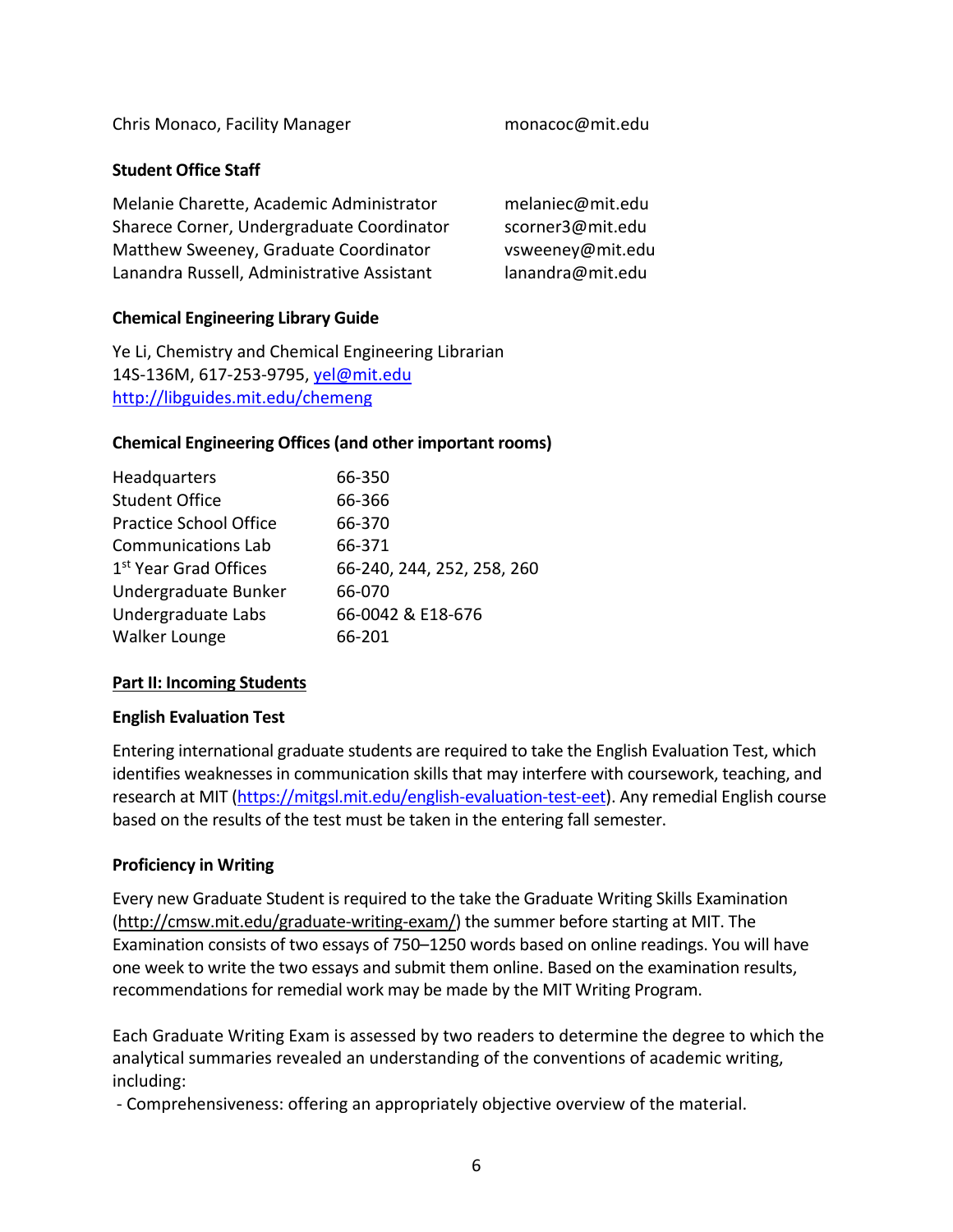- Synthesis: synthesizing the salient points of all five articles.
- Organization: organizing information logically, coherently, and analytically.
- Paraphrase Accuracy: paraphrasing authors' language concisely and accurately.
- Citation: citing sources accurately and fully.
- Style and Discourse: using clear, correct, and engaging prose.

A score between 30-100 is assigned to each essay based on the combined overall scores of the two readers. Students who score 80 or above on this exam show sufficiently developed abilities in all of these areas, with higher scores clearly indicating better performance. For students who score lower than 80, general information about writing performance at each level is presented below:

**75:** Generally clear prose at a sentence level and accurate citation and paraphrase of sources. Exams at this level reveal weaknesses in focus and organization when working with complex scholarly sources; e.g., limitations in organizing material conceptually, synthesizing material from multiple sources, or highlighting the central information from the sources

**60:** Exams at this level reveal weaknesses in focus and organization; e.g., limitations in organizing material conceptually, synthesizing material from multiple sources, or highlighting the central information from the sources. In addition, these exams show a lack of clarity in syntax or word choice

**40 – 50:** Exams at this level reveal limited familiarity with the conventions of academic writing — limitations in organizing material conceptually and logically, presenting information clearly and objectively, and accurately representing the information in the articles. These exams also reveal a pattern of grammatical weakness.

**30:** However well written otherwise, exams at this level reveal significant weaknesses with accurate paraphrasing and citation of the sources.

Students are notified by the Student Office during the summer of their scores. Students who receive a score of less than 80 on the exam are required to take 21W.794, "Graduate Technical Writing Workshop", a remedial writing class during IAP.

Students with an undergraduate degree from MIT are not required to take the writing examination. For any inquiries about the MIT Writing Program, including the results of the writing examination, please contact the Academic Administrator in the Student Office.

#### **Part III: Advising**

For incoming first-year graduate students, academic advisors are members of the Graduate Committee.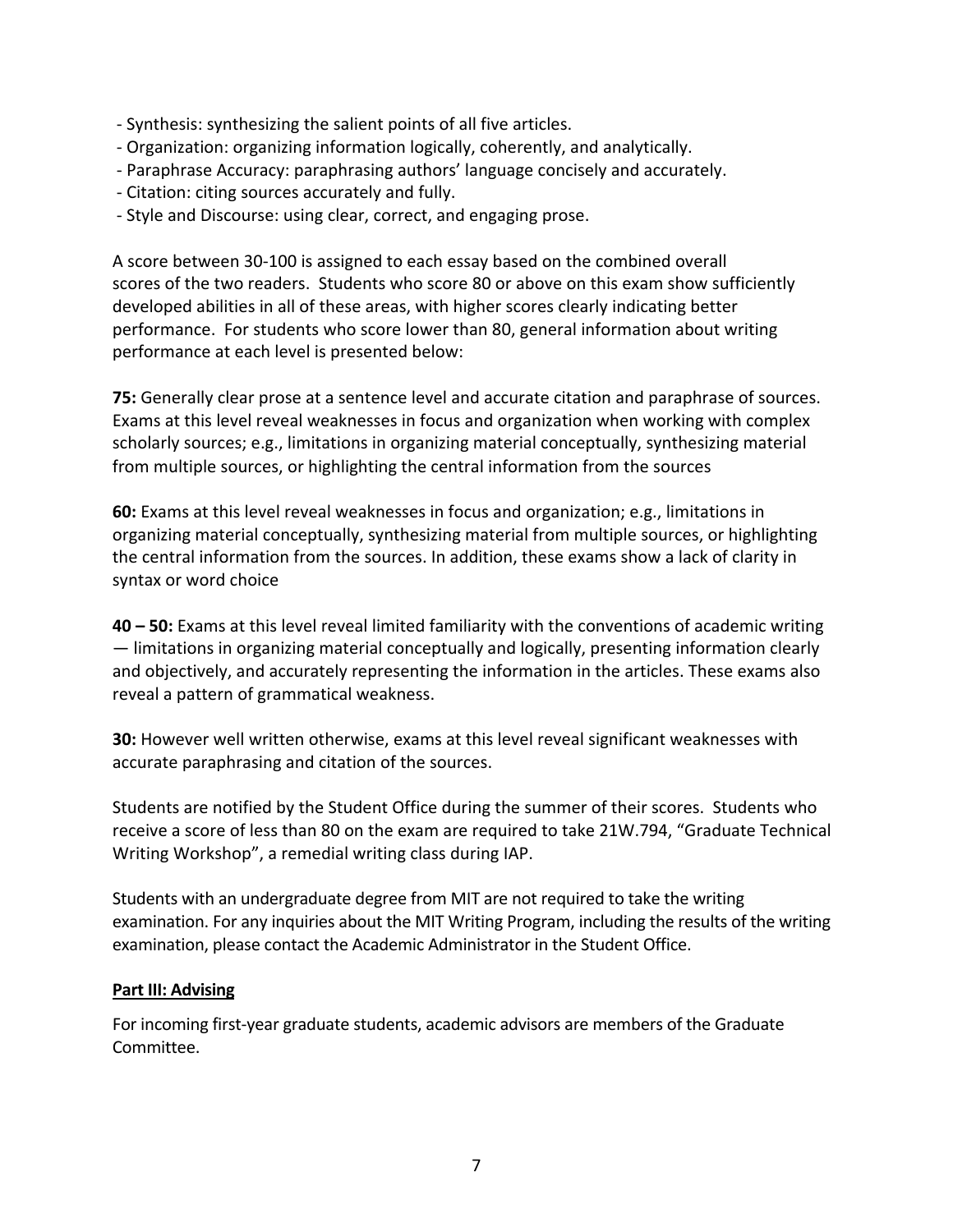Students join a research group at the end of their first fall semester in the Department, at which point their research advisor becomes the student's academic advisor. Should the student choose a research advisor from another department, they will also need a co-advisor from the Chemical Engineering faculty who is prepared to assume sole advisory responsibility if, for some reason, the relationship with the research advisor ends. Students are responsible for informing the Student Office in writing of any change in advisor(s).

Prior to Registration Day (both in the fall and spring semesters), pre-registration subject selection must be made online, and then approved by the advisor, online. Advisor approval should be obtained for any subsequent add or drop of subjects during the term (no additional authorization is required).

#### **Selection of Research Topic/Research Advisor(s)**

First-year doctoral students take a department seminar series (10.990) during the fall semester to inform the students about faculty research interests to aid them in selecting a research advisor. First-year MSCEP students are not required to take 10.990. Although PPSM students are not required to take 10.990, they are encouraged to attend those seminars that are of interest to them. First-year PhD/ScD and PhDCEP students are required to attend **ALL** 10.990 faculty presentations. Attendance is recorded and monitored.

First-year doctoral students are also required to arrange meetings with at least six faculty members to discuss possible research topics. Those meetings are acknowledged by faculty signatures on the Advisor Selection Form provided by the Student Office (see page 46 and online https://cheme.mit.edu/resources/student-resources/).

Each student should select two research project by the end of the fall semester, and indicate their selection on the form provided by the Student Office, including securing a signature from the 1<sup>st</sup> choice research advisor. The Department Head will make every effort to grant each student their first choice, within funding and space limitations. Students will be notified of their research advisor(s) assignment by mid-January. The Department cannot guarantee that a research advisor will be found for every student. However, serious efforts will be made by the Department Head and the Graduate Officer to assist any student who has difficulty identifying a research advisor.

For SM degree candidates, the selection of a research advisor may be made at any time with the joint agreement of the student and a faculty member. PPSM students should contact their program advisor for information on the research advisor selection process.

Occasionally, a research project does not proceed according to the expectations of the student, the research advisor(s), or both. Early recognition of the possibility of switching topics and/or research advisor(s) is an important factor in successfully managing this process. Any student contemplating a change of research advisor(s) should contact the Graduate Officer Prof. Patrick Doyle and/or the Academic Administrator, Melanie Charette, for consultation and assistance. If a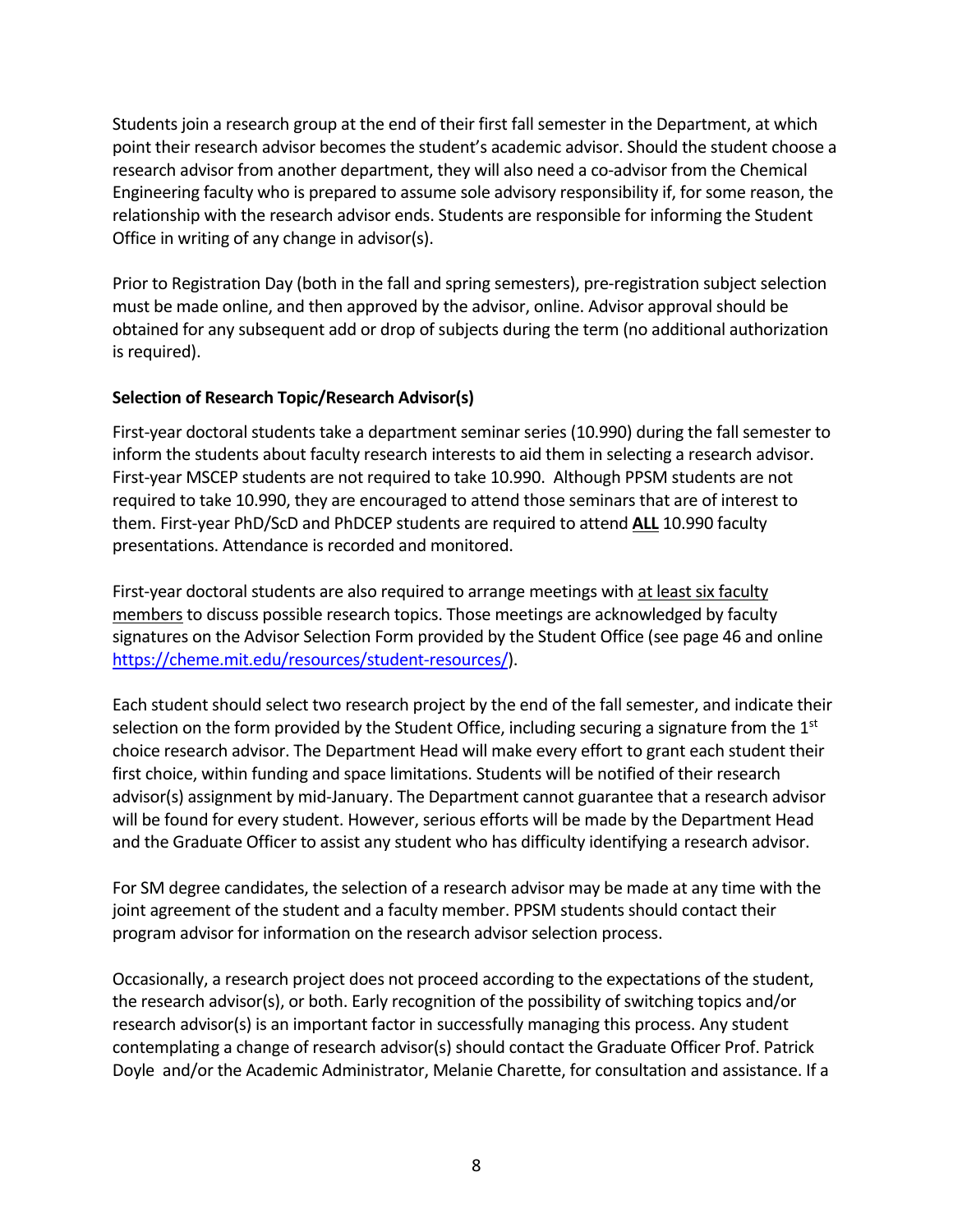change in research advisor(s) has been made, the student and faculty member should notify the Student Office of this change in writing.

#### **Important dates for advisor selection in 2021-2022**

Students must collect at least 6 faculty signatures by *November 1* Faculty may begin to sign on students on *November 17* Completed advisor selection form due to the Student Office by *December 17*

#### **Part IV: The Academic Programs**

#### **The Doctoral Programs (PhD/ScD and PhDCEP)**

There are two distinct programs (PhD/ScD and PhDCEP) leading to the doctoral degree in the Chemical Engineering Department. The PhD/ScD program emphasizes the research experience while the PhDCEP program provides a blend of engineering science and business/management education along with a research experience. In the rare event that an enrolled student wishes to enter a doctoral program different from the one to which he/she was originally admitted, the student must re-apply to the Chemical Engineering Graduate Admissions Committee. Applications to the PhDCEP Program are reviewed by both the Chemical Engineering Graduate Admissions Committee and the corresponding admissions body at the Sloan School of Management.

\*There is no difference between the PhD and the ScD degrees, except for the designation on the diploma and the color of the hood at Commencement.

#### **Program in Polymers and Soft Matter (PPSM)**

This section is intended to summarize the expectations of the Department of Chemical Engineering for students in PPSM who intend to receive a PhD/ScD degree in Chemical Engineering. Except where noted, such students are expected to adhere to the policies and procedures described in this Handbook. Questions should be directed to the Student Office (room 66-366, (617)253-4577), or to the PPSM Office https://polymerscience.mit.edu (room 76-253, (617)253-0949).

The following guidelines apply:

- 1. The PPSM core curriculum replaces the four core subjects (10.34, 10.40, 10.50, and 10.65) and the Biology Requirement of the Department of Chemical Engineering.
- 2. Students in PPSM must take three subjects in Chemical Engineering, in addition to those that are part of the PPSM core curriculum, in order to satisfy the Minor Requirement. Two of these three subjects must be from the Chemical Engineering core curriculum (10.34, 10.40, 10.50, or 10.65). A grade of "B-" or higher must be received in every course taken to satisfy the Minor requirement.
- 3. 10.960 satisfies the seminar requirement each Fall and Spring semesters for PPSM students. During their first Fall semester at MIT, PPSM students are strongly encouraged to attend 10.990 seminars delivered by PPSM faculty and affiliates.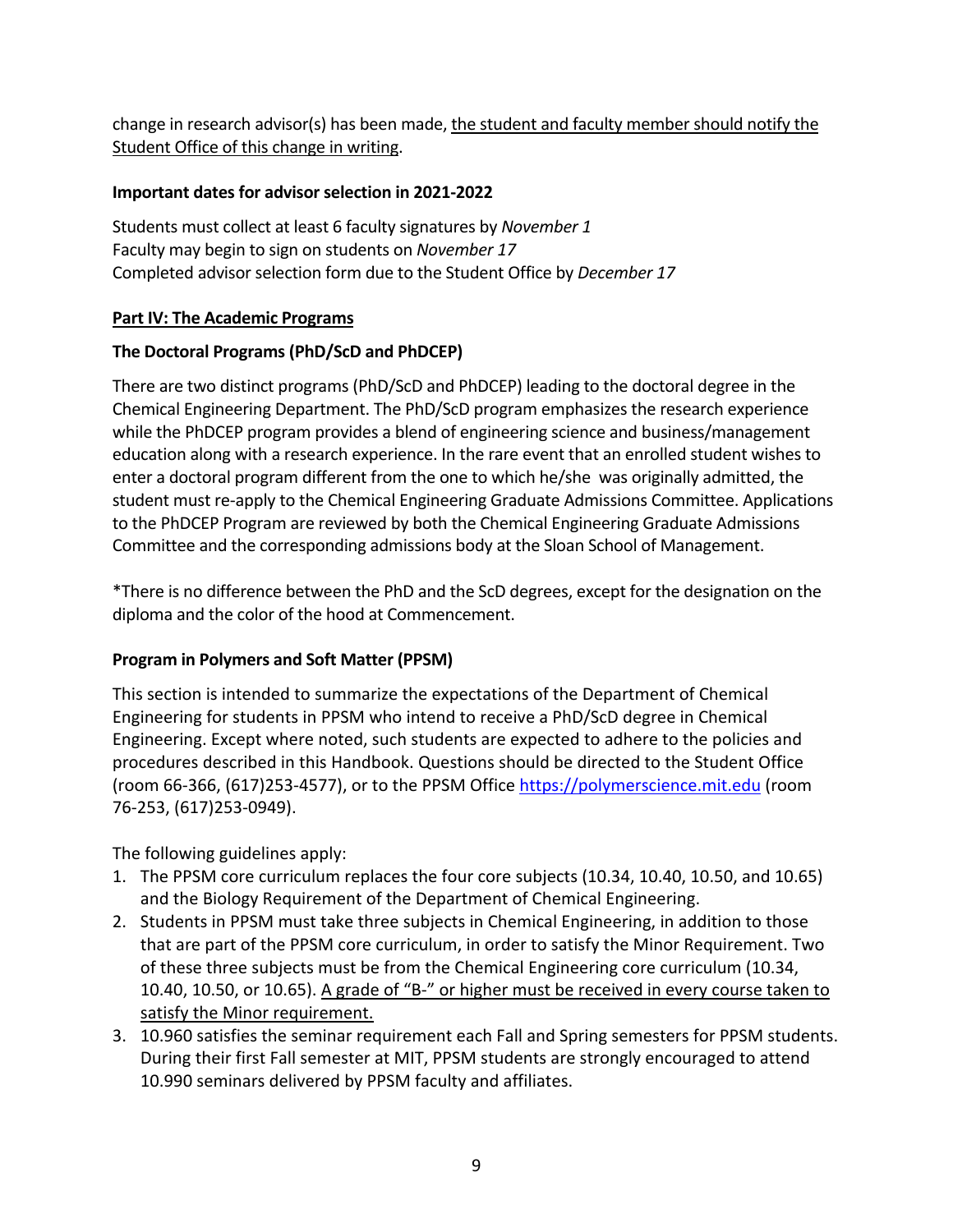- 4. First-year students are required to meet with at least five faculty or affiliates of PPSM to discuss possible research topics. Each faculty should sign a form provided by the PPSM office. The selection of a research advisor(s) should be made in consultation with the PPSM Director Prof. Alfredo Alexander-Katz (617-452-2238, aalexand@mit.edu), typically by the end of the first Fall semester.
- 5. The Thesis Committee should consist of two or more members, in addition to the research advisor. At least two of these must be faculty members in Chemical Engineering. The research advisor serves as the Thesis Committee Chairperson. The research advisor need not be a faculty member in Chemical Engineering, but in this case, a pro-forma ChemE coresearch advisor is required.
- 6. PPSM students admitted by the Department of Chemical Engineering are required to serve as a Teaching Assistants (TA) for one term in the Department, normally in a 10-XXX subject. Two possible semesters of availability for the TA draft are identified by the student at the time of the Thesis Proposal Presentation Meeting, by completing the appropriate section in the Report of Thesis Proposal Presentation Meeting Form. Both the student and the research advisor(s) must sign this section of the Form.
- 7. The Qualifying Examination administered by the PPSM faculty replaces the Chemical Engineering Qualifying Examination. The PPSM Qualifying Examination is offered once a year, at the end of the spring semester. Requests to take the PPSM Qualifying Examination should be made in writing to the PPSM Director by April 15. The written portion of the PPSM Qualifying Examination consists of five or six one-hour questions split into two sessions, with a break in between. The oral portion of the PPSM Qualifying Examination involves responding to two or three questions posed by the PPSM faculty in a single 45 minute session. The PPSM Qualifying Examination covers material presented in the first two semesters of the PPSM core curriculum, as well as general knowledge of an introductory nature in the area of polymer science and engineering.

#### **Computational Science and Engineering (CSE) PhD Program**

This section is intended to summarize the expectations of the Department of Chemical Engineering for students in the CSE PhD program who intend to receive a PhD/ScD degree in Chemical Engineering. Except where noted, such students are expected to adhere to the policies and procedures described in this Handbook. Questions should be directed to the Student Office (room 66-366, (617) 253-4577), or to Kate Nelson in the CSE Office kpnelson@mit.edu (room 35-434B, (617) 253-3725). The following guidelines apply:

- 1. CSE PhD students must complete the Chemical Engineering core curriculum (10.34, 10.40, 10.50, and 10.65), the Chemical Engineering Biology Requirement, and one additional graduate level subject in Course 10.
- 2. CSE PhD students must complete four graduate subjects from the Center for Computational Engineering (CCE) approved list of computational science and engineering subjects (https://mitccse.wpengine.com/wpcontent/uploads/2019/08/CSE-Approved-Subject-List-26Aug19.pdf) which is called the "Major Field of Study" by CCE. These classes also satisfy the Chemical Engineering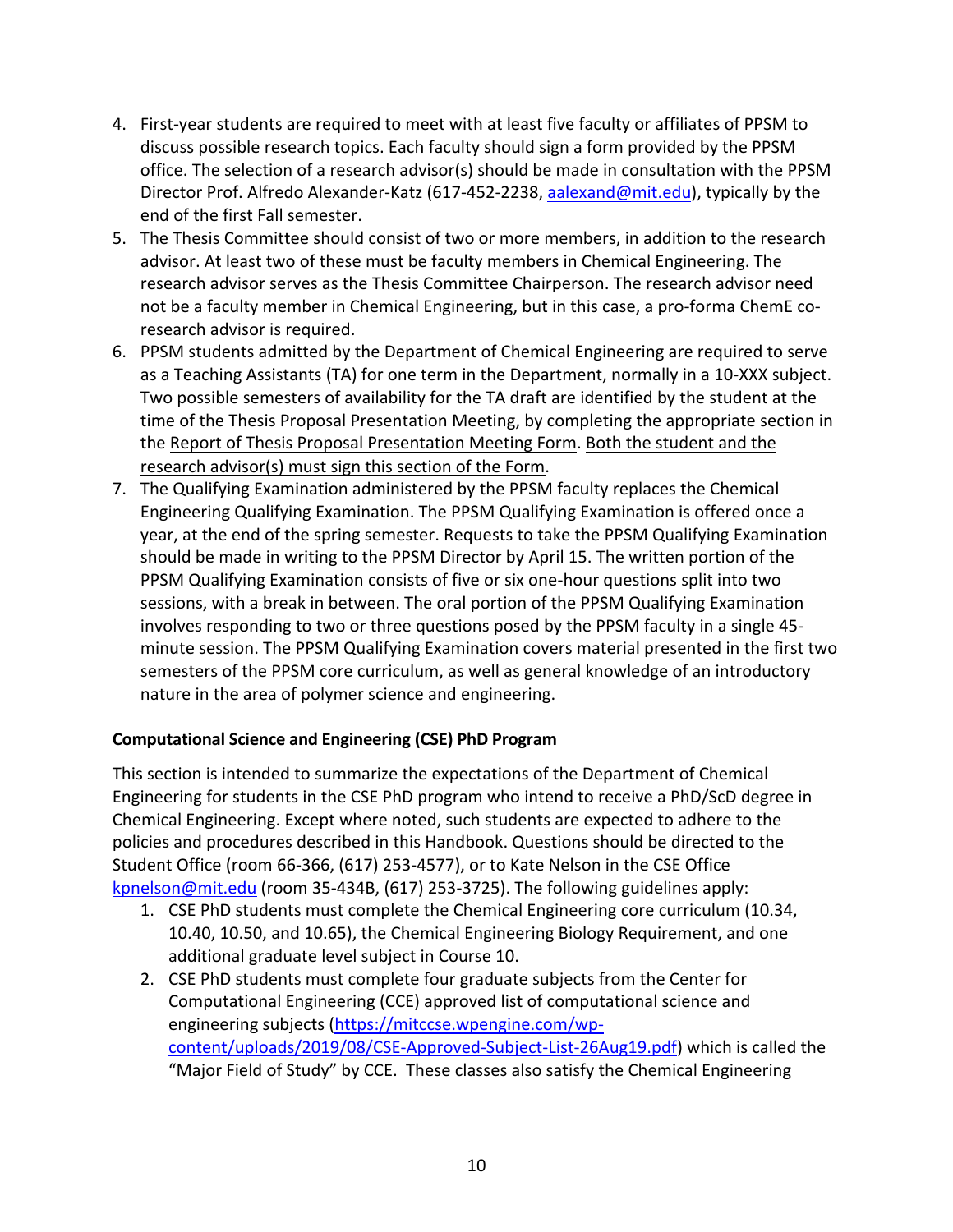Minor Requirement. A grade of "B-" or higher must be received in every course taken to satisfy the Minor requirement.

- 3. During their first fall semester at MIT, CSE PhD students are required to attend 10.990 seminars.
- 4. Beginning in their first spring semester at MIT, CSE PhD students are required to attend 10.991/10.992 seminars.
- 5. First-year CSE PhD students are required to meet with at least six faculty to discuss advisor selection and possible research topics. Each faculty should sign a form provided by the ChemE Student Office (see page 46).
- 6. The Thesis Committee should consist of two or more members, in addition to the research advisor. At least one of these must be a faculty member in Chemical Engineering. Additionally, one of the two following conditions must be met: either a CCE faculty member must serve as the Thesis Committee Chairperson & Research Advisor, OR two CCE faculty members must serve as members of the Thesis Committee (if the research advisor is not a CCE member).
- 7. CSE students admitted by the Department of Chemical Engineering are required to serve as a Teaching Assistant (TA) for one term in the Department, normally in a 10-XXX subject. Two possible semesters of availability for the TA draft are identified by the student at the time of the Thesis Proposal Presentation Meeting, by completing the appropriate section in the Report of Thesis Proposal Presentation Meeting Form. Both the student and the research advisor(s) must sign this section of the Form.
- 8. CSE PhD Students take the Chemical Engineering Qualifying Examination (see page 20).
- 9. CSE students are required to notify the CSE administrator (Kate Nelson; kpnelson@mit.edu) of the outcome of all qualifying examinations and to provide CSE a copy of the thesis proposal.

#### **Master's Degree In Chemical Engineering Practice (MSCEP)**

The Chemical Engineering Department at MIT offers a unique graduate program that combines coursework with problem solving in an industrial setting. Students normally spend two semesters (not necessarily consecutively) in the Chemical Engineering Department at MIT to satisfy subject requirements, and one semester split between two industrial field stations engaged in project work which is accepted in lieu of an SM thesis. Students pursuing the Practice School option are generally divided into three categories: (1) Master's-only candidates, (2) doctoral candidates, and (3) MIT SB graduates pursuing a Master of Science in Chemical Engineering Practice (MSCEP). Over the past decade, about 60% of the departmental doctoral students have selected the Practice School program as an interim degree en route to their PhD/ScD.

Matriculated graduate students in the Department can apply to the School of Chemical Engineering Practice by completing a Practice School application and arranging an interview with the Practice School Director T. Alan Hatton after entering the Department. Typically, students entering in the fall semester complete their application by December 1 for placement in the following summer, fall, and spring sessions. Practice School applications can be completed on-line http://web.mit.edu/cheme/academics/practice/form-1.html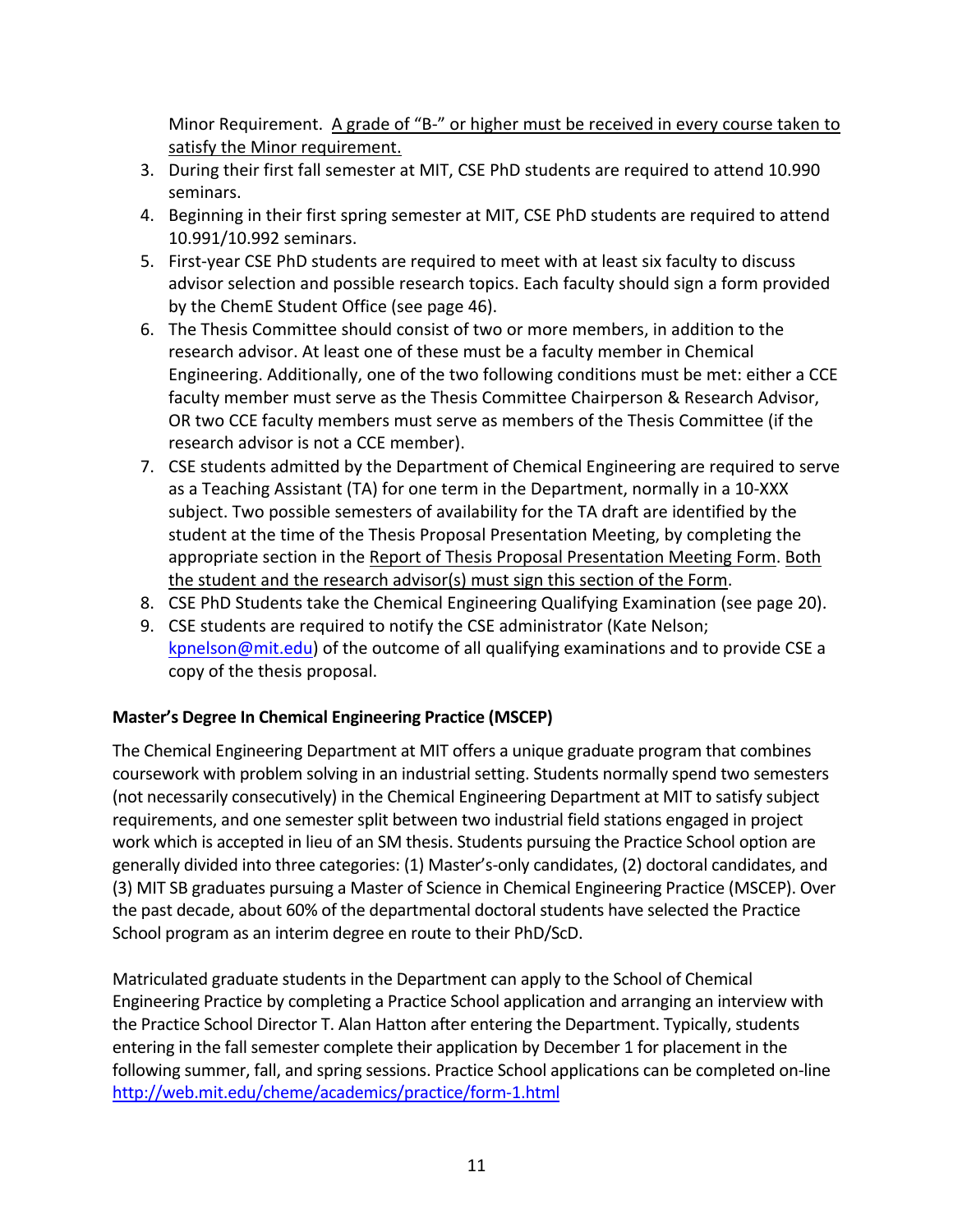#### **Requirements for a Master's Degree in Chemical Engineering Practice (MSCEP)**

The Practice School station assignments are offered 3 times per year, during the fall, spring, and summer terms, and the distribution of subject and project requirements depends on the semester of attendance at the Practice School Station. Those students attending either the fall or the spring sessions complete four 12-unit projects, while students attending the stations during the shorter summer session (13-week program vs. 16-week program) complete only three projects, and make up the remaining credit units by doing additional coursework. Each Practice School project is rated as two 0-6-0 subjects, grades being given independently for technical performance and for non-technical aspects of the project execution. Proficiency in certain core areas of Chemical Engineering is required for the MSCEP degree. All students are required to take one subject in each of the following areas:

| <b>Required Subjects</b>                  | <b>Suggested Courses</b>                                                                                                                                                                                                                                    | <b>Units</b>                                    |
|-------------------------------------------|-------------------------------------------------------------------------------------------------------------------------------------------------------------------------------------------------------------------------------------------------------------|-------------------------------------------------|
| Thermodynamics                            | 10.40                                                                                                                                                                                                                                                       | 12                                              |
| <b>Heat and Mass Transfer</b>             | 10.50                                                                                                                                                                                                                                                       | 12                                              |
| <b>Reaction Engineering</b>               | 10.65                                                                                                                                                                                                                                                       | 12                                              |
| <b>Systems Engineering</b>                | 10.551                                                                                                                                                                                                                                                      | 9                                               |
| <b>Numerical Methods</b>                  | 10.34                                                                                                                                                                                                                                                       | 9                                               |
| Project Management and<br>Problem Solving | 10.801                                                                                                                                                                                                                                                      | 6                                               |
| <b>Applied Process Chemistry</b>          | 10.25, 10.391J, 10.392J, 10.51, 10.524,<br>10.542, 10.544, 10.545, 10.569,<br>10.571J, 10.580, 10.585, 10.586,<br>10.595, 10.625J, 10.626, 10.652J,<br>10.677, 10.689, 10.817J (others are<br>also allowed with consent of the<br>Practice School Director) | 9 or more                                       |
| <b>Undergraduate Process</b><br>Design    | Course from Undergraduate Institution,<br>OR 10.390, 10.490, 10.491 at MIT                                                                                                                                                                                  | No units credited toward<br><b>MSCEP Degree</b> |
|                                           | <b>Total Course Units Required</b>                                                                                                                                                                                                                          | 69 or more                                      |

For students attending in the fall and spring semesters, additional credit requirements include:

| <b>Practice School Projects</b> | 10.80 through 10.87 | 48 |
|---------------------------------|---------------------|----|
|                                 |                     |    |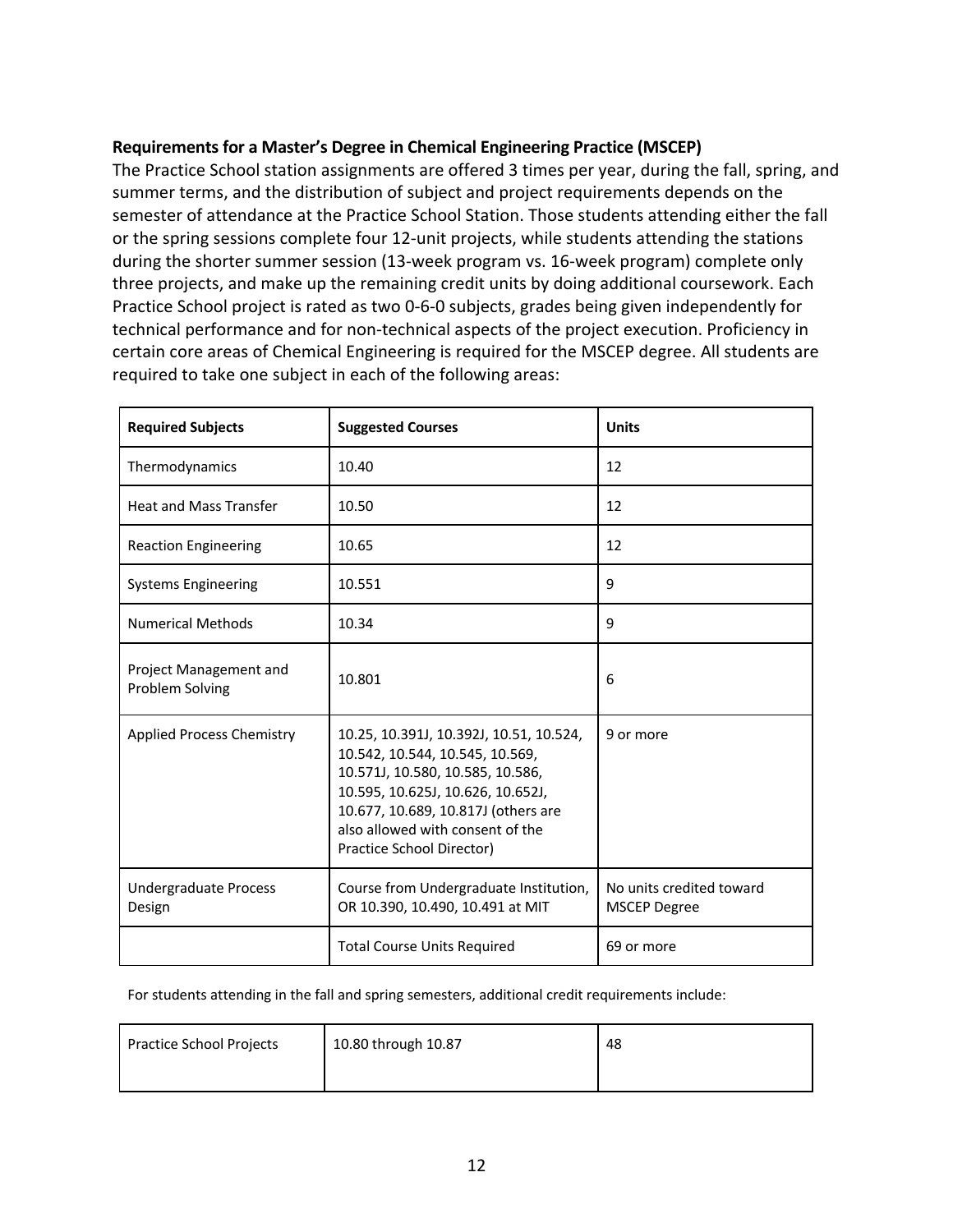| Total Units for | 117 or more |
|-----------------|-------------|
| MSCEP Degree    |             |

For summer session students, the credit requirements include:

| <b>Elective</b>                    | <b>Consent of Practice School Director</b> | 9 or more   |
|------------------------------------|--------------------------------------------|-------------|
| <b>Practice School</b><br>Projects | 10.80 through 10.85                        | 36          |
|                                    | <b>Total Units for</b><br>MSCEP Degree     | 114 or more |

Graduate-level subjects taken outside the Department may be accepted in lieu of the above subject requirements with the consent of the instructor teaching the appropriate subject, and of the Practice School Director. In such cases, credit unit requirements must be satisfied with other graduate-level technical subjects approved by the Practice School Director.

#### **Arrangements While At Practice School**

Financial support for students enrolled in the Practice School program is available. Funding from a group of Sponsoring Companies and from a Practice School Alumni/ae Endowment Fund is used to support students while in residence at MIT, normally limited to one semester of support for each student. In addition, Practice School students may be supported by teaching assistantships, research assistantships, or external fellowships. Students at the stations receive funding with full tuition and with stipends equivalent to what would be granted at MIT, with funding from the host companies, the Practice School Endowment, or external fellowships.

Housing is provided by the host company for single and married students during the period of assignment to the Practice School Station sites.

#### **Master's Degree With Thesis**

The general requirements described in the MIT Graduate School Manual are applicable https://oge.mit.edu/gpp/degrees/masters/master-of-science. Students must complete at least 66 subject units. The four core graduate subjects (10.34, 10.40, 10.50, and 10.65) are required for the SM degree. Units that have been used to satisfy other master's program degree requirements (e.g., MSCEP) cannot be used to satisfy the 66 units required for the SM degree. 24 units of thesis should be taken, and this is in addition to the 66 units just mentioned. Thesis units in excess of 24 may not be used to satisfy subject requirements. The SM Thesis must be approved by two readers, the research advisor, and one additional Chemical Engineering faculty member.

#### **Joint Master's Degrees**

This degree is intended for graduate students who seek academic recognition in two professional fields, which, although distinct, have a substantial interdisciplinary connection.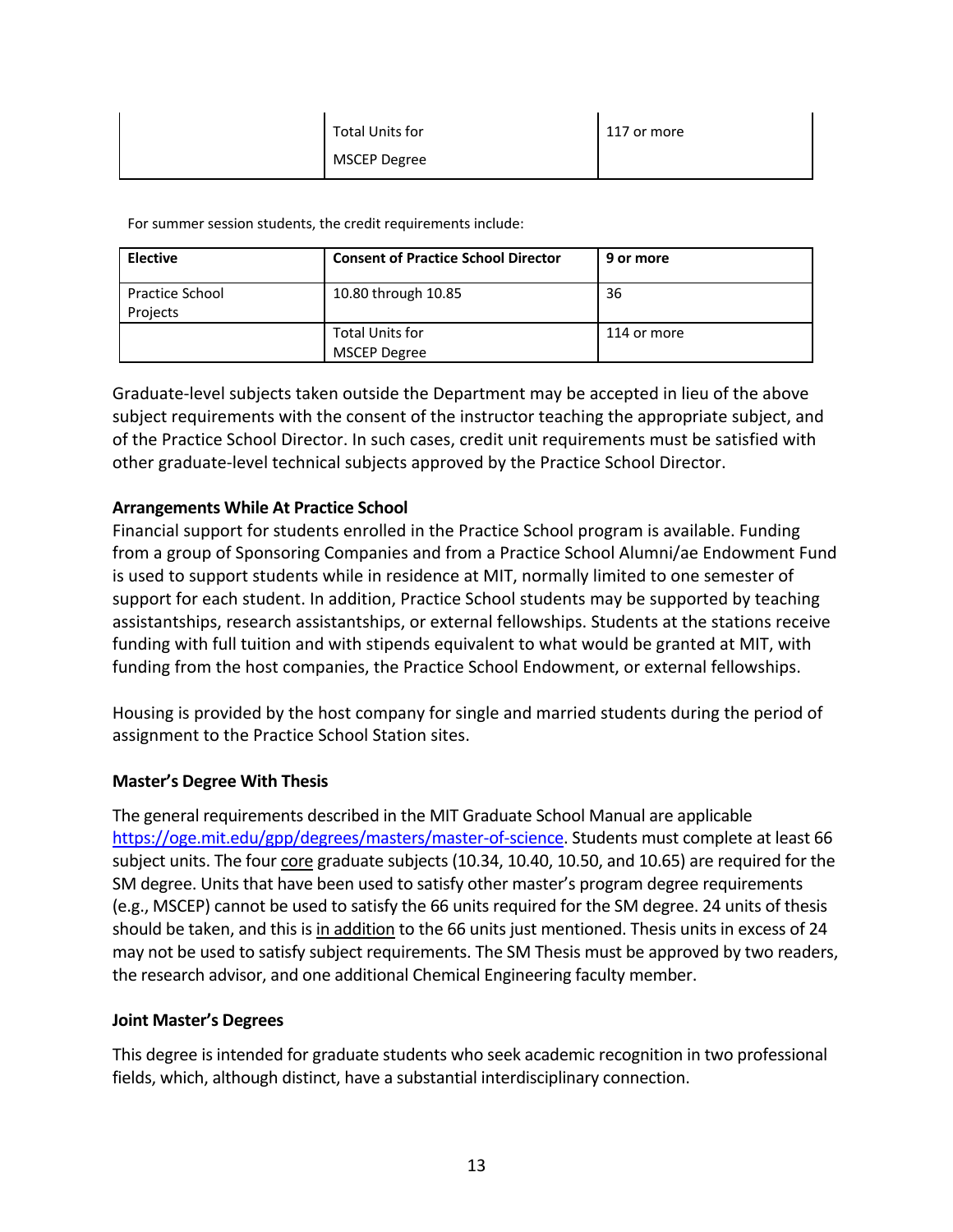For the Chemical Engineering portion, the student must satisfy the same subject requirements as for any SM degree offered by the Department. A total of at least 132 subject units in both Departments is an Institute requirement

https://oge.mit.edu/gpp/degrees/masters/simultaneous-registration-for-two-mastersdegrees/. This total does not include the required thesis units. If the student is attending Practice School, units in excess of 36 may be used to satisfy the Chemical Engineering subject requirements.

A joint SM program cannot be declared near graduation. As described in the MIT Graduate School Manual:

Participation in a dual degree program is limited to students who are already registered in one Department and who meet the admissions criteria in the second Department. At least two regular terms prior to completion of the program, the student must submit to each Department a statement of educational objectives along with a detailed program plan that includes a description of the proposed thesis topic. The total program must meet with the approval of each Department and a petition approved by the Dean of the Graduate School describing the program must be filed with the Registrar. The thesis research shall be done under the supervision of an approved member of one of the two participating Departments with the other Department providing a thesis reader. The research must be done on campus. The thesis must be of superior quality. The single thesis cannot be used to satisfy the requirements of any additional graduate degree programs.

If the Practice School is to be used to meet the thesis requirement, this choice must be approved by the other participating Department.

#### **Special Graduate Students**

A Special Graduate Student in Chemical Engineering is one whose intended program of study is essentially graduate in nature, but who is not a candidate for a degree. Application for this status is made to the Departmental Admissions Committee. Admission is valid only for one term; readmission must be sought each term. Other information relating to filing dates, fees, and academic performance can be found in the MIT Graduate School Manual, at the Office of the Dean for Graduate Education website: https://oge.mit.edu/gpp/registration/status/special-student/.

#### **Part V: Program Requirements**

The philosophy of the Department is to encourage students to develop an in-depth understanding of the fundamental concepts of Chemical Engineering while, at the same time, broadening their intellectual horizons by sampling other more specialized subjects.

#### **PhD/ScD** students must complete:

- 1. Chemical Engineering Thermodynamics (10.40).
- 2. Analysis of Transport Phenomena (10.50).
- 3. Chemical Reactor Engineering (10.65).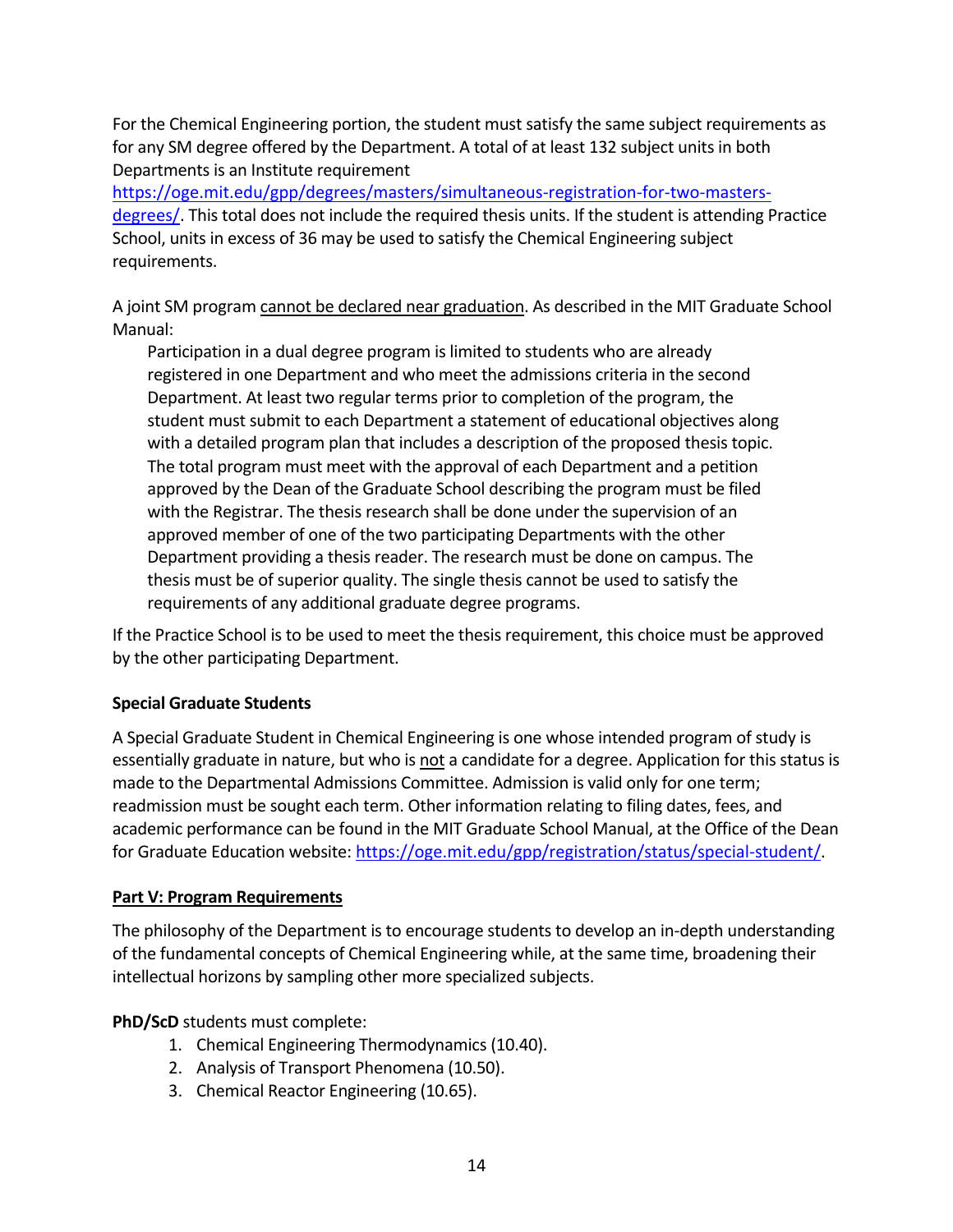- 4. Numerical Methods Applied to Chemical Engineering (10.34).
- 5. Introduction to Chemical Engineering Research (10.990)
- 6. One 9+ units Graduate-level subject in Chemical Engineering (Course 10; with the exception that 10.08 cannot count towards this requirement); for a description of the Course 10 Graduate Electives, see http://catalog.mit.edu.
- 7. Departmental Biology Requirement (see page 17).
- 8. Departmental Minor Requirement (see page 17)

No elective course taken to satisfy the MSCEP program can be used to satisfy the elective requirement of the PhD/ScD (see item 6 above).

**PPSM** students must complete:

- 1. The PPSM Core Curriculum (http://polymerscience.mit.edu/?page\_id=4109)
- 2. One 9+ units Graduate-Level subject in Chemical Engineering (Course 10; with the exception that 10.08 cannot count towards this requirement); for a description of the Course 10 Graduate Electives, see http://catalog.mit.edu.
- 3. Departmental Minor Requirement (see page 17).

**CSE PhD** students must complete:

- 1. Chemical Engineering Thermodynamics (10.40).
- 2. Analysis of Transport Phenomena (10.50).
- 3. Chemical Reactor Engineering (10.65).
- 4. Numerical Methods Applied to Chemical Engineering (10.34).
- 5. Introduction to Chemical Engineering Research (10.990).
- 6. One 9+ units Graduate-Level subject in Chemical Engineering (Course 10; with the exception that 10.08 cannot count towards this requirement); for a description of the Course 10 Graduate Electives, see http://catalog.mit.edu.
- 7. Departmental Biology Requirement (see page 17).
- 8. Four Graduate-Level subjects from the Center for Computational Engineering (CCE) approved list of Computational Science and Engineering subjects (http://computationalengineering.mit.edu).

#### **PhDCEP** students must complete:

- 1. Chemical Engineering Thermodynamics (10.40).
- 2. Analysis of Transport Phenomena (10.50).
- 3. Chemical Reactor Engineering (10.65).
- 4. Numerical Methods Applied to Chemical Engineering (10.34).
- 5. Introduction to Chemical Engineering Research (10.990).
- 6. Systems Engineering (10.551).
- 7. One 9+ units Graduate-Level subject in Chemical Engineering (Course 10) in Applied Process Chemistry (see page 12).
- 8. Departmental Biology Requirement (see page 17).
- 9. Practice School coursework 10.80-10.85 (36 units), or 10.80-10.87 (48 units).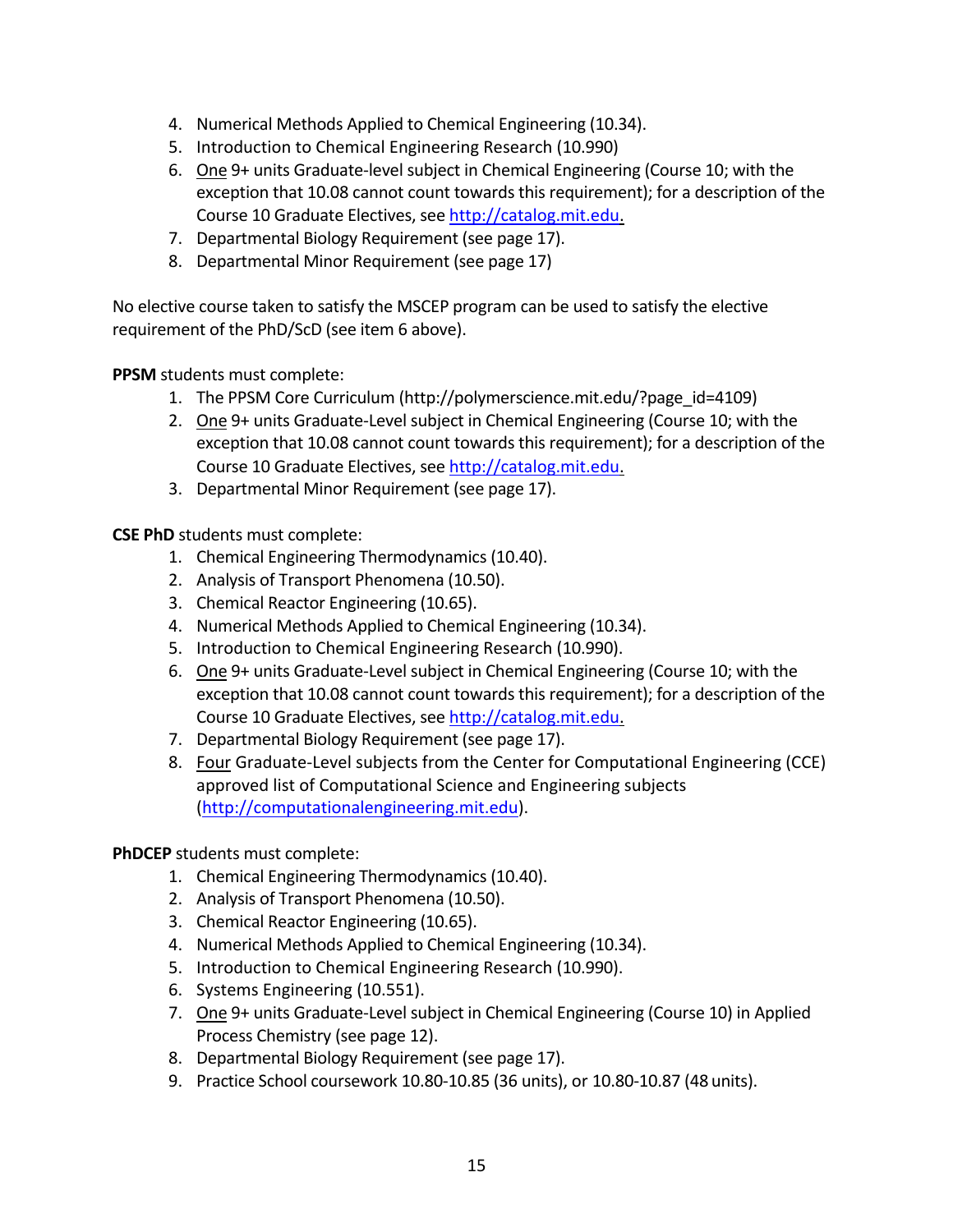10. An additional elective, approved by the Practice School Director, if the student attends Practice School during the summer term, to make up for the credits of the 4th month of PracticeSchool.

The first step of the PhDCEP program is the MSCEP program (see below). Therefore, courses which are required for the MSCEP degree are also required for the PhDCEP degree. These include the core courses (10.40, 10.50, 10.65, 10.34, 10.801, 10.990, and 10.551), the Applied Process Chemistry course, and Practice School course work (10.80-10.87). The remaining course work for a PhDCEP student who has completed the MSCEP program includes the department's Biology Requirement, and the course requirements for the first two semesters of the Sloan School MBA program, as outlined by the Sloan School. For a more detailed description of the requirements for the MSCEP program, see pages 11 and 12.

Twenty-four (24) thesis credit units are required for the PhD/ScD, PhDCEP, and PPSM programs. Students registering for a thesis degree must specify a minimum of one credit unit each semester, but typically, the thesis credit is adjusted to yield a total load of 36 credit units for research assistants and teaching assistants (not including 10.990/10.991/10.992 or other 10.9XX research seminars).

**MSCEP** students must complete:

- 1. Chemical Engineering Thermodynamics (10.40).
- 2. Analysis of Transport Phenomena (10.50).
- 3. Chemical Reactor Engineering (10.65).
- 4. Numerical Methods Applied to Chemical Engineering (10.34).
- 5. Systems Engineering (10.551).
- 6. Project Management and Problem Solving (10.801).
- 7. One Graduate-Level subject in Chemical Engineering (Course 10) in Applied Process Chemistry (see page 12).
- 8. Additional requirements discussed on pages 11 and 12.

**SM** students must complete:

- 1. Chemical Engineering Thermodynamics (10.40).
- 2. Analysis of Transport Phenomena (10.50).
- 3. Chemical Reactor Engineering (10.65).
- 4. Numerical Methods Applied to Chemical Engineering (10.34).
- 5. Additional requirements discussed on page 13.

#### **Grading Policy**

Doctoral candidates are expected to receive a grade of "B-" or higher in any subject taken to satisfy a departmental requirement, including:

- Four Core Subjects: 10.34, 10.40, 10.50, and 10.65.
- One 9+ units Graduate-Level Elective in Chemical Engineering (Course 10).
- Minor Requirement.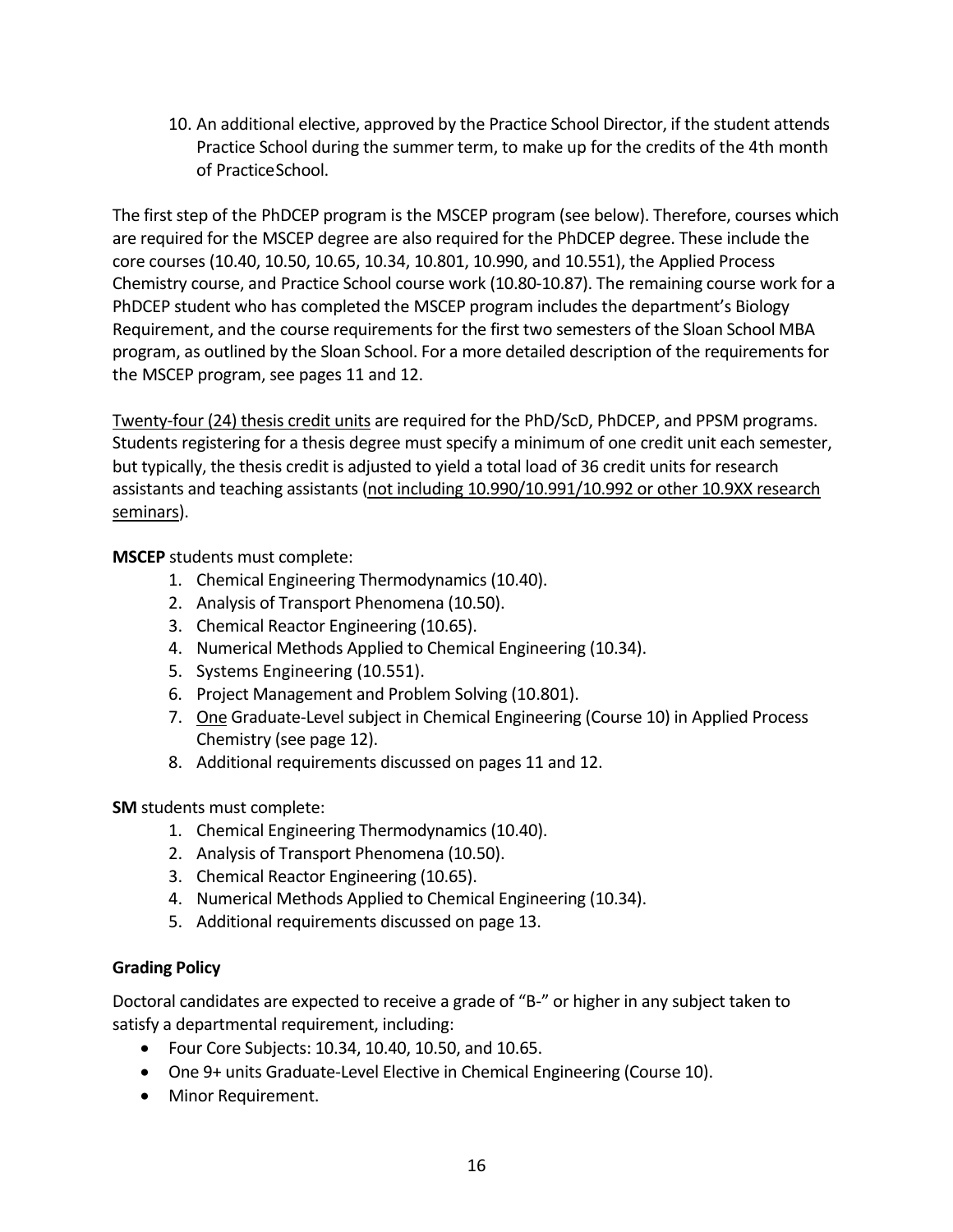- Biology Requirement.
- Systems Engineering: 10.551 (required for PhDCEP and MSCEP students).

A graduate student can retake a subject only once in order to get a grade of "B-" or higher.

#### **Unsatisfactory Progress**

Students judged to be making unsatisfactory progress toward their degree objective will be so notified in writing by the research advisor(s), the Graduate Officer, or the Dean for Graduate Education. If sufficient improvement is not made by the end of the following semester, future registration may be denied.

#### **Part VI: Doctoral Program Milestones**

#### **Biology Requirement**

Each doctoral student is required to take at least one subject on the molecular and cellular basis of biological systems, which can be satisfied by one of three options: (a) taking MIT's introductory undergraduate biology course (7.012/7.013/7.014), (b) taking MIT's MOOC equivalent of 7.012, 7.00x Introduction to Biology as a verified student and pass the Competency Exam, or (c) petitioning to satisfy the requirement by virtue of having already taken an equivalent course(s) at their undergraduate institution prior to admission to MIT. If a student follows option (b) and does not pass the Competency Exam, the student must take 7.012/7.013/7.014 in-person. If a student follows option (c), he/she should provide detailed written information about the relationship of the material covered in the course(s) that he/she has taken and the material covered in 7.01X http://web.mit.edu/7.01x/. The syllabi of the courses and a copy of the undergraduate transcript should be included as documentation.

Students should request the Graduate Officer's approval to satisfy the Biology Requirement as soon as possible after completing the Qualifying Examination. Students can request this approval by completing the Biology Requirement Form online.

A grade of "B-" or higher must be received in any course listed to satisfy the Biology Requirement.

#### **Minor Requirement**

The Departmental Minor Requirement broadens the education of doctoral students by exposing them to modes of thinking or problem solving in another field.

For students in the traditional PhD/ScD program in Chemical Engineering, this is achieved via concentrated study of some other discipline or body of knowledge outside Chemical Engineering, consisting of at least three courses and 24 total credit units. The minor field may be technical (e.g., polymers, colloids, energy systems, biomaterials, applied physics, applied mathematics) or nontechnical (e.g., energy policy, management, foreign languages), but must have a coherent theme. It is the responsibility of the graduate student to provide a clear written rationale for the selection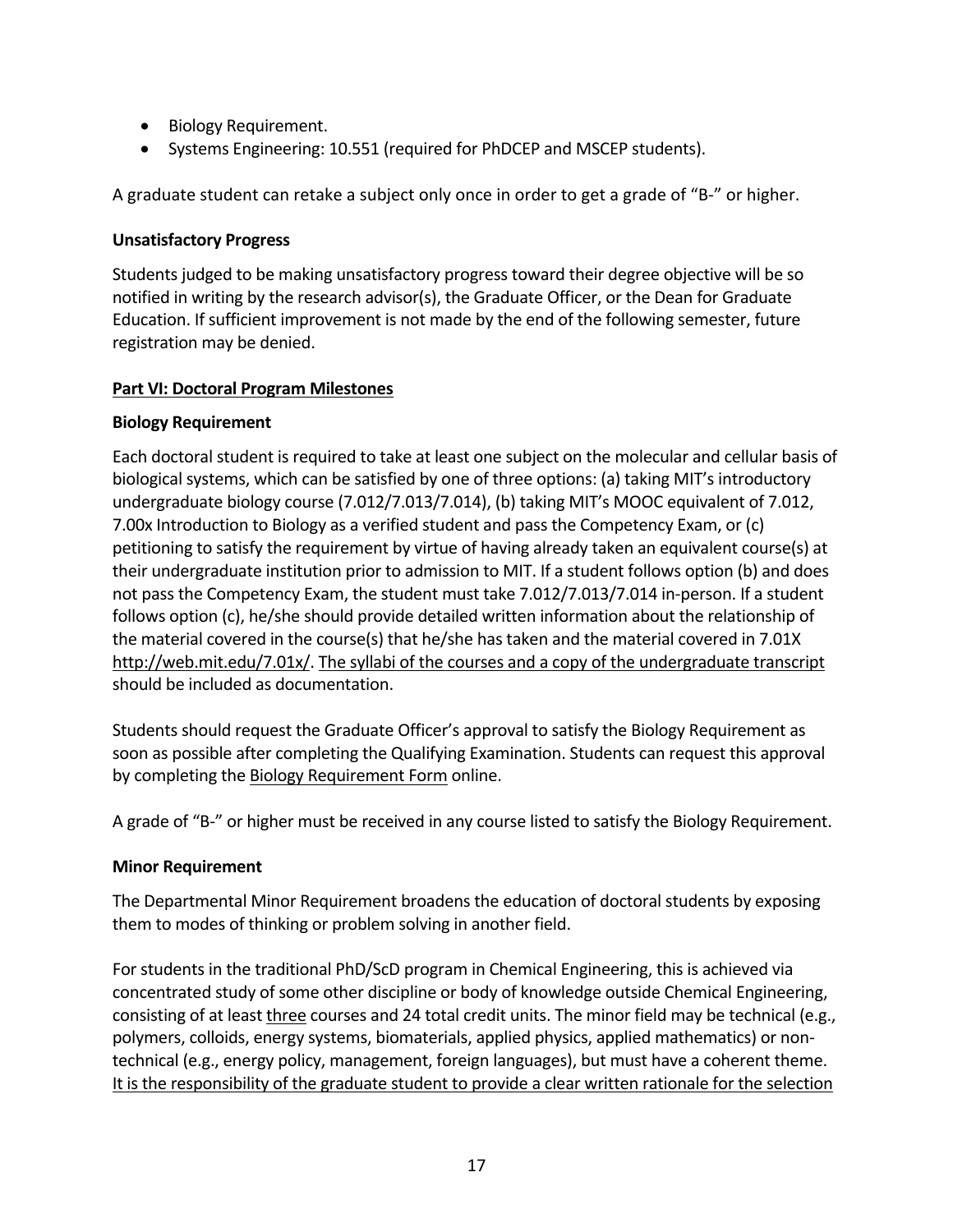of the three courses to demonstrate that they indeed represent a coherent theme. In this respect, the subjects for the minor should pass at least one of the following three tests of coherence:

- 1. They should be offered by the same department outside of Chemical Engineering.
- 2. Although perhaps not offered by the same department, they should be part of a conceivable major.
- 3. Research in the topics covered in the three courses could be published in the same specialty journal.

Criterion (2) applies primarily to disciplines that span multiple departments, such as biology, chemistry, and mathematics. Subjects with 10.xxx numbers can be used to fulfill the minor requirement as long as (a) the course content has minimal overlap with or is significantly more advanced than the Chemical Engineering Core Curriculum, and (b) at least one course used to fulfill the requirement is offered by an outside department. Exceptions to these guidelines may be made at the discretion of the Graduate Officer.

Courses selected to satisfy the minor requirement should be graduate-level courses which are offered for a letter grade. In cases where no graduate-level introductory course is available to build the intellectual foundation required to pursue the selected minor, and undergraduate-level course(s) are required to gain fundamental understanding of a subject, these may be approved at the discretion of the Graduate Officer. For example, if a graduate student proposes a minor in Statistical Mechanics without any previous background on the subject, then, it is acceptable for the student to first take an undergraduate-level course in Statistical Mechanics, and then to take two graduate-level courses on this subject. Another example involves a minor in foreign languages, where some of the courses offered in the chosen language are undergraduate-level courses, which are required to advance to the next level of difficulty. In all minor requests involving exceptions, it is the responsibility of the graduate student to present convincing arguments to justify their petition. To avoid potential misunderstandings, students should seek approval of their minor program from the Graduate Officer before taking any of the three proposed courses. Note that the Proposal for Doctoral Minor Form is available on online. Failure to follow this last guideline may result in rejection of the minor Petition. In all cases, the proposed minor program must be approved by the Graduate Officer before the Regular Thesis Committee Meeting. At that meeting, the student will be asked to briefly discuss their choice of minor, including documenting it in the Regular Thesis Committee Form. Approved minors can be revised at any time, subject to the approval of the Graduate Officer.

The sequence of subjects in the Sloan School taken by PhDCEP students satisfies the Departmental Minor Requirement, and no formal petition for approval is required. The five graduate-level subjects in Computational Science and Engineering required of the CSE PhD program satisfy the Departmental Minor Requirement, and no formal petition for approval is required. Students in the PPSM program must take three subjects in Chemical Engineering, in addition to those that are part of the PPSM core curriculum, in order to satisfy the Minor Requirement. Two of these three subjects must be from the Chemical Engineering Core Curriculum (10.34, 10.40, 10.50, and 10.65).

A grade of "B-" or higher must be received in every subject taken to satisfy the Minor Requirement.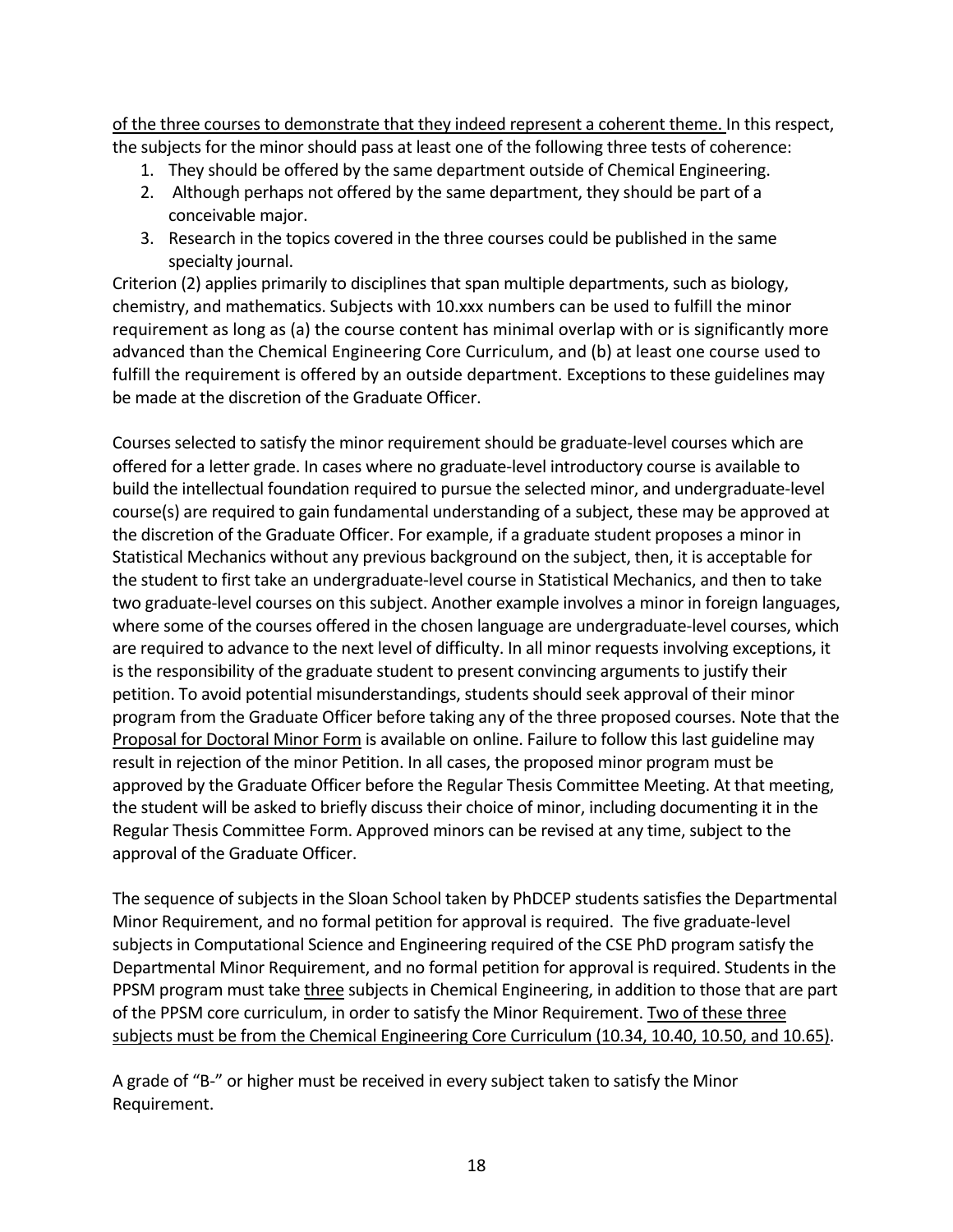#### **Teaching Requirement**

It is the Department's policy that every doctoral student is required to serve as a Teaching Assistant (TA) for one term. An exception is the PhDCEP program which does not require a student to serve as a TA. Two possible semesters of availability for the TA draft are identified by the student at the time of the Thesis Proposal Presentation Meeting, by completing the appropriate section in the online Report of Thesis Proposal Presentation Meeting Form. Students must complete this section of the form. Students should complete their TA service to the Department by the end of their fourth year.

#### **Doctoral Student Seminar (PhD/ScD and PhDCEP Programs)**

Two subjects (10.991–fall semester and 10.992–spring semester) have been designated as doctoral student seminars. All students in the PhD/ScD and the PhDCEP programs must register for these subjects after their first fall semester at MIT. Students planning to defend their thesis in a specific semester should not register for 10.991 or 10.992 in that semester. The doctoral seminars are held on Monday afternoons from 3:00 to 4:30 p.m. (in room 66-110). Typically, three third-year doctoral students will deliver presentations on their research.

All doctoral students are also expected to regularly attend the Friday afternoon Departmental seminars (3:00 to 4:00 p.m. in room 66-110) delivered by visitors to the Department. Both sets of seminars provide an excellent opportunity for students to broaden their perspective in many areas of Chemical Engineering research.

The purpose of the third year talk is manifold. For the attending students, it provides an opportunity to (1) keep aware of the scope of active research in the department, (2) practice critically evaluating and giving constructive feedback to speakers via the evaluation forms, and (3) gain confidence asking questions in a public, but supportive, forum. As such, attendees are strongly encouraged to listen carefully, give useful feedback, and participate during the question and answer session. The feedback will be provided to the speaker anonymously. It will not be shared with the faculty, nor will it influence the speaker's satisfactory completion of the requirement, so attendees are encouraged to be honest and forthcoming. For the presenter, it provides an opportunity to prepare and deliver a more general talk than a typical talk at a group meeting or even conference talk; each attending student should be able to follow the content of the talk and learn from it. Thus, the goal of the seminar is not to impress the audience with the magnitude of the presenter's results, but instead to focus on creating a clear, concise message with a unifying theme and sufficient context and motivation.

Attendance is taken at the Monday seminars (via online seminar evaluation forms). Attendance is based on the number of individual presentations attended. Students who do not attend at least 50% of the total seminar presentations will receive an "F". Attendance credit will not be given for a student's own presentation, or for the mandatory safety seminar. CSE PhD students are required to attend and complete the mandatory 50% attendance.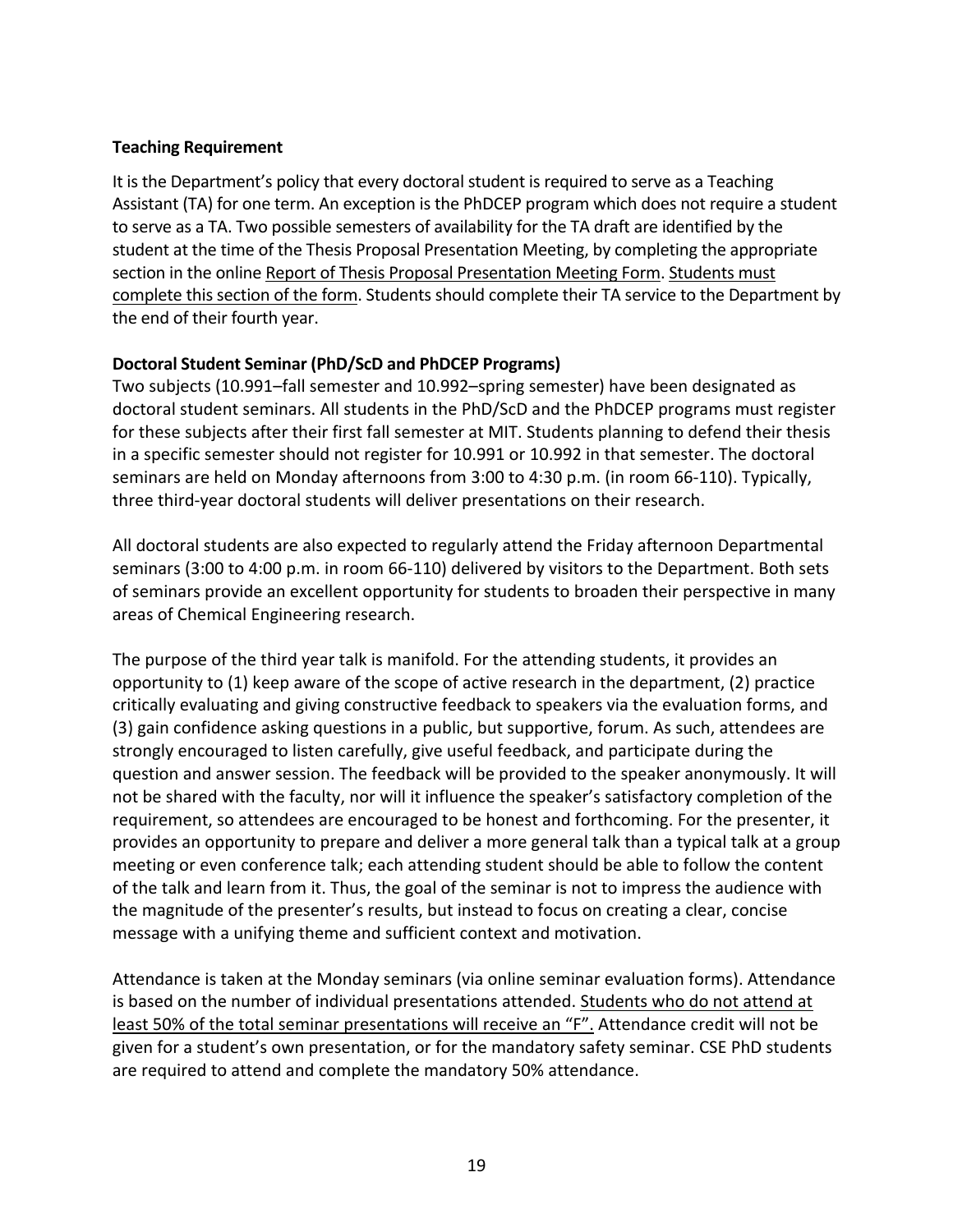PPSM students are exempt from 10.991/10.992. For PPSM students, 10.960 satisfies the seminar requirement in the Fall and Spring semesters.

The Student Office is responsible for scheduling the student seminars. All doctoral students are required to deliver a Departmental seminar. Students should plan to deliver their doctoral seminar in their third year. Students who attend the Practice School will be given an extra semester to prepare for their seminar. PhDCEP seminar speakers should plan to give their presentation in the spring term of their third year at MIT. At that time, they should be close to completing the research phase of the PhDCEP program, and therefore, the seminar will be a good way for the PhDCEP students to demonstrate the achievement of at least one publishable paper from their period of research in the department.

Seminar speakers must prepare a summary of their talk one week prior to the seminar. A copy of this summary (1 to 2 pages), should be emailed (in PDF format) to the Student Office one week before the presentation. The Student Office will email the summaries to everyone in the department prior to the Monday seminar. Seminar speakers should plan to speak for no more than 20 minutes to allow sufficient time (10 minutes) for questions.

#### **Qualifying Examination**

The purpose of the Chemical Engineering Qualifying Examination is to assess whether the student possesses the necessary attributes to succeed at the doctoral level of study. These attributes include technical mastery of the various components of the chemical engineering discipline, the ability to integrate material across subject boundaries, and creative problem solving when confronted with unfamiliar scenarios. The Chemical Engineering qualifying examination at MIT consists of both written and oral components.

The *Written Qualifying Examination*, also called the written portion of the **Thesis Proposal**. The results of the Written Qualifying Exam, are considered alongside the student's performance in core and elective subjects, in the evaluation by the student's thesis committee of a pass or fail grade for this Written Exam.

Although the format of each Thesis Proposal is a matter to be worked out between the student and their research advisor(s), the outline below may serve as a useful guide:

#### **1. Cover Page**

■ Provides a title, name(s) of research advisor(s) and members of the Thesis Committee, and date of submission. The mailing addresses, email addresses, and telephone numbers of members of the Thesis Committee outside the Department should also be provided.

#### **2. Specific Aims**

■ Clearly states the thesis objectives (not to exceed one page).

#### **3. Background**

- Presents a rationale for conducting the proposed research studies.
- Reviews briefly the previous research relevant to the proposed studies.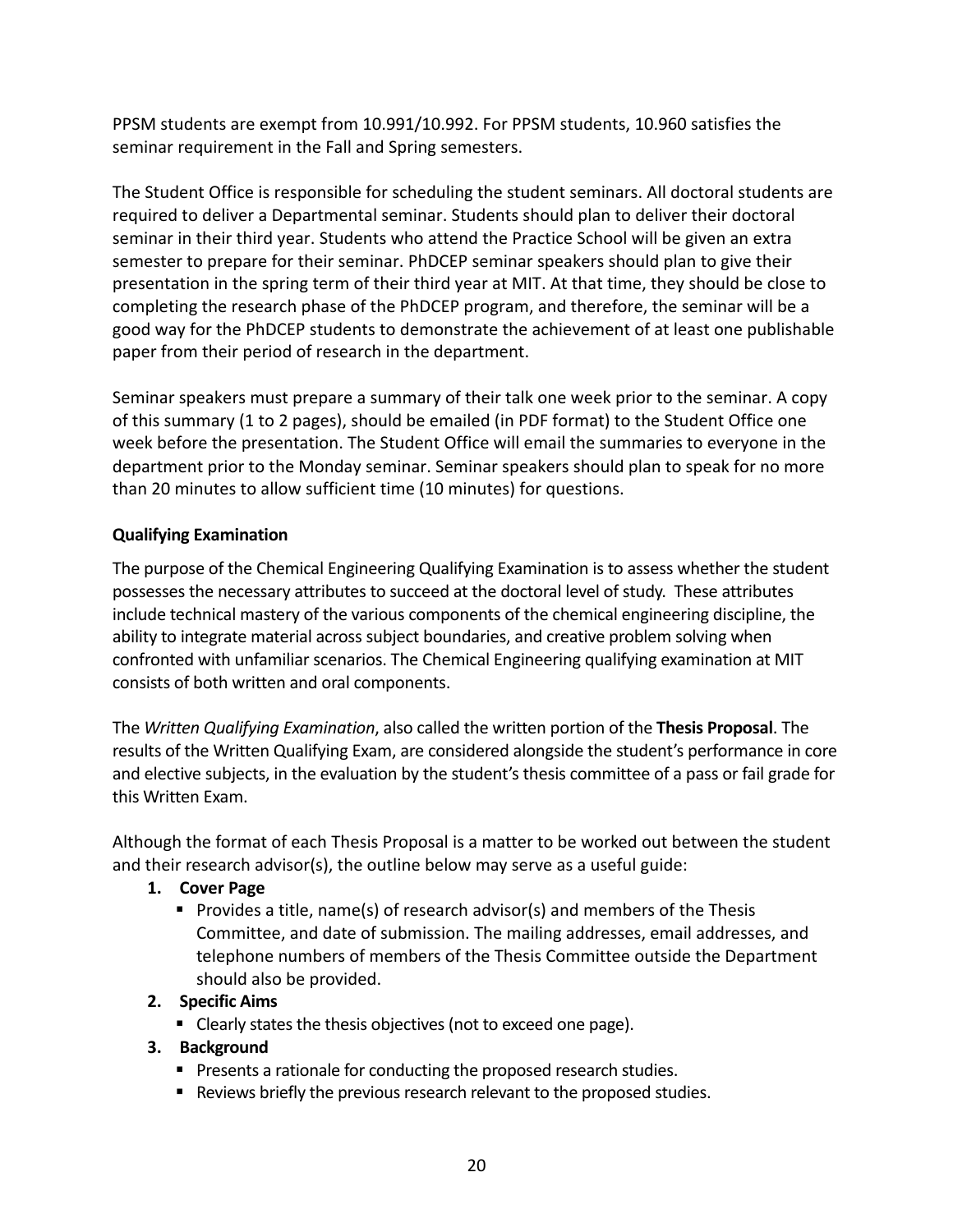#### **4. Research Plan**

- Discusses the planned research with particular emphasis on expected difficulties and challenges.
- Presents preliminary results.
- Indicates how the proposed experimental and/or theoretical results will serve to meet the proposed objectives.

#### **5. Safety**

- § Discusses any safety-related issues including personal and environmental safety, and waste-disposal procedures.
- **6. Time Schedule**
	- Delineates the expected time schedule.
- **7. Literature Citations**

The written Thesis Proposal, including figures, and tables, may not exceed 15 pages, using at least an 11-point font and one-inch margins, single spaced, not including references. The written Thesis Proposal is a statement of the intended plans for the research program, and is not meant to be a document containing a significant volume of research already completed by the student. At the completion of the meeting, it is the responsibility of the student to submit an online Report of Thesis Proposal Presentation Form. Once submitted, this form is electronically sent to the Research Advisor(s) first, and to the Thesis Committee second, for approval.

The *Oral Qualifying Examination*, also called the oral portion of the **Thesis Proposal**, is a requirement that is met by the satisfactory presentation of the thesis proposal at the first meeting of the candidate's Thesis Committee. The candidate should be able to demonstrate familiarity with the relevant background, explain the motivation and specific aims of the project, and defend the proposed research plan.

The student should also demonstrate professionalism in preparing and presenting the proposal. A typical thesis proposal presentation should be no more than 45 minutes long, with an additional 45 min for discussion, questions, and deliberation of the Thesis Committee. If the student's performance is unsatisfactory in the judgment of the MIT faculty serving on the Thesis Committee, the student will be so informed. Students who fail the oral exam may request to revise and present the proposal for at most a second time. Such a repetition of the thesis proposal presentation must be completed by the end of the next regular term (Fall or Spring). Again, in no case is a candidate allowed to retake the oral exam more than once.

For PPSM students, the Department allows the PPSM Qualifying Examination to be administered in lieu of the Chemical Engineering Qualifying Examination.

CSE PhD students take the Chemical Engineering Qualifying Examination.

Student will be informed of their passing or failing grade by the thesis committee after the Oral Presentation. In the case of failure, the student's thesis committee will decide on any needed remedies. A student may only revise the written Thesis Proposal/Written Qualifier for re-grading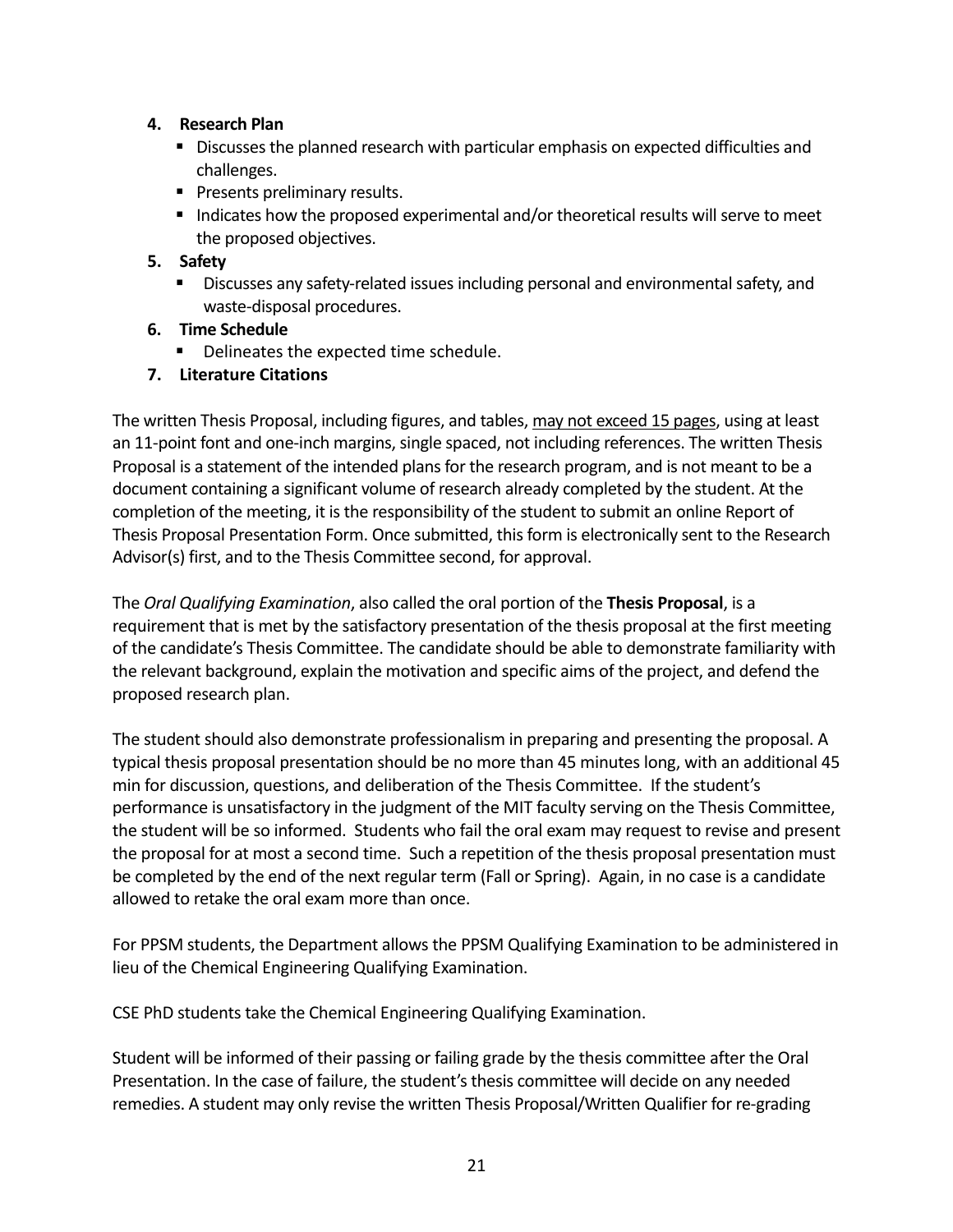once. Candidates must complete the written and oral components of the Thesis proposal (the Written and Oral Qualifier) before the end of the third semester of their MIT enrollment, except for those attending the Practice School during this time, in which case the deadline is the end of the fourth semester.

Students who have passed the Qualifying Examination may petition to defer the start of their research and temporarily withdraw from MIT. All temporary leaves must be approved by the Department through the Graduate Officer. When a petition is approved, a letter recognizing this approval, signed by the Graduate Officer, is given to the student. The letter states that the student will be readmitted to the Department, and will not be required to retake the Qualifying Examination, if they return to the Department within five years of passing the Qualifying Examination. A copy of this letter is kept in the graduate student file in the Student Office for future reference.

Failure to submit the written Thesis Proposal document and deliver the oral presentation within the aforementioned deadlines will constitute unsatisfactory progress toward the doctoral degree, and can result in denial of future registration. There is also a financial penalty for failure to complete the Thesis Proposal Requirement before the stated deadlines.

Scheduling of meetings with faculty can be challenging at certain times during the academic year. It is strongly recommended that students do not leave the completion of the Written Qualifier and Oral Presentation of the Thesis Proposal to the very end of the allotted time frame discussed above. It is the student's responsibility to schedule a room and any audio/visual equipment that he/she may need for their oral presentation (see page 32). Reserving the room and submitting the various Thesis Committee Reporting Forms are also the student's responsibility for all subsequent Thesis Committee Meetings following the Oral Presentation of the Thesis Proposal. Copies of the written Thesis Proposal document should be emailed to each member of the student's Thesis Committee and to the Student Office at least three weeks before the oral Thesis Proposal presentation.

#### **Thesis Committee**

As soon as practical, but no later than eleven months after choosing a research advisor(s), each doctoral student should select a Thesis Committee in consultation with their research advisor(s). The Thesis Committee must contain:

- Research advisor
	- o The research advisor will serve as the Thesis Committee Chairperson.
	- o For students in the PPSM program, the research advisor need not be a Chemical Engineering faculty member, but must be a PPSM faculty or affiliate.
- Two or more members in addition to the research advisor(s).
	- o At least two members of the Thesis Committee must be faculty members in Chemical Engineering.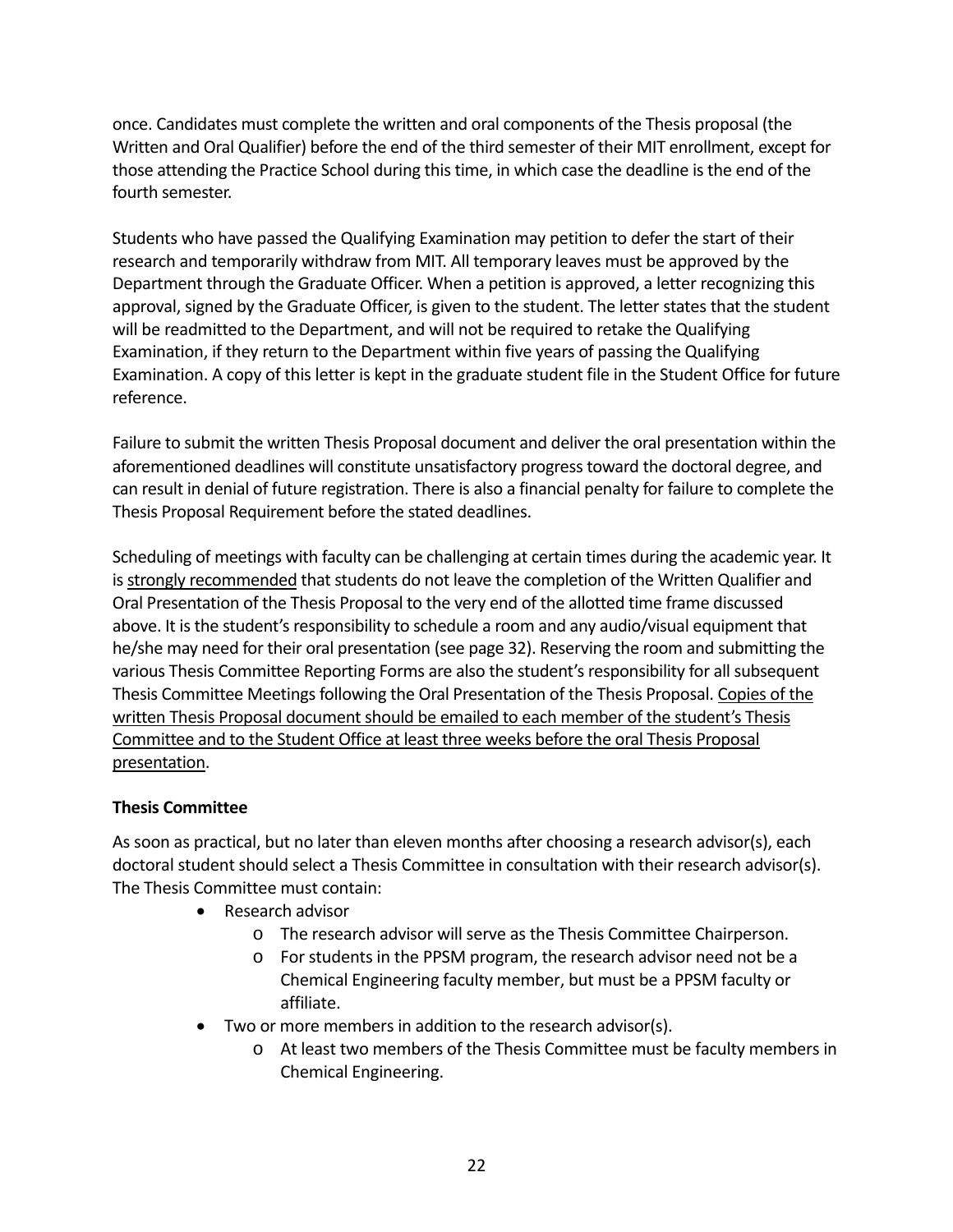- o At least one committee member must be a Chemical Engineering faculty member who is not the research advisor.
- o For students in the CSE PhD program, the Thesis Committee must contain a member of the Center for Computational Engineering (CCE)

The Thesis Committee is responsible for providing advice on the doctoral student's academic and research programs, and for monitoring the quality and the progress of the research carried out by the student. A Thesis Proposal is to be presented to the Thesis Committee by the doctoral student. Oral and written progress reports are to be presented at least once a year in the PhD/ScD program, and more frequently in the PhDCEP. It is the responsibility of the student to ensure that meetings with the Thesis Committee are scheduled in a timely manner. It is also the responsibility of the student to reserve a room for the Thesis Committee meetings (see page 32). Reporting Forms for the Thesis Proposal Presentation as well as for the Thesis Committee Progress Reports are online, electronic forms (https://cheme-forms.mit.edu).

Doctoral students are encouraged to have frequent one-on-one interactions with Thesis Committee members. In addition, doctoral students are encouraged to add new members to their Thesis Committee as needed during the course of their thesis project. When there is mutual agreement between the doctoral student and a Thesis Committee member that continued service on the Thesis Committee is not warranted, a member of the Thesis Committee may be excused. However, the requirements on the composition of the Thesis Committee, as indicated above, must be satisfied at all times.

#### **Report of Regular Thesis Committee Meeting, Report of Plan-to-Finish Thesis Committee Meeting, and Report of Final Thesis Committee Meeting**

In the PhD/ScD program, Written and Oral Progress Reports should be presented to the Thesis Committee at least once every 12 months. The PhDCEP program requires one Thesis Committee Meeting each in both the fall and spring semesters of the second and the third years of the program. These committee meetings should not be scheduled in December or in May, because of the large numbers of proposal presentations and final defenses that occur in those months. In addition, for both doctoral programs, frequent one-on-one interactions with the student's Thesis Committee members are expected and encouraged.

For a Written Progress Report to be most useful, it should clearly state the problems and challenges encountered by the student in their research, including unsuccessful attempts made to resolve them and a discussion of future approaches to be pursued. The report should discuss any safety-related issues including personal and environment safety, and waste-disposal procedures. The Written Progress Report should be as concise as possible. Students are also encouraged to append copies of the slides to be used during the oral presentation at the Thesis Committee Meeting. When appropriate, supporting data and completed manuscripts may also be appended to the Written Progress Report.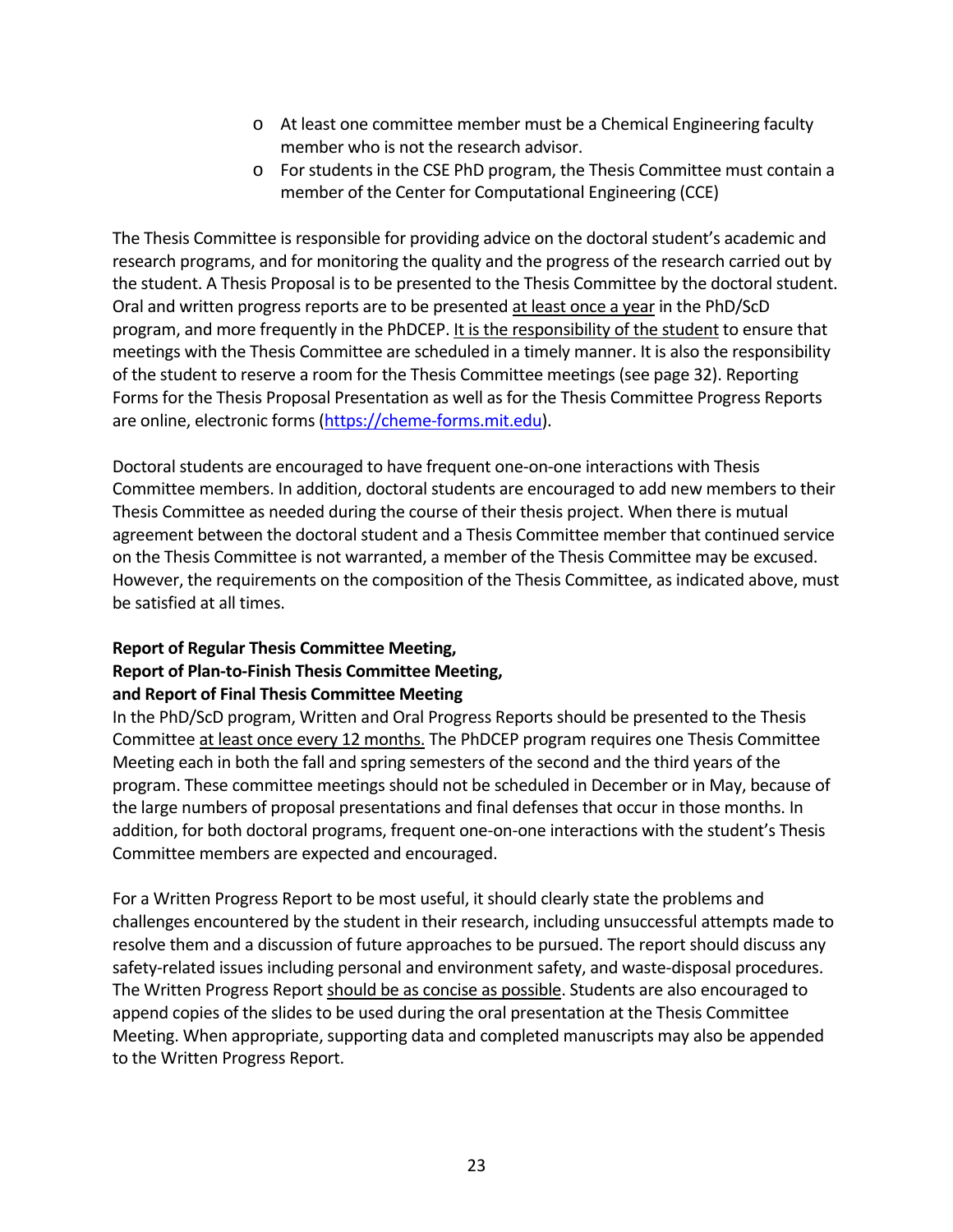Written Progress Reports, including all appended materials, should be emailed to each Thesis Committee member at least one week prior to the Thesis Committee Meeting, to enable each Thesis Committee member to be better prepared for the meeting.

The Thesis Committee Meetings should not exceed 90 minutes, with about half of it devoted to the student's presentation and the remaining time to discussions. When applicable, the student should discuss safety issues related to the experimental research pursued. Career and professional goals should also be discussed at the end of the research presentation. This discussion should typically include the career plans of the student, as well as fellowships, classes, and training that the student intends to pursue. Following the Thesis Committee Meeting, in consultation with the research advisor(s), the student should prepare a detailed summary of the Thesis Committee's evaluation of their research to date, as well as indicate any real or potential problems identified. The form also includes comments pertaining to professional development which must also be completed. The student should submit the Written Progress Report online within one week following the Thesis Committee Meeting. The online form will then be sent electronically to the research advisor(s), and to each Thesis Committee member for approval. The student, the research advisor(s), and other members of the Thesis Committee, will receive a copy of this form, including a meeting summary and notes, for future reference via email. An electronic copy of the form and supporting materials will also be kept in the graduate student's file in the Student Office for future reference.

#### **Regular Thesis Committee Meeting**

The first thesis committee meeting following the Thesis Proposal Presentation, referred to as a Regular Thesis Committee Meeting, should be scheduled by the student within 12 months of the Thesis Proposal Presentation Meeting. A second Regular Thesis Committee Meeting, to be held within 12 months of the first, may be needed before the Plan-to-Finish Thesis Committee meeting.

#### **Plan-to-Finish Thesis Committee Meeting**

The Plan-to-Finish Thesis Committee Meeting should be scheduled by the student when completion of the research is anticipated within about 12 months. At the Plan-to-Finish Thesis Committee Meeting, the Thesis Committee should evaluate a Written Plan-to-Finish Report prepared by the student. This report should be a concise summary reevaluating the research plan proposed by the student in the original Thesis Proposal, including discussing and justifying any needed modifications to the original research plan. The report should also discuss the remaining tasks (experiments, theoretical derivations, simulations, analysis, literature review, and writing) needed to bring the doctoral thesis project to a successful completion. A realistic time line for the completion of these tasks should also be included. The written Plan-to-Finish Report should not constrain the intellectual inquiry of students and research advisor(s). On the contrary, it is subject to revision if significant opportunities or setbacks arise in the course of the remaining thesis research. The Written Plan-to-Finish Report should be emailed to each Thesis Committee member at least 1 week prior to the meeting.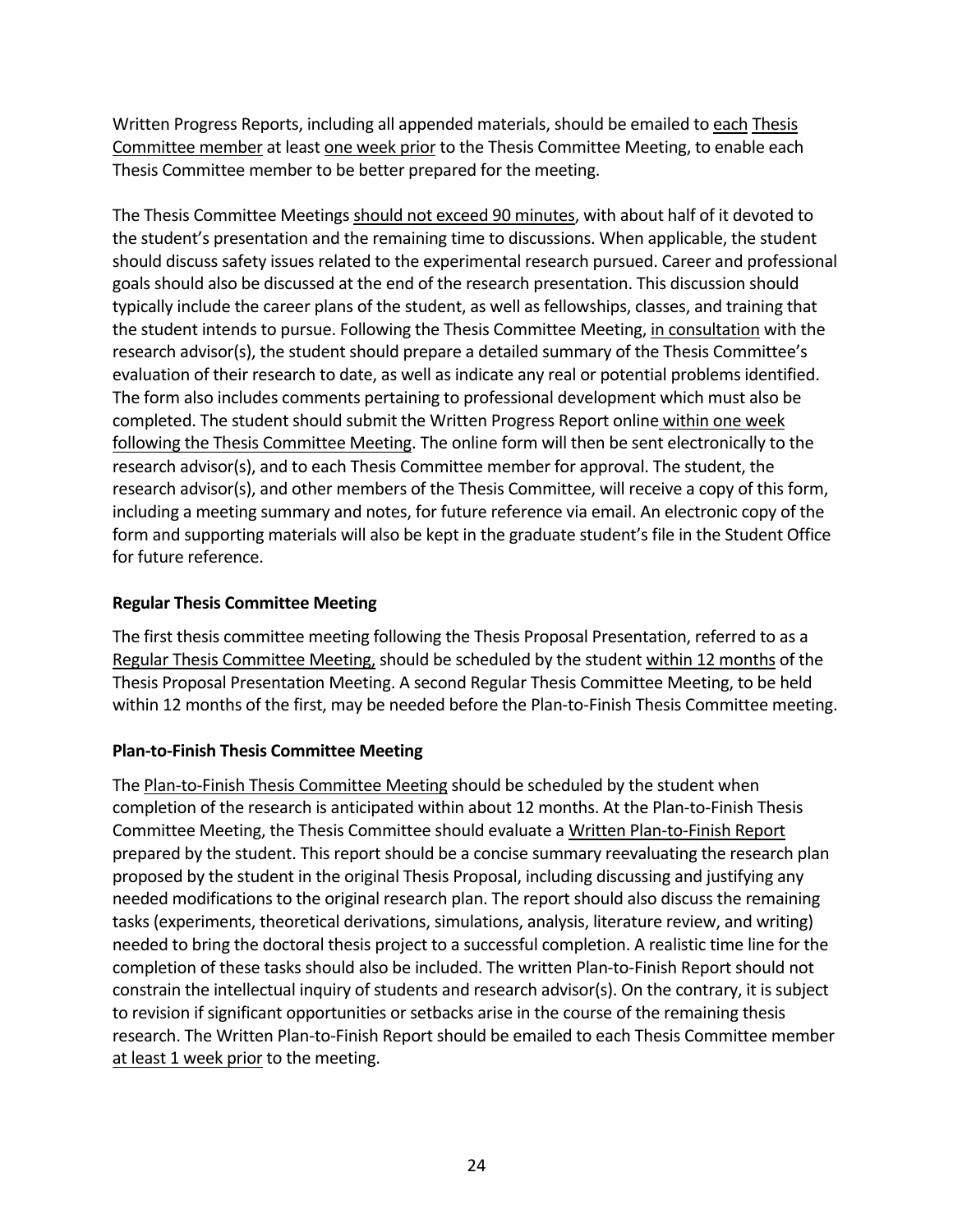#### **Final Thesis Committee Meeting**

Within 12 months of the Plan-to-Finish Thesis Committee Meeting, the student should schedule the Final Thesis Committee Meeting. For this meeting, the student should prepare a Written Final Progress Report, summarizing the main results obtained in the doctoral research, and justifying why these results are sufficient for completion of the doctoral thesis. This document should be emailed to each Thesis Committee member at least one week prior to the meeting. At the Final Thesis Committee Meeting, the Thesis Committee should agree that the work carried out by the student, as reflected in the Written Final Progress Report and in the student's Oral Presentation, constitutes a high-quality research study and is suitable for presentation to the faculty in the Final Thesis Defense. In the semester during which students plan to defend their thesis, they should only register for 10.THG.

For those students who have not had a Thesis Committee Meeting in 12 months, a form recording the date of the last Thesis Committee Meeting (see page 47) will be emailed to them. This Form will indicate that the student should have a Thesis Committee Meeting within three months following Registration Day. The Form should be signed by the student and by the research advisor(s) to indicate that this important requirement is clearly understood. The completed form should then be submitted to the Graduate Officer for approval as part of the Registration Process. The form, approved by the Graduate Officer, will be kept in the graduate student file in the Student Office for future reference.

In the PhDCEP program, the Thesis Committee evaluates the merits of the research on an ongoing basis, similar to the PhD/ScD program. In addition, there is special significance to the PhDCEP Planto-Finish Meeting, which is held prior to the end of the Fall semester of year 3 of the program. Based on the written Plan-to-Finish Report and the discussions at the Plan-to-Finish Meeting, one of four outcomes is possible:

- (b) Progress is satisfactory, and the student is on track for successful completion of the research project prior to the end of the third calendar year.
- (b) The research progress of the student is satisfactory, and the scope of the project is well suited for completion in the foreseeable future, but not by the end of the third calendar year.
- (c) The student's progress is satisfactory, but the scope of the research project is not well suited for completion in a clearly defined time frame. The larger scope of the research subject relative to that originally envisioned makes it more suitable for the PhD/ScD program that has no specific time limit on the research phase.
- (d) The research progress is unsatisfactory, and its successful completion by the student is not expected on any time scale.

Outcome (a) is most likely. In Outcome (b), the Thesis Committee and the research advisor(s) are empowered to recommend to the Chemical Engineering Department Graduate Officer a time extension of up to one year; approval is expected under normal circumstances. Outcome (c) requires decisions on the part of the student. If the student wishes to enter the PhD/ScD program in the Chemical Engineering Department, a formal application to the Department's Graduate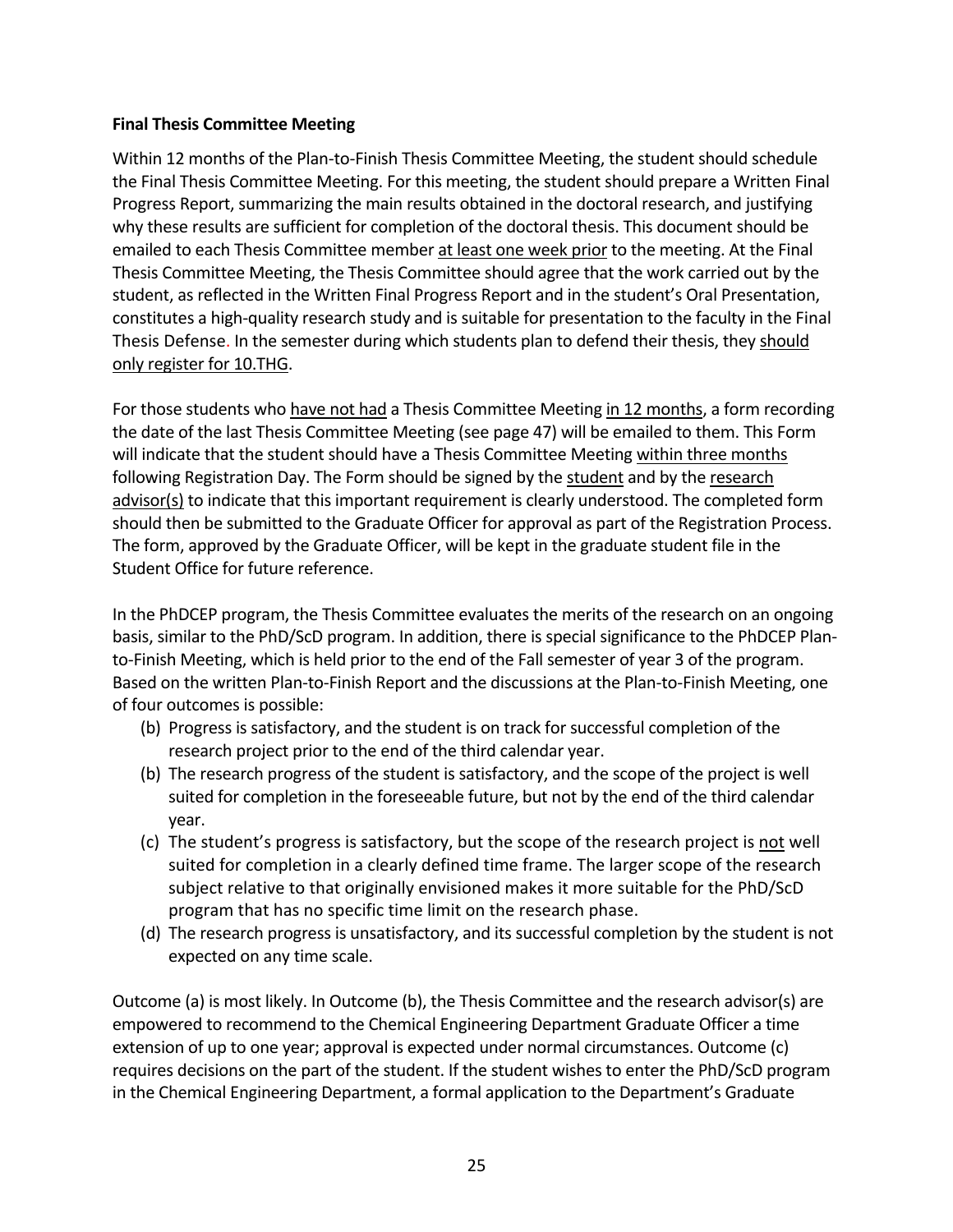Admissions Committee will be required. This application would normally be submitted by the end of IAP of the academic year in progress. Endorsement of the student's research work and a petition by the research advisor(s) and the Thesis Committee will be essential in such cases. The Department anticipates that outcome (d) will be a rare event. Students viewed by the Thesis Committee as making unsatisfactory progress with no likely improvement will be denied further registration and will leave MIT with the MSCEP degree.

#### **Final Thesis Defense**

Following the satisfactory completion of the Final Thesis Committee Meeting, doctoral students can begin the Thesis Defense process. The best source of information about this process is the "Thesis Packet for Doctoral Candidates", which is located online on the Departmental website at https://cheme.mit.edu/resources/student-resources/. This packet describes in detail the procedures for preparing for a Thesis Defense and submitting a Doctoral Thesis (note that the procedures for preparing and submitting a Master Thesis are the same).

The sequence of steps for the Doctoral Thesis Defense are as follows:

- 1. **Beginning of the Semester: Submit Application for Advanced Degree** An Application for Advanced Degree must be filled out online via WebSIS (https://student.mit.edu) by the date indicated on the MIT Academic Calendar (https://registrar.mit.edu/calendar), depending on which semester (Fall, Spring, IAP, or Summer) the student plans to defend.
- 2. **At Least Four Weeks Prior to the Thesis Defense: Request Thesis Defense Scheduling Form Approval** – The Thesis Defense Scheduling Form is used to communicate approval to the Student Office, and to inform the Student Office of the proposed date and time of the defense. The student should work with their thesis committee members to identify and secure a suitable date and time for their thesis defense, such that as many members of the thesis committee are present. The normal expectation is that all Thesis Committee Members will be present at the thesis defense, and every effort should be made to choose a date that makes this possible. Although the date should be arrived at via committee consensus, this form only requires the approval of the research advisor(s).
- 3. **Four Weeks Prior to the Thesis Defense: Submit Thesis Review Form** Promptly after the Thesis Defense Scheduling Form has been approved, and four weeks prior to the defense, students must submit the electronic, online Thesis Review Form to their entire committee. This is the last and most important approval required to defend on the proposed date. If the thesis committee members do not submit their approval via this form, then students must reschedule their thesis defense date. Upon submission, this form will be sent to the research advisor(s) and to every thesis committee member. The thesis committee members will have two weeks to review, comment upon, and possibly suggest changes to the thesis document.
- 4. **After the Thesis Defense Date/Time is Approved: Reserve a Room** As soon as the date and time are confirmed via the Thesis Defense Scheduling Form, the student should reserve a room (see page 32) for a 2-hour period.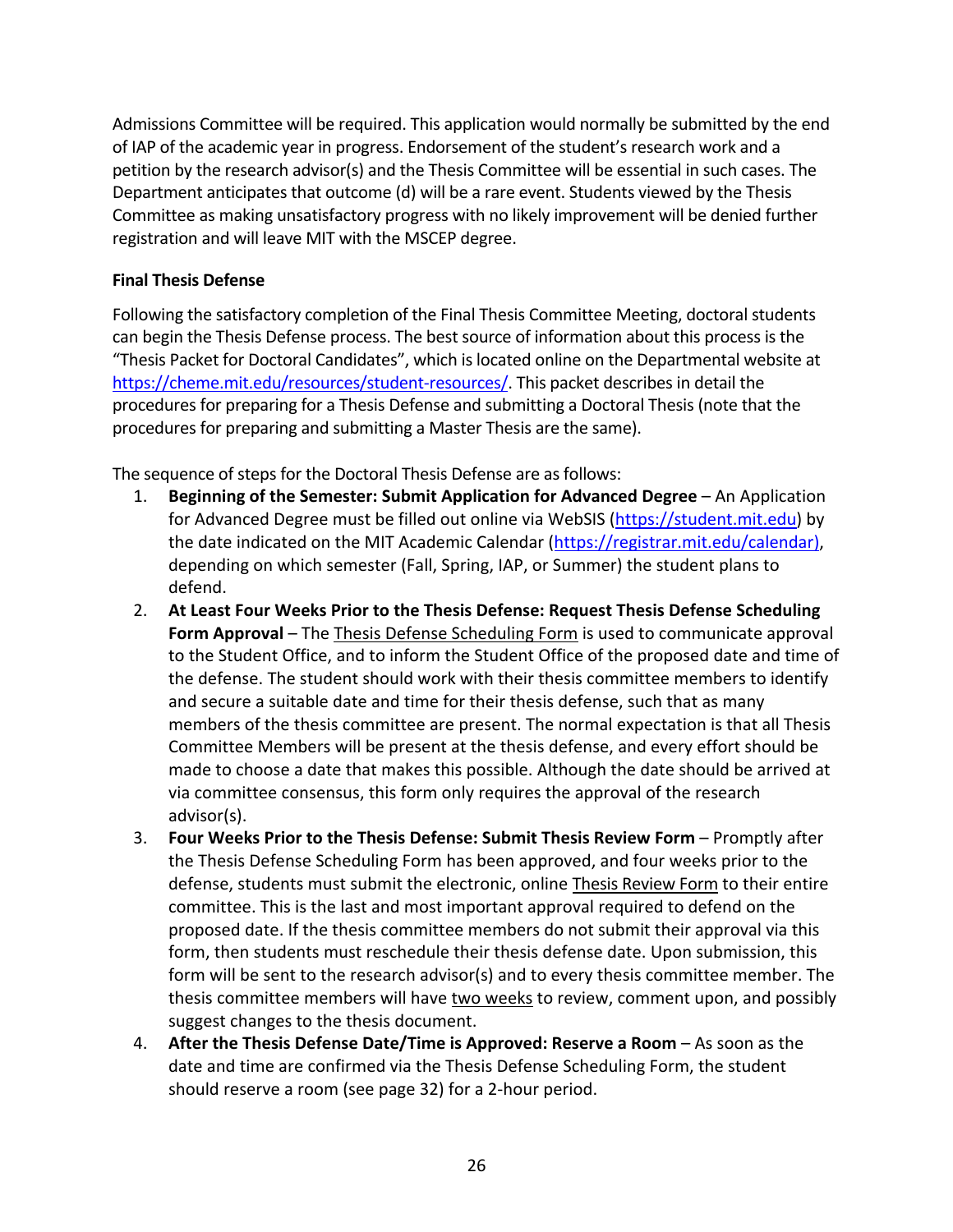- 5. **Two Weeks Prior to the Thesis Defense: Thesis Review Form Approval Due** Two weeks prior to the thesis defense date, approval of the thesis and approval to defend are required from each thesis committee member, via the Thesis Review Form. It is the responsibility of the student to monitor the progress of this form, and to remind their thesis committee members of the deadline for submission of this form, to ensure its timely submission.
- 6. **Two Weeks Prior to the Thesis Defense: Submit Technical Summary** Students should email a PDF of their "technical summary" to the Student Office. The technical summary is a text-only document, no longer than two pages (12 point font, 1 inch margins, singlespaced), that should describe the scope and the significance of the entire doctoral thesis. The primary audience is the Chemical Engineering Department faculty, who will be interested in a concise description of the thesis research and its most significant findings. Upon receipt of the technical summary, the Student Office will distribute it to the entire faculty in the department via an email announcement designed to generate faculty attendance at the Final Thesis Defense. All thesis committee members are expected to be present.
- 7. **Within Two Weeks of the Thesis Defense: Secure Faculty Presider –** The thesis defense must be presided over by a faculty member who is a member of the Chemical Engineering Department, but not the/a research advisor to the student. The majority of the time this task falls to a ChemE, non-advisor faculty member who is a member of the thesis committee. It is the responsibility of the student, with the assistance of the research advisor(s) if needed, to secure a presider for the thesis defense in advance of the thesis defense, to ensure that this requirement is met. The student must email the name of the presider to the Student Office.
- 8. **Day of the Thesis Defense: The Thesis Defense** The student should plan to speak for no more than 30-40 minutes. The thesis presider (from the MIT Chemical Engineering faculty) will introduce the research advisor(s), who subsequently will introduce the candidate. The thesis presider will also be in charge of the open and closed questionand-answer sessions which follow the candidate's presentation, culminating in the final deliberations by the faculty. The thesis presentation and the first question-and-answer session are open to the public, but will be followed by a second session involving only the candidate, Thesis Committee Members, and other MIT faculty.
- 9. **Two Days after the Thesis Defense: Turn in Forms to the Student Office** Once the thesis defense is successfully completed, the student has two days to assemble the final version of the thesis document. The student should turn in to the Student Office two copies of the final version of the thesis, and at least two title pages (on archival bond paper) all signed by the research advisor(s). The two final versions of the thesis document must be printed on archival bond paper. The Student Office will then ensure that the Graduate Officer signs the two copies of final version of the thesis document, as well as any title pages included by the student. The Final Thesis will then be distributed\* to the MIT Archives and the Engineering Library.

\*In the case of PhDCEP candidates, the final thesis will not be distributed for approval and signature until the end of the final year of the program, so that the 10.IPG Integrative Complete Project Paper can be included as a capstone chapter in the thesis document.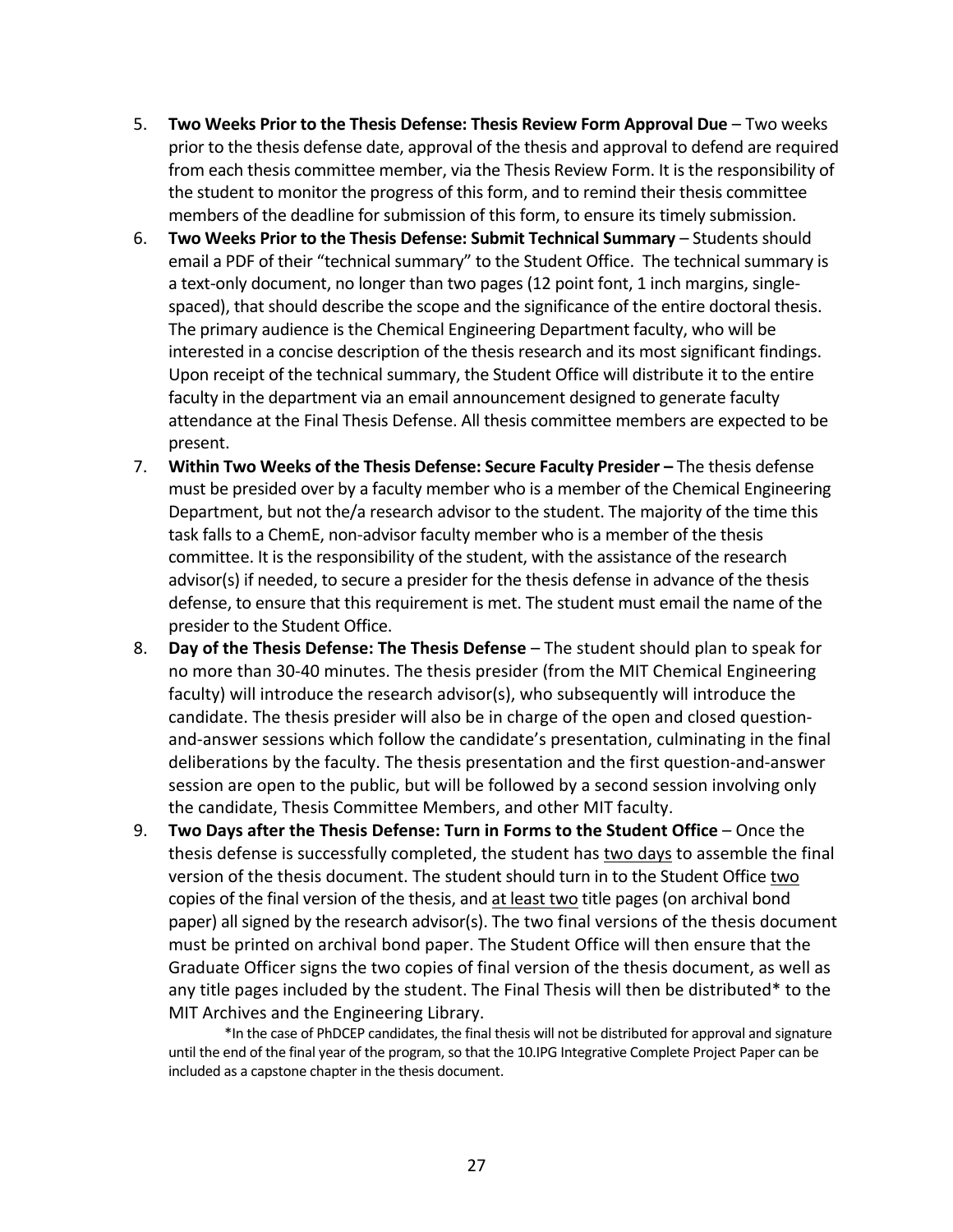The student will also need to hand in the following documentation to the Student Office (found within the Thesis Packet for Doctoral Candidates, located on the departmental website at: https://cheme.mit.edu/resources/student-resources/):

- University Microfilms Form (UMI).
- One extra copy of the Thesis Title Page.
- One extra copy of the Thesis Abstract.
- Chemical Engineering Department Departure Form.
- Forwarding Address and Recruiting Questionnaire (electronic form).

#### **Scheduling of Thesis Defense**

The official deadlines that apply to Chemical Engineering students in the PhD/ScD program for each of the three Institute-wide degree lists compiled during the year are set by the Registrar's Office, and are published in the Institute calendar each year (https://registrar.mit.edu/calendar). In certain cases, the Student Office may be able to grant extensions beyond these official dates, but such extensions cannot be guaranteed. Students who miss the official Institute deadlines may be required to register for the next semester in order to defend their thesis. Some tuition costs may be incurred as a result.

For students in the PhDCEP program whose Sloan School component will begin in the fall semester, the complete research component of the thesis must be turned in to the Student Office and distributed to all the thesis committee members by August 15. The two-week reading period, therefore, must be completed by September 1, and the student and the Thesis Committee members must schedule the date of the thesis defense before September 15. The Sloan School component of the PhDCEP program will begin that semester, concurrent with the Thesis Defense in Chemical Engineering.

#### **Completion Of Studies**

Each student, upon completion of their graduate program, must submit the following two forms:

- 1. Forwarding Address and Recruiting Questionnaire (Online).
- 2. Chemical Engineering Department Departure Form:
	- This form requires various approvals, including those of the student's research advisor(s) and either the Facilities Manager, Chris Monaco (room 66-371, (617)715-2995, monacoc@mit.edu), or the Dept. EHS Coordinator, Brian Smith (room 66-471, (617)253- 6238, bssmith@mit.edu) to ensure that the laboratory and/or office space is neat and clean, and that no unapproved chemical samples are left behind. In addition, all office, desk, and lab keys must be returned to the Administrative Assistant associated with the student's research advisor), prior to leaving the Institute.

In addition, each student submitting a thesis for the master's or doctoral degree must turn in the following materials to the Student Office:

- 1. Two copies of the thesis (on archival bond paper).
- 2. One extra copy of the Thesis Abstract.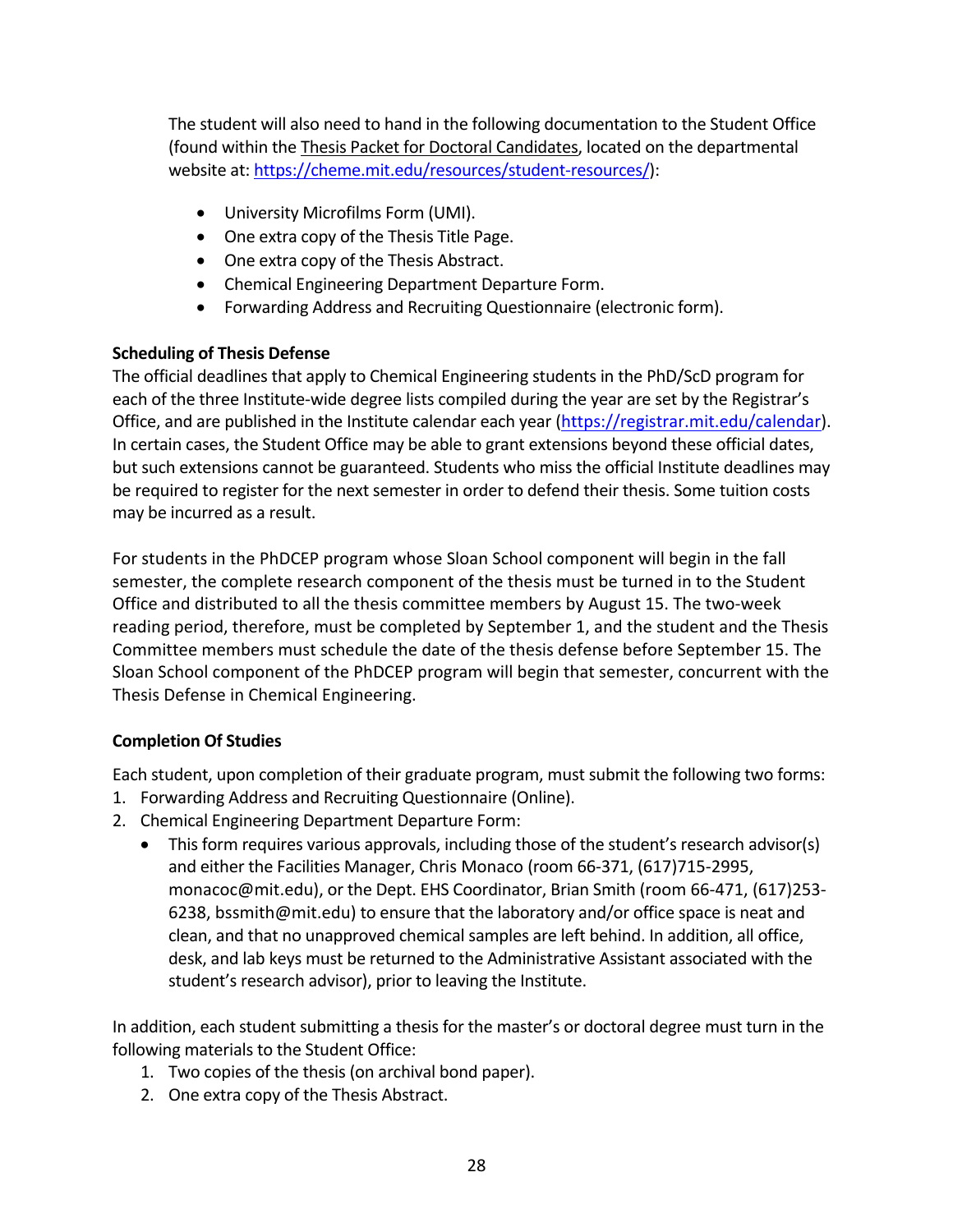- 3. One extra copy of the Title page.
- 4. University Microfilms Form (UMI).

The thesis must be signed by the student, and their research advisor(s), prior to being submitted to the Student Office. The title pages and one copy of the thesis will then be delivered by the Student Office to the Graduate Officer for final approval and signature. The two copies of the doctoral thesis, along with all other forms, must be turned in to the Student Office within two days following the Final Thesis Defense. The master's thesis (with the accompanying forms) must be turned in to the Student Office on or before the last day of classes.

#### **Part VII: Finances and Funding**

Graduate students receive financial assistance in the form of fellowships, research assistantships, or teaching assistantships.

#### **Fellowships**

Fellowship funds come from two general sources — outside or inside the Institute. Examples of outside fellowships include: NSF, DOE, Hertz, NIH, EPA, and GEM Fellowships. The MIT Office of the Dean for Graduate Education (room 3-138) has a more complete listing of fellowship information. Fellowships from MIT funds are typically limited to first-year graduate students. Funds for such awards are usually provided from gifts from alumni, from unrestricted industrial grants, or from the Provost's Office in the form of Presidential Fellowships. For more information, please visit the Financial Aid Office website https://sfs.mit.edu/graduate-students/.

Graduate students supported with a departmental fellowship have no limitations with regard to credit units that they may take. As a guideline, however, a full course load is considered to be 36 credit units each semester.

Recipients of outside fellowships should check with the coordinating official in the MIT Office of Graduate Education to determine any obligations regarding their fellowships.

The recipient of a fellowship is allowed two weeks of vacation per calendar year (excluding Institute holidays). Vacation schedules must be approved by the research advisor(s). Additional vacation time is allowed only with the permission of the research advisor(s).

#### **Research Assistants**

Research Assistants (RAs) are supported from research contracts or grants, and are supervised by research advisor(s) who have a responsibility to the funding organization to conduct research in specified areas.

In most cases, an appointment as a RA coincides with the selection of a research topic and research advisor(s). In other words, the student declares that their thesis will be conducted in the area specified in the research project's grant (contract). Such RAs may register for no more than 36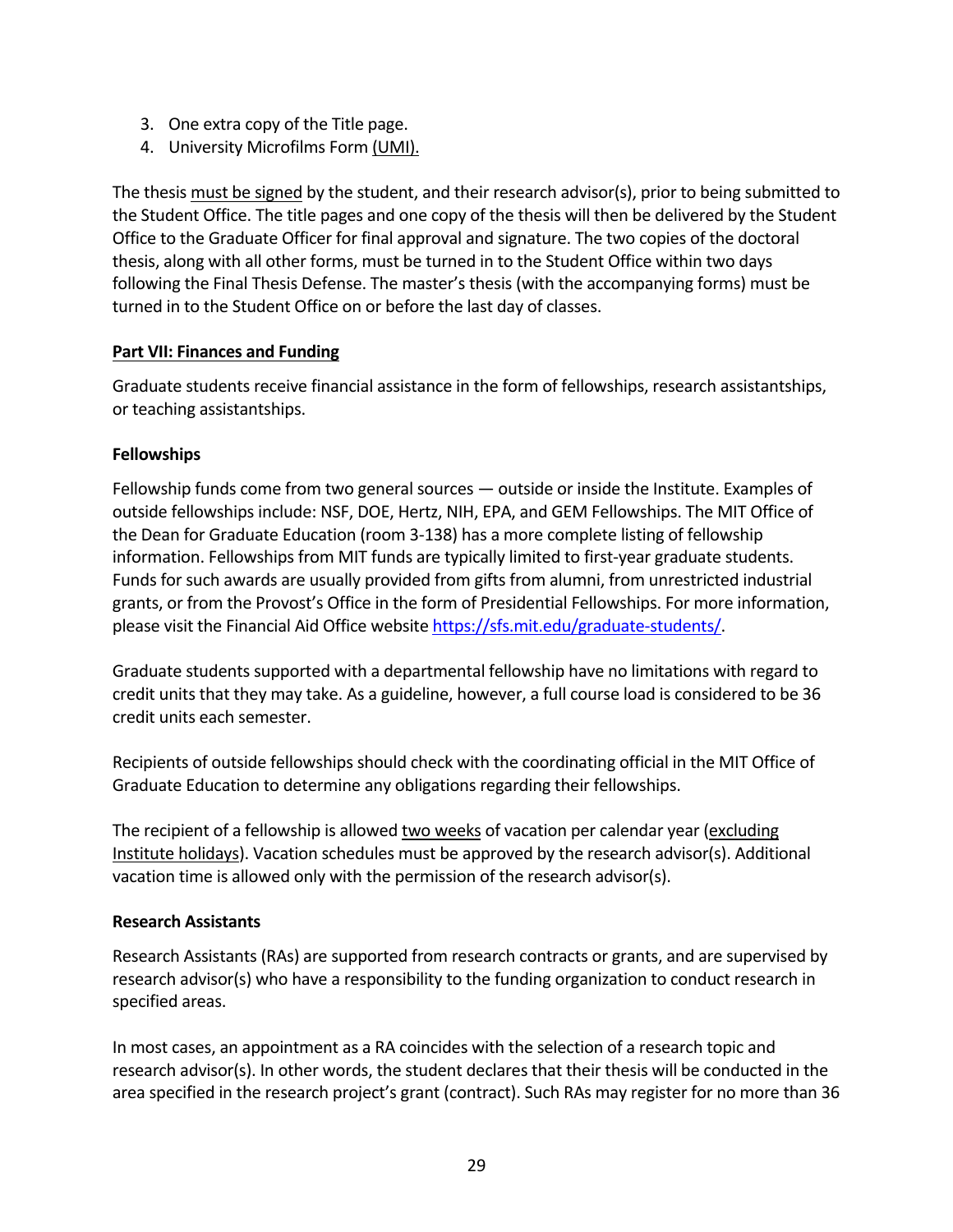credit units, including thesis, each semester (note that registration in research seminars in the 10.9XX series is not included in this total).

In a few cases, students may be assigned as RAs to a project where there is an agreement between the student and the research advisor(s) that the work will not be used as part of the thesis. The 36 credit unit maximum noted previously is still in effect. However, no academic credit is given for the RA appointment in that case. A typical time commitment to this type of research project would be 20 hours per week.

PhDCEP students are not allowed to serve as RAs, or to be funded via an RA, during their time at Sloan.

RAs are allowed two weeks of vacation per calendar year (excluding Institute holidays). Vacation schedules must be approved by the research advisor(s). Additional vacation time is allowed only with the permission of the research advisor(s).

#### **Teaching Assistants/Graduate Instructors**

Teaching Assistants (TAs) play a central role in the Department's educational program. Service as a TA, working closely with one or more faculty members in the Department, is an important and beneficial aspect of the graduate school experience. Each TA is assigned to a specific undergraduate or graduate subject. TA duties include (a more detailed list of TA duties will be provided at the beginning of the semester by the faculty member(s) teaching the class):

- Developing and grading homework and exam problems.
- Grading laboratory reports.
- Holding regular office hours for individual students as well as for group-help sessions.
- Planning, designing, and supervising laboratory experiments.
- Proctoring exams.
- Maintaining a subject website.
- Preparing electronic versions of the course materials for the Student Office.

Some opportunities exist for students interested in gaining teaching experience to serve as a Graduate Instructor, otherwise known as an "Instructor G" (IG). Interested students should first contact the faculty member teaching the class to determine if there is a possibility to serve as an IG. The faculty member should then contact the Executive Officer, Prof. Kristala Prather, to discuss the appointment. Typically, students who can expect to compete successfully for an appointment as an Instructor G should have had exceptional performance in prior service as a TA, and should have interest in an academic career.

TA assignments are made at least one month before the beginning of the fall and spring semesters. In some cases, enrollment-driven, last-minute TA assignments are necessary. All doctoral students are expected to volunteer for possible service as a TA at the time of the presentation of their Thesis Proposal (see page 20). Two different semesters of availability for the TA pool are selected by the student at that time. The department then chooses one of these two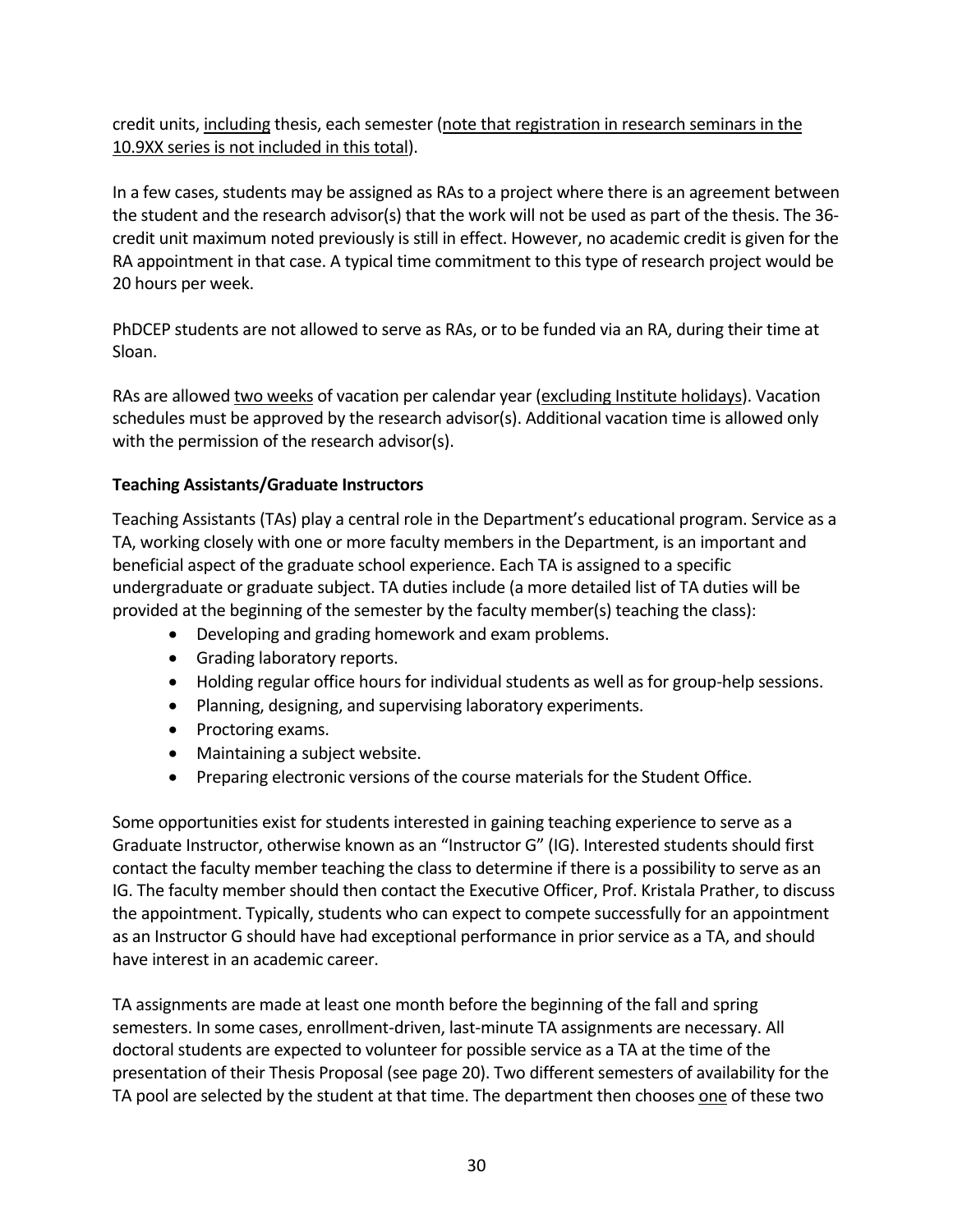semesters for the TA service. It is the responsibility of the student to coordinate the selection of the two semesters with their research advisor(s). The early identification of possible periods of TA service allows for effective planning by students and research advisors of activities related to the thesis project. Students should complete their TA service before the end of their fourth year.

At the conclusion of the TA assignment, a meeting should take place between the TA and the course instructor(s) to evaluate the TA performance in the course. A Departmental TA Evaluation Form (https://cheme-forms.mit.edu) should be completed and submitted online by the course instructor(s) and by the TA at the time of the meeting. Only one instructor needs to complete the evaluation form. Further, at the conclusion of the TA assignment, the TA must submit an electronic copy of all course documents to the Student Office. The Student Office stores these course documents for the future use of Course Instructors and TAs. These materials should be submitted via Dropbox, Google Folder, or another file-sharing protocol.

TAs are expected to be available from September 1 to January 15 (Fall semester) or from January 16 to May 31 (Spring semester). Some courses may require students to start a few weeks before the normal TA start date. In such cases, their TA appointment will end early as well. A student working as a full TA is expected to devote an average of 20 hours per week to TA responsibilities, which corresponds to a total of 389 hours. The number of subject credit units for which a TA may enroll is limited to 36 credit units per semester, in addition to research seminars in the 10.9XX series. No academic credit is given for the TA appointment.

#### **Practice School Stations**

Financial support is provided during the semester that students are engaged in project work at the Practice School stations.

#### **Graders**

Graders assist in the teaching of many subjects. These positions are advertised to the student body at the beginning of each semester. Students volunteer for these positions, and must be serving as a full-time RA or Fellow during the term of service as a grader. Graders are involved in grading homework assignments, copying material for class, and preparing project materials. Graders should not be responsible for any activity involving student contact. Graders are paid \$15/hour and can work no more than 10 hours per week. International students must confirm their funding source to determine eligibility.

#### **Tuition Charges for Doctoral Theses**

Tuition charges for continuing resident student registration will be in accordance with the regular tuition and minimum fee schedule as indicated in the MIT Catalogue or on the website https://registrar.mit.edu/registration-academics/tuition-fees/graduate.

If students defend their doctoral thesis before the last day of classes, the tuition will be prorated according to the Registrar's Tuition Table to the day of the oral thesis defense. Students should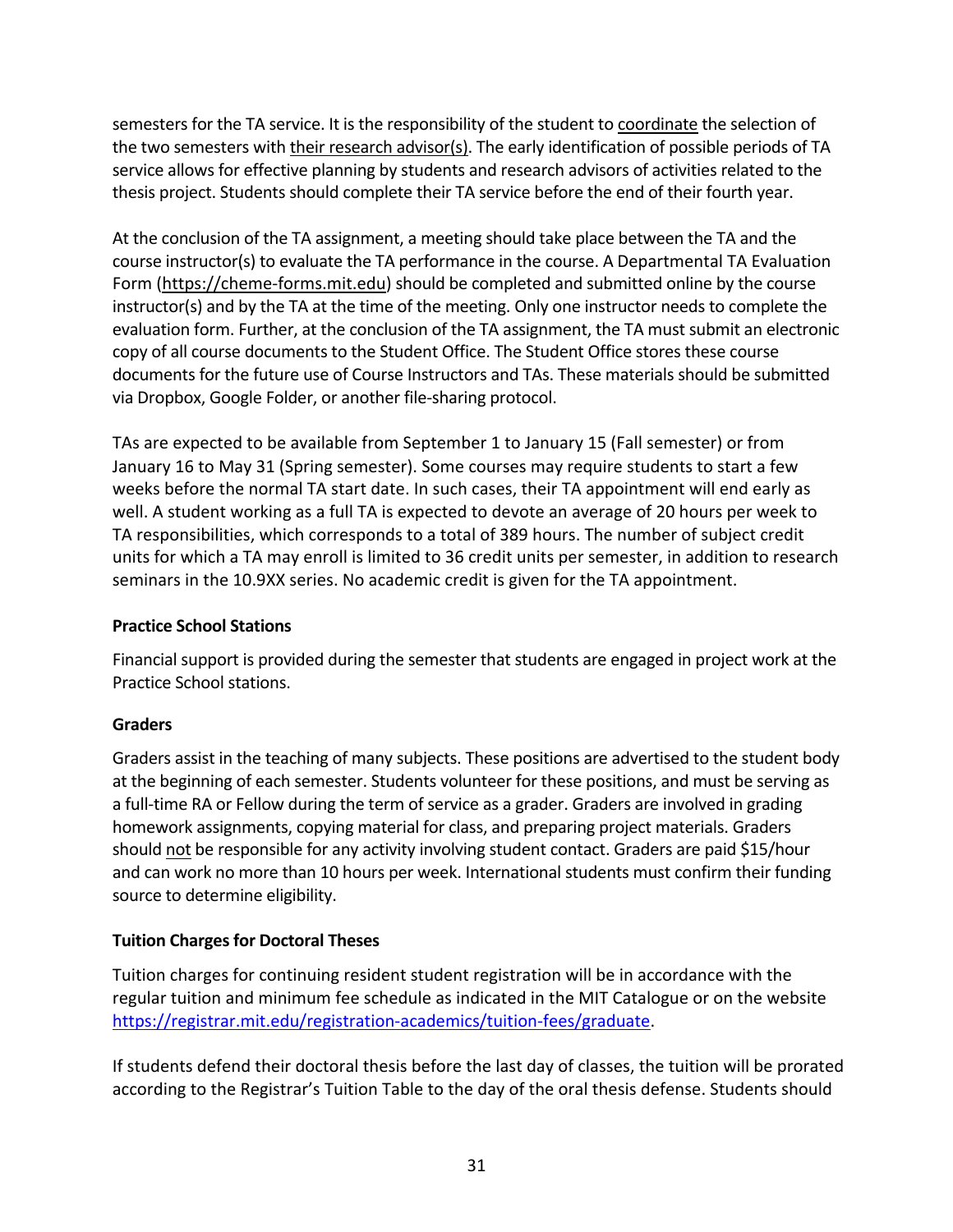consult the MIT Academic Calendar for the various deadlines for doctoral theses submission https://registrar.mit.edu/calendar.

#### **Consultation Or Outside Jobs**

The financial aid provided to the Department for fellowships, research, or teaching assistantships usually carries a restriction that the student should devote full-time effort to the activities for which they is receiving support. Students receiving support from the Department must therefore consult with their research advisor(s) and ask the Chemical Engineering Graduate Officer before undertaking any compensated outside activity, and obtain an approval form from the Dean for Graduate Education.

#### **Part VIII: General Information**

#### **Office Space, Keys, And Card Access**

First-year graduate students will receive their office assignments and desk keys from the Student Office during the first few days of the fall semester. When a student chooses a research advisor, they move into a laboratory or office space associated with the advisor's research group. The student should contact the Research Advisor's Administrative Assistant to secure an office key or card access as applicable.

When graduate students vacate their offices, their desks and office spaces must be emptied. Any office or desk keys should be returned to the Research Advisor's Administrative Assistant.

#### **Room Reservations**

To make a room reservation in Buildings 66, E17 (5<sup>th</sup> floor), E18 (5<sup>th</sup> floor), and E19 (5<sup>th</sup> floor), graduate students should request the assistance of the administrative assistant of their research advisors. For reservations in Building 76, email Mariann Murray at mariann@mit.edu.

#### **Department Computer Support**

The Chemical Engineering Computer Support Team can be contacted for any computing related issues including: computer viruses, email issues, network access, printing, software applications, toner cartridge replacements, web browser issues, ordering new software, and obtaining a new IP Address for a computer or printer. The computer support team is located in rooms 56-483 and 66- 380 and can be reached by telephone at extension 3-0088 or by email at chemecomputer@mit.edu.

#### **Machine Shop Facilities**

A Central Machine Shop facility is available on a fee-for-service basis. Requests for shop services can be made either in person or from the webpage http://web.mit.edu/cmshop. Emails can be sent directly to the Central Machine Shop at cmshop@mit.edu.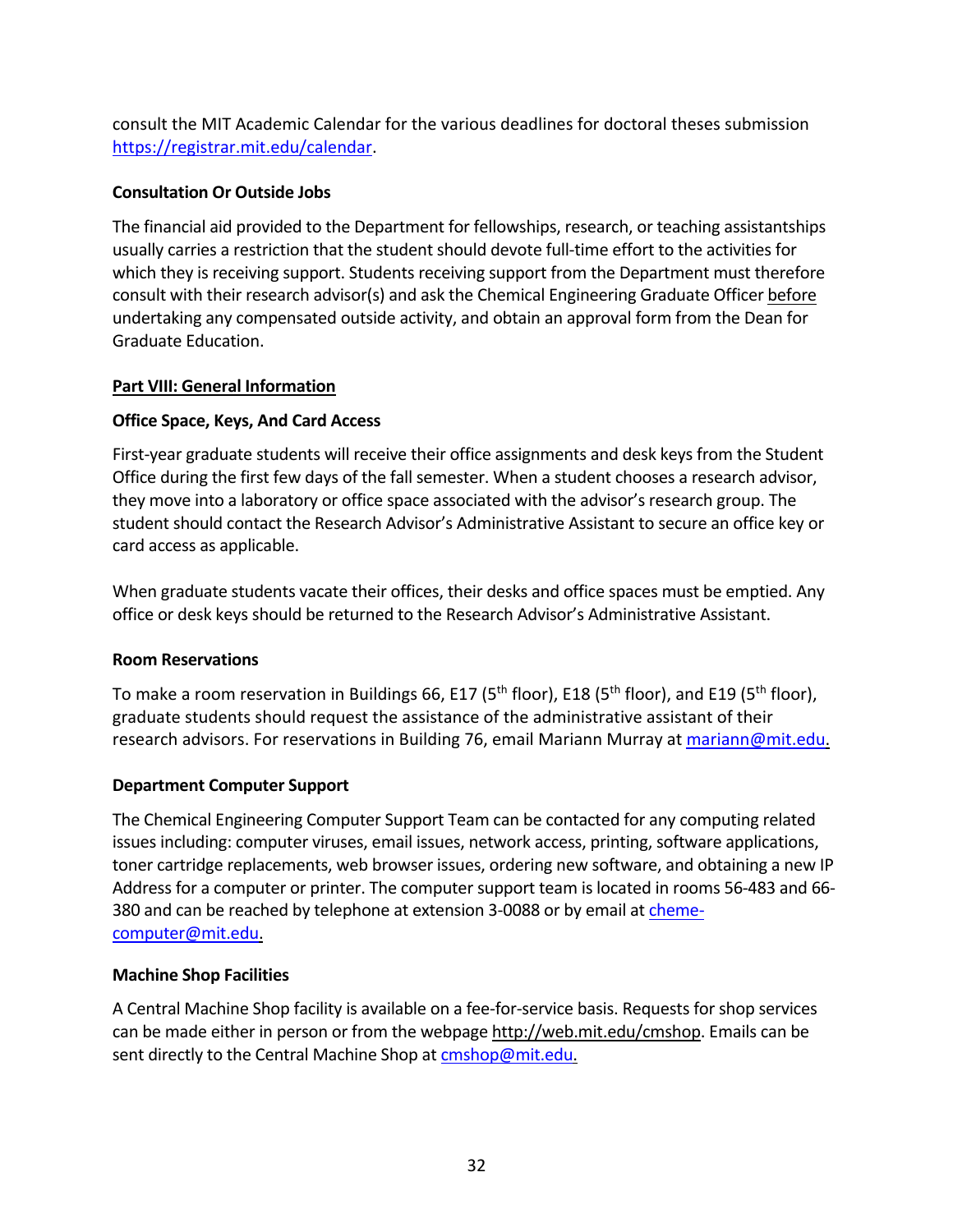#### **Laboratory Safety**

Laboratory safety is of the utmost importance. Specific information on safety-related policies and procedures is available from the Departmental Safety Committee, chaired by the Department EHS Coordinator Brian Smith (room 66-471, (617)253-6238, bssmith@mit.edu). Another departmental resource person for general safety-related matters and general issues regarding departmental space and facilities is Chris Monaco (room 66-371, (617)715-2995, monacoc@mit.edu). Chris acts as the EHS coordinator for the department when Brian Smith is away from MIT. Ryan Samz (room N52-467, (617) 253-0347, rsamz@mit.edu), our Environment, Health, and Safety Office (EHS) lead contact, is another valuable resource for safety-related matters. Damon Baptista (room N52-461, (617) 253-0114, damonb@mit.edu) is a valuable resource at the EHS Office for biological safety issues. Ryan Samz (room N52-468, (617) 258-0347, rsamz@mit.edu), the EHS Radiation Protection Officer, is the person to contact for questions on radiation and lasers. Comprehensive safety information is available on the web from the MIT EHS office (http://ehs.mit.edu/site/).

Policies and procedures that describe each person's responsibilities for safe laboratory practices are detailed in the Chemical Engineering Department's "Chemical Hygiene Plan" (https://cheme.mit.edu/wp-content/uploads/2017/08/chemE-2017-hygiene-plan.pdf). Although the research and other work activities conducted in the Department are diverse, three requirements apply in all cases:

- 1. We are all responsible for our own safety, as well as for the safety of individuals who work with, and for, us.
- 2. An individual running an experiment or utilizing the laboratory space at any given time, is responsible for the safe conduct of the experiment, and for the safe utilization of the laboratory space.
- 3. The supervisor of an individual running an experiment should be satisfied that the individual performing the experiment is aware of, and follows, safe laboratory procedures.

Anyone planning to work in a laboratory must log into the EHS website (http://ehs.mit.edu/site/training) to take the Training Needs Assessment, and to complete the training required before starting work in a laboratory.

Eye protection is required when working in all Chemical Engineering laboratories at all times. For many laboratory experiments, safety glasses with side shields are appropriate. If you require prescription eyewear and wish to obtain a free pair of prescription eyeglasses with side shields, please contact Sandra Lopes in Headquarters (66-350, slopes@mit.edu).

The MIT EHS policy mandates the use of lab coats in laboratory environments "at a minimum, a laboratory coat or equivalent protective clothing is required for work with hazardous chemicals, unsealed radioactive materials, and biological agents at BL2 or greater." However, wearing a coat is only the first issue; the second is choosing the right coat. It is important to choose a coat with features that are appropriate for the type of experiments that are being conducted in the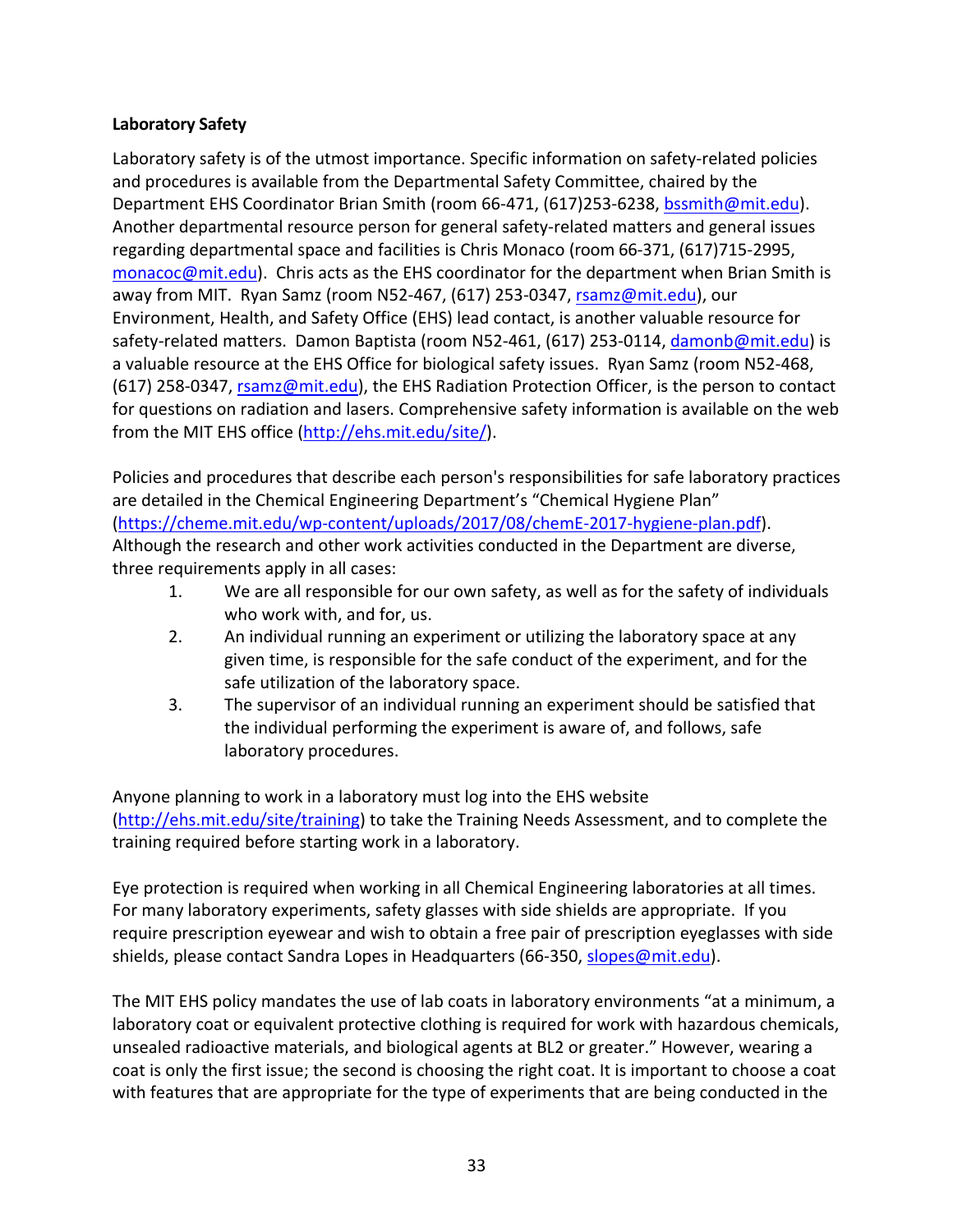laboratory. For help assisting in lab coat selection based off hazard please reach out EHS coordinator Brian Smith.

For a more detail on Laboratory safety and policies please reference the Chemical Hygiene Plan here https://cheme.mit.edu/resources/laboratory-safety/

#### **Part IX: MIT Policies**

#### **Nonresident Doctoral Thesis Registration - Institute Regulations**

Thesis research is ordinarily done in residence at the Institute. However, on some occasions, it may be essential or desirable that the student be absent from the campus during a portion of thesis research or writing. Nonresident doctoral thesis research status allows thesis research to be carried out while not in formal residence at the Institute.

For more information regarding eligibility, terms of status, approval process, duration of nonresident status, or special conditions, please visit the OGE website: http://oge.mit.edu/gpp/degrees/thesis/nonres/

#### **Equal Opportunity in Education and Employment**

The Massachusetts Institute of Technology is committed to the principle of equal opportunity in education and employment. More information on MIT's nondiscrimination policy can be found at Policies & Procedures Section 9.2. See also Section 9.7 for the Institute's policy against retaliation.

The Vice President for Human Resources is designated as the Institute's Equal Opportunity Officer. Inquiries concerning the Institute's policies, compliance with applicable laws, statutes, and regulations, and complaints may be directed to Ramona Allen, Vice President for Human Resources, Building NE49-5000, 617-324-5675. In addition, inquiries about Title IX (which prohibits discrimination on the basis of sex) may be directed to the Institute's Title IX coordinator, Sarah Rankin, Room W31-223, 617-324-7526, titleIX@mit.edu. Inquiries about the laws and about compliance may also be directed to the US Department of Education, Office for Civil Rights, Region I, 5 Post Office Square, 8th Floor, Boston, MA 02109-3921, 617-289- 0111, OCR.Boston@ed.gov.

*\* The ROTC programs at MIT are operated under Department of Defense (DoD) policies and regulations, and do not comply fully with MIT's policy of nondiscrimination with regard to gender identity. MIT continues to advocate for a change in DoD policies and regulations concerning gender identity, and is committed to providing alternative financial assistance under a needs-based assessment to any MIT student who loses ROTC financial aid because of these DoD policies and regulations.*

https://policies.mit.edu/employment-policy-manual/10-employment-policies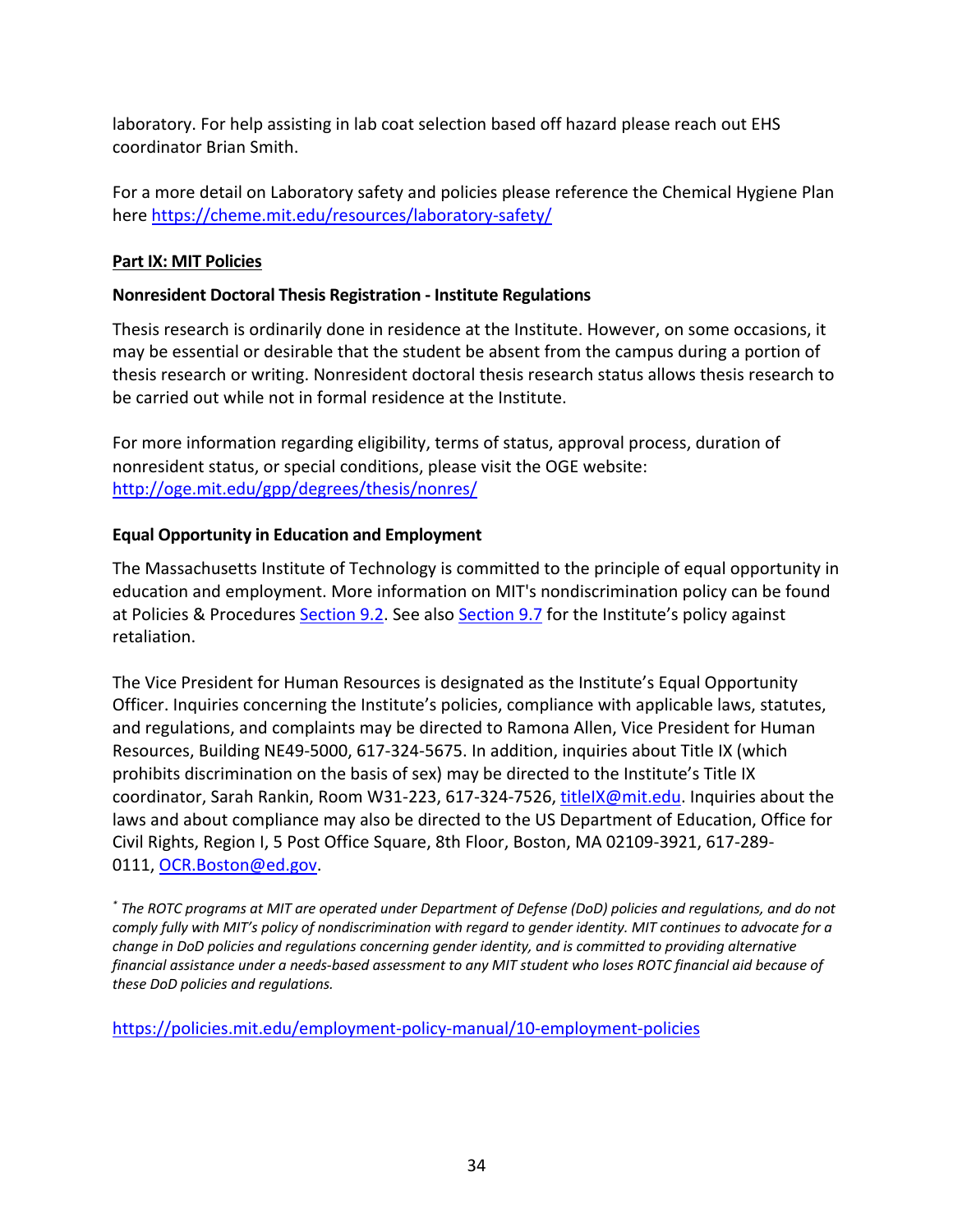#### **MIT Policy on Harassment**

In order to create a respectful, welcoming and productive community, the Institute is committed to providing a living, working and learning environment that is free from harassment.

Harassment is defined as unwelcome conduct of a verbal, nonverbal or physical nature that is sufficiently severe or pervasive to create a work or academic environment that a reasonable person would consider intimidating, hostile or abusive and that adversely affects an individual's educational, work, or living environment.

In determining whether unwelcome conduct is harassing, the Institute will examine the totality of the circumstances surrounding the conduct, including its frequency, nature and severity, the relationship between the parties and the context in which the conduct occurred.

#### https://policies.mit.edu/policies-procedures/90-relations-and-responsibilities-within-mitcommunity/94-harassment

#### **Complaint and Grievance Procedures for Students at MIT**

Students who believe they have been treated improperly, for any reason, are encouraged to raise their concerns. Students who have difficulty in their living groups should raise these problems within the living group and with graduate residents and housemasters, as appropriate. Concerns related to the broader Institute community, including but not confined to academic or work situations, should be raised directly with professors, instructors, departmental advisors and immediate supervisors, Campus Police or other Institute officials, as appropriate to the nature of these problems.

In the Department of Chemical Engineering, students may wish to contact one of the following people to discuss issues of harassment, complaints, or other concerns:

- Prof. Paula T. Hammond, Department Head, Room 66-350, (617)258-7577, Hammond@mit.edu
- Prof. Patrick Doyle, Graduate Committee Chair, Room E17-504F, (617)253-4534, pdoyle@mit.edu
- Melanie Charette, Academic Administrator, Room 66-366, (617)253-4577, melaniec@mit.edu
- TBD, Administrative Officer, Room E19-630, (617)253-0801

A concern may also be raised at any time with any of the following MIT personnel:

- Nicholas Diehl or Judi Segall, Ombudsperson, Room 10-359, (617)253-5921, diehln@mit.edu or jsegall@mit.edu
- Ramona Allen, Vice President for Human Resources, Room NE49-5000, (617)253- 6512, ramona@mit.edu
- Sarah Rankin, Institute Title IX Coordinator, Room W31-223, (617) 324-7526, srankin@mit.edu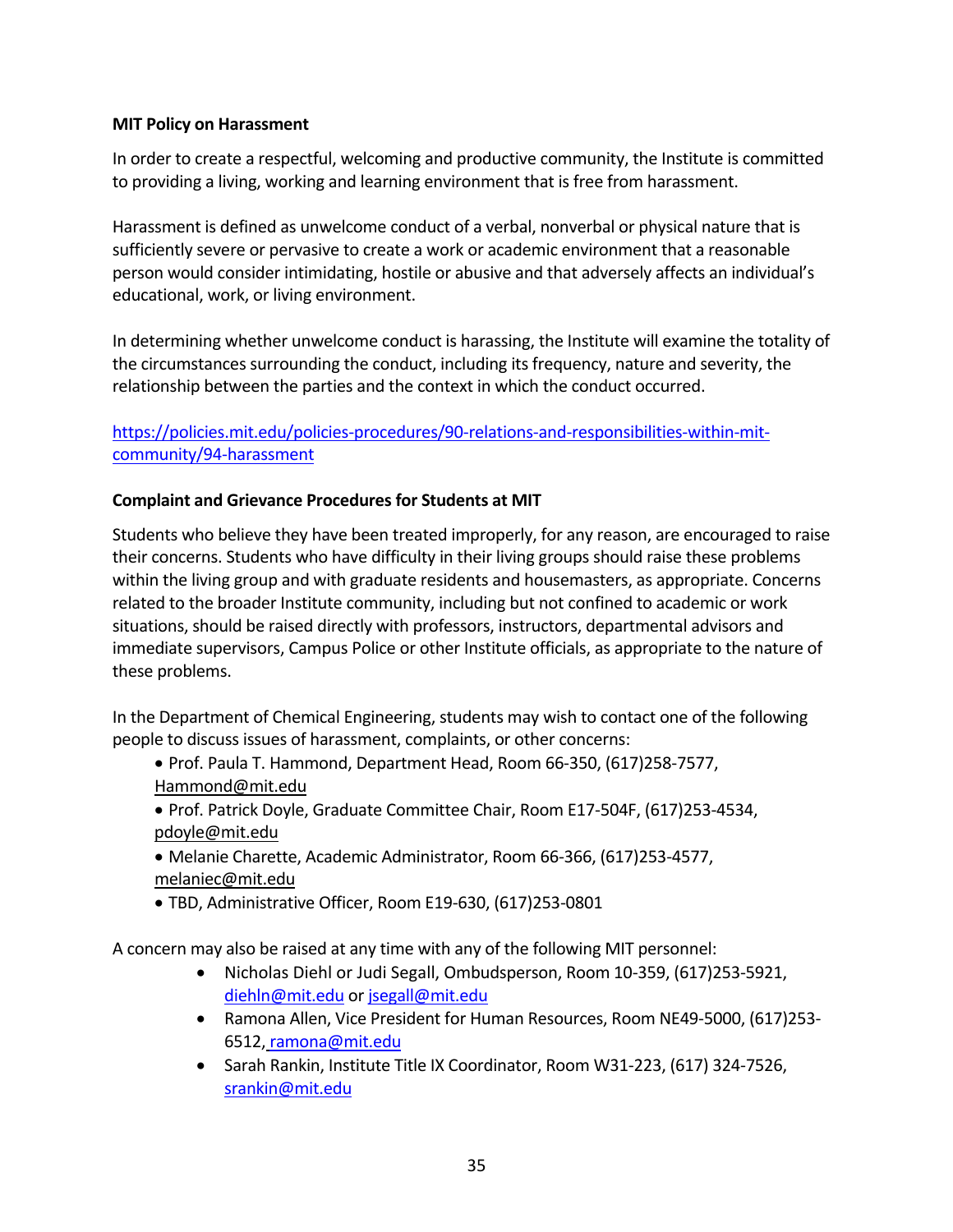• Suraiya Baluch, Assistant Dean for Graduate Education, Room 35-338, (617) 258- 0304, baluch@mit.edu

If the complaint is against another student and cannot be resolved otherwise, the Office of the Dean for Student Life may assist (Room 4-110, (617)253-4052), or the case may be referred to the Committee on Discipline. For further information on the Committee on Discipline, please refer to the MIT Bulletin. (Detailed procedures of the Committee on Discipline are stated in Committee on Discipline Rules and Regulations, which is available from the Office of the Dean for Student Life (http://cod.mit.edu)

The Institute's policy is that individuals will not be reprimanded, or discriminated against, for initiating an inquiry or a complaint. The Institute's policy is to recognize and respect the rights of any individual against whom a complaint has been brought.

The above procedures are intended to resolve issues within the Institute, and follow the guidelines explained in the MIT Policies and Procedures Guide https://policies.mit.edu/policies-procedures. The procedures are not ordinarily available to deal with the substance of a complaint that has been formally taken outside the Institute.

Normally, while a complaint is being pursued internally, a complainant is expected to represent himself or herself directly; individuals are free to obtain the support and assistance of a co-worker or fellow student or any other MIT associate in presenting their concerns. "MIT associate" is a person who is currently a member of the MIT community, mainly a student, faculty member, staff member, or other employee, but not a member of the complainant's immediate family (parent, sibling, spouse, or child) so that issues of familial loyalty do not cloud the resolution of the complaint.

Once a complaint is presented or an inquiry has begun, a determined effort should be made at each step, either to resolve the problem, or to refer it to the next step, within one week. Throughout the entire complaint process, the complainant should be assured that the information provided will be kept confidential, insofar as the individual wishes it, or until such time as the individual agrees that a third party, or parties, must be informed to facilitate action. This assurance of confidentiality may be qualified: for example, by the duty placed by law on persons receiving complaints of particular types.

#### **Academic Honesty**

MIT assumes that all students come to the Institute for a serious purpose and expect them to be responsible individuals who demand of themselves high standards of honesty and personal conduct. Cheating, plagiarism, unauthorized collaboration, and other forms of academic dishonesty are considered serious offenses for which disciplinary penalties can be imposed.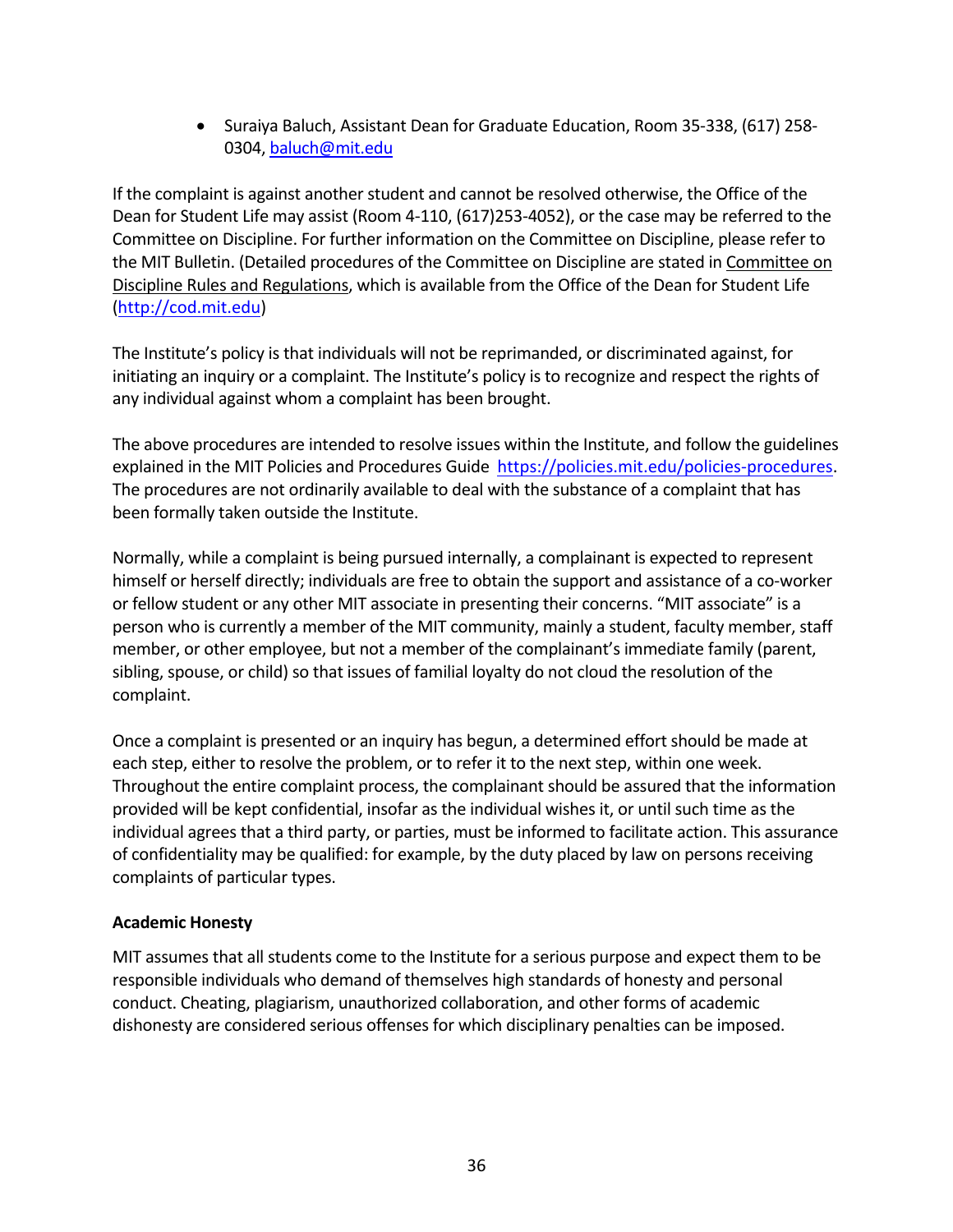Some academic offenses by students may be handled directly between a faculty member and the student, possibly with the assistance of the Department Head. More information on academic honesty can be found on the MIT website at https://integrity.mit.edu.

#### **Part X: Campus Resources**

Online portal for resources related to the following topics: Academic Planning and Tools; Activities, Arts and Recreation; Advising and Academic Support; Careers, Jobs, and Internships; Essentials; Finances; Housing, Dining and Transportation; International Opportunities; Personal Support and Wellness; Professional Development; Public Service; Research; Safety; Social Justice and Inclusion. http://resources.mit.edu

#### **Campus Phone Numbers**

To dial on-campus numbers from a cell phone or off-campus line:

To reach the MIT Police, dial 100 from a campus phone or dial 617-253-1212 from a cell phone or off-campus line.

 $2-xxxx = (617) 452-xxxx$  $3-xxxx = (617) 253-xxxxx$  $4 - xxxx = (617) 324 - xxxx$ 7-5xxx = (617) 577-5xxx 8-xxxx = (617) 258-xxxx

#### **A Word on Numbers: Majors**

If you hadn't noticed already, many things at MIT are referred to by numbers. Buildings, rooms, classes, departments—almost everything has a number! For instance, an MIT student might say, "I am Course 8," instead of saying, "I am a Physics major." As a Chemical Engineering student, you are in Course 10 (you may have noticed that all ChemE course numbers begin with 10). For your enlightenment, and to facilitate communication between you and your students, here is the full list of departments by number:

| Course | Department                                         |
|--------|----------------------------------------------------|
| -1     | Civil and Environmental Engineering                |
| 2      | <b>Mechanical Engineering</b>                      |
| 3      | Materials Science and Engineering (DMSE)           |
| 4      | Architecture                                       |
| 5      | Chemistry                                          |
| 6      | Electrical Engineering and Computer Science (EECS) |
| 7      | <b>Biology</b>                                     |
| 8      | <b>Physics</b>                                     |
| 9      | Brain and Cognitive Sciences (BCS)                 |
| 10     | <b>Chemical Engineering</b>                        |
|        | <b>Urban Studies and Planning</b>                  |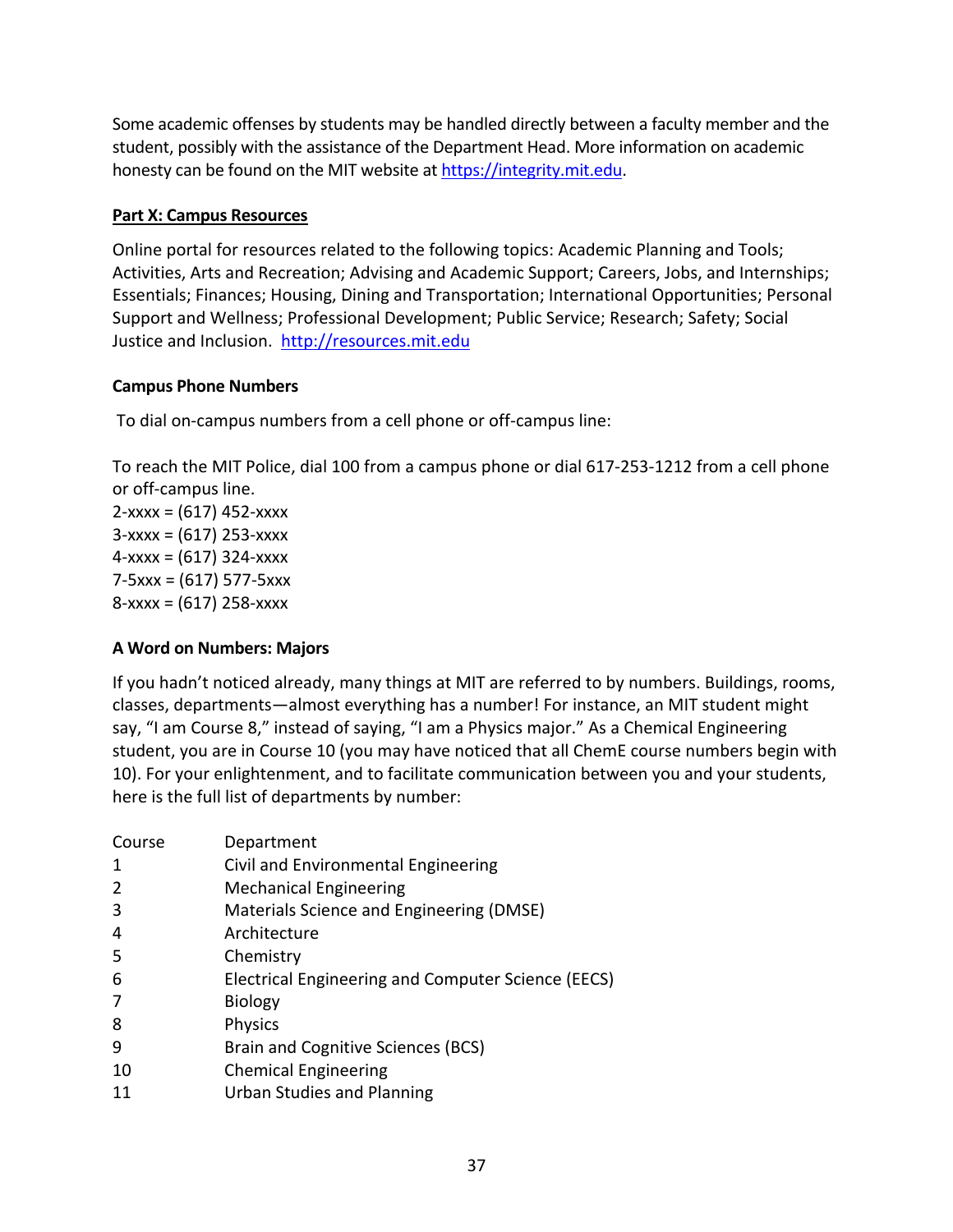| 12          | Earth, Atmospheric and Planetary Sciences (EAPS) |
|-------------|--------------------------------------------------|
| 14          | Economics                                        |
| 15          | Management (Sloan)                               |
| 16          | <b>Aeronautics and Astronautics</b>              |
| 17          | <b>Political Science</b>                         |
| 18          | <b>Mathematics</b>                               |
| 20          | <b>Biological Engineering</b>                    |
| 21A         | Anthropology                                     |
| 21G         | <b>Global Studies and Languages</b>              |
| 21H         | History                                          |
| 21L         | Literature                                       |
| 21M         | <b>Music &amp; Theater Arts</b>                  |
| 22          | <b>Nuclear Science and Engineering</b>           |
| 24          | Linguistics and Philosophy                       |
| CMS/21W     | Comparative Media Studies/Writing                |
| <b>CSB</b>  | <b>Computational &amp; Systems Biology</b>       |
| <b>HST</b>  | <b>Health Sciences and Technology</b>            |
| <b>IDSS</b> | Institute for Data, Systems, and Society         |
| <b>MAS</b>  | Media Arts & Sciences (Media Lab)                |
| <b>STS</b>  | Science, Technology and Society                  |
| <b>WGS</b>  | Women's & Gender Studies                         |

#### **Buildings**

Every building at MIT has a number. Odd numbered buildings are to the west of the Great Dome (Building 10), and even numbered buildings are to the east. Buildings in the West, Northwest, or East portions of campus have a letter preceding the number (i.e., NW14 is in the Northwest). If you use a smartphone to navigate your way around campus, Google Maps shows the building numbers for many buildings on the MIT campus. There is also an app for MIT campus maps available for free download, information available here: https://ist.mit.edu/mitmobile-app

#### **Office of Graduate Education (OGE)**

Staff in the Office of Graduate Education provide advice and counsel on a variety of issues including faculty/student relationships, changing your advisor, conflict negotiation, funding, academic progress, interpersonal concerns, and a student's rights and responsibilities. They also provide clarification about Graduate Policies and Procedures.

Assistant Dean Suraiya Baluch is available to meet with students, 35-338, 617-258-0304, baluch@mit.edu http://oge.mit.edu/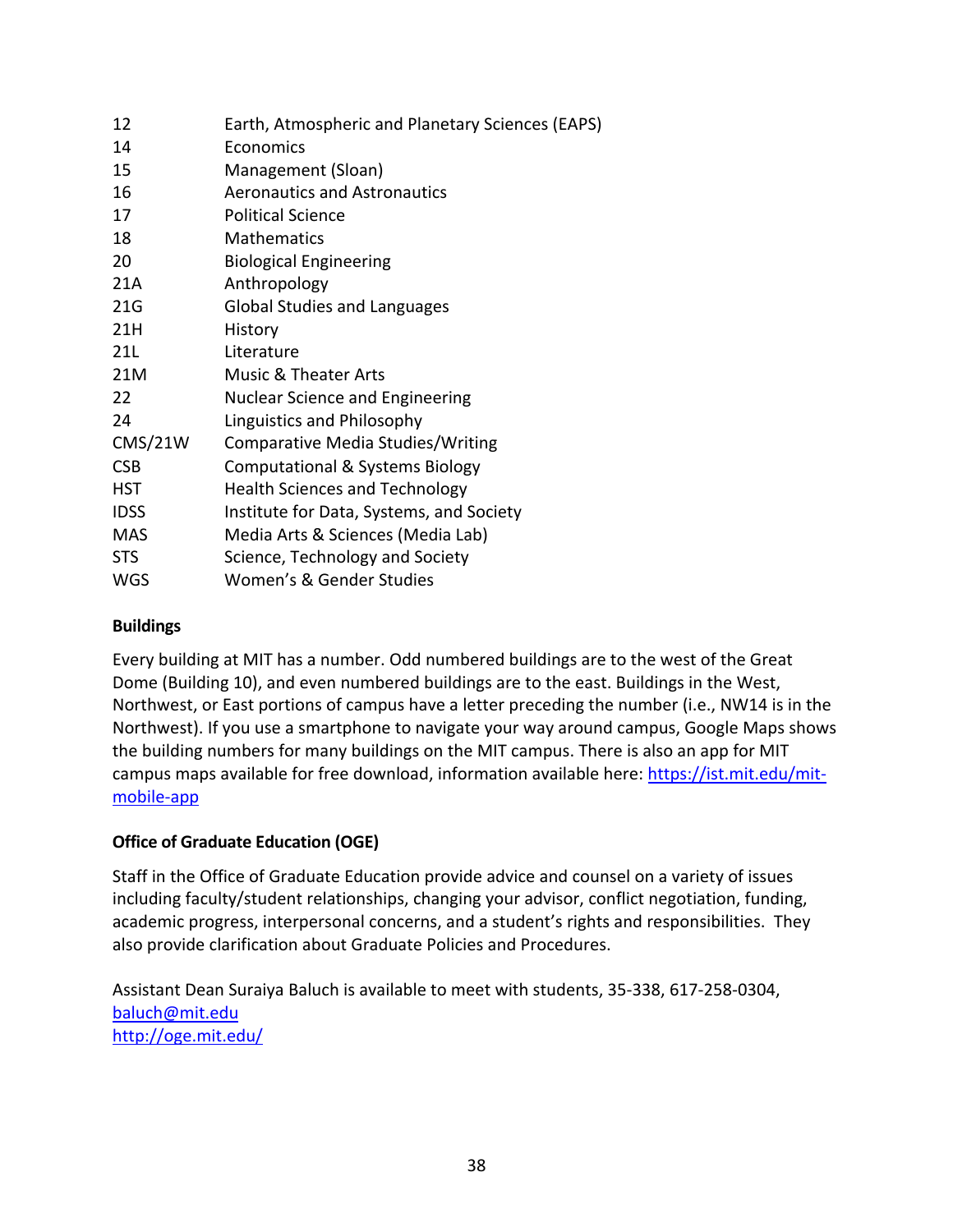#### **MIT Ombuds Office**

The MIT Ombuds Office helps people express concerns, resolves disputes, manages conflicts, and learn more productive ways of communicating. The Ombuds Office serves as an independent, confidential\*, neutral, and informal resource to the diverse MIT community. Room 10-213, 617-253-5921, http://ombud.mit.edu/

#### **Institute Discrimination & Harassment Response Office (IDHR)**

Any student, faculty, or staff member who has concerns about gender discrimination, including any concerns pertaining to sexual misconduct, is encouraged to seek the assistance of those listed on the IDHR website. They will provide information on resources for assistance and options to address concerns. Those options may vary depending on the nature of the complaint, whether the Complainant is a student, faculty, or staff member, the wishes of the Complainant regarding confidentiality, and whether the Complainant prefers to proceed formally or informally.

You can reach out to anyone listed on the following website or the email listed below for an informed conversation of to report a concern: http://idhr.mit.edu/our-office/about W31-223, idhr@mit.edu

#### **iREFS**

iREFS provide confidential, peer-to-peer support for all graduate students at the Institute and also point students to other resources on campus. They are graduate students formally trained and certified in conflict management skills. The iREFS also teach conflict management workshops upon request. To meet with an iREF, students can directly contact individual iREFS via the emails listed on the website below or email irefs-contact@mit.edu to ask for a meeting. Your request is seen by the iREFS co-chairs, who will forward your request to an iREFS member that best meets your preferences.

https://gsc.mit.edu/committees/hca/irefs/

#### **MIT Medical**

MIT Medical provides routine and urgent medical care as well as mental health and counseling services for the MIT community, including students. Building E23, 617-253-4481, http://medweb.mit.edu/index.html

#### **Student Mental Health & Counseling**

MIT Medical's Student Mental Health and Counseling Services works with students to identify, understand, and solve problems, and to help transform that understanding into positive action. MIT Mental Health is available to anyone in the MIT community with problems, questions, or concerns. For urgent issues, a mental health clinician is on call and available 24 hours a day, seven days a week. There are walk-in urgent hours weekday afternoons from 2:00-4:00pm.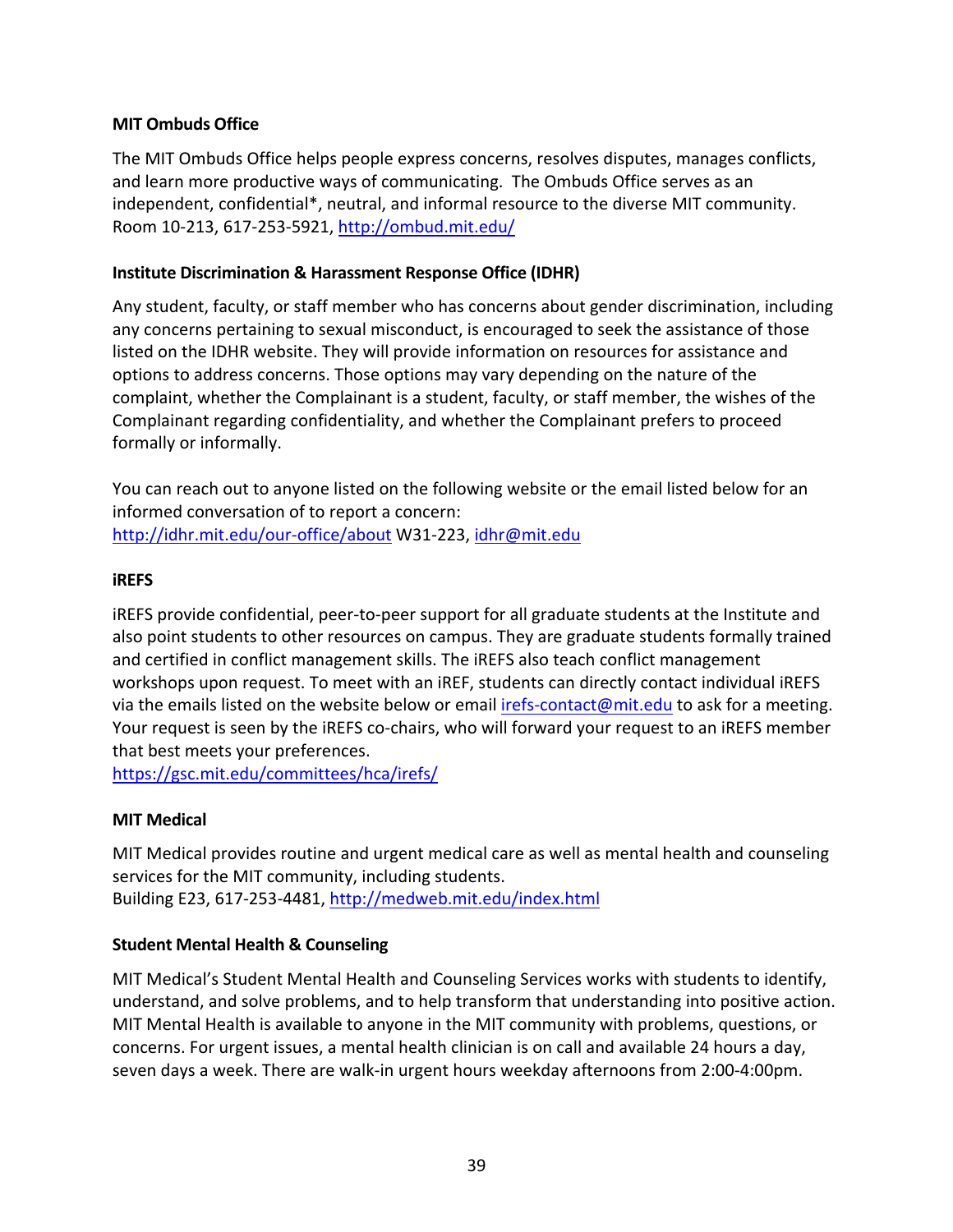Building E23 – 3rd Floor, 617-253-2916 (Appointments and Urgent Concerns on Weekdays), 617-253-4481 (Urgent Concerns on Nights and Weekends), http://medical.mit.edu/services/mental-health-counseling

#### **MIT Community Wellness**

Community Wellness at MIT Medical works with the entire MIT community to provide the resources and programs that can help you make healthy choices. Their offerings include: Exercise and Fitness; Spouses & Partners Connect; Sleep; Stress Reduction, Mindfulness, and Relaxation; Notice & Respond Workshops; Sexual Health; Health and Wellness Coaching; Eating Healthfully; Family Support; MedLinks; and MindHandHeart. They work with all members of the MIT community.

Room E23-3rd Floor, 617-253-1316, wellness@mit.edu https://medical.mit.edu/services/community-wellness

#### **Violence Prevention & Response (VPR)**

Violence Prevention and Response is MIT's primary, on-campus resource for preventing and responding to interpersonal violence, including sexual assault, dating and domestic violence, stalking, and sexual harassment. Their prevention specialists work with the entire campus to educate and raise awareness. Their hotline is available 24 hours a day to support survivors in deciding what to do next.

24-Hour Hotline: 617-253-2300, VPRadvocate@med.mit.edu, https://medical.mit.edu/community/violence-prevention

#### **Graduate Student Council (GSC)**

The GSC exists to enhance the overall graduate experience at MIT by promoting the general welfare and concerns of the graduate student body, creating new programs and initiatives to provide opportunities for growth and interaction, and communicating with the MIT Administration and Faculty on behalf of graduate students. The GSC is led by the Executive Committee and has various committees and boards to address graduate student issues. http://gsc.mit.edu/

#### **MIT Career Advising & Professional Development**

Career Advising & Professional Development guides all students as they explore and prepare for careers and health professions. E17-294, 617-715-5329 https://capd.mit.edu/

#### **Writing and Communication Center (WCC @ MIT)**

The WCC @ MIT offers free professional advice to MIT undergraduate students, graduate students, post-docs, faculty, lecturers, staff members, spouses, alums, visiting scientists and scholars. The WCC is staffed completely by communication experts. The WCC also provides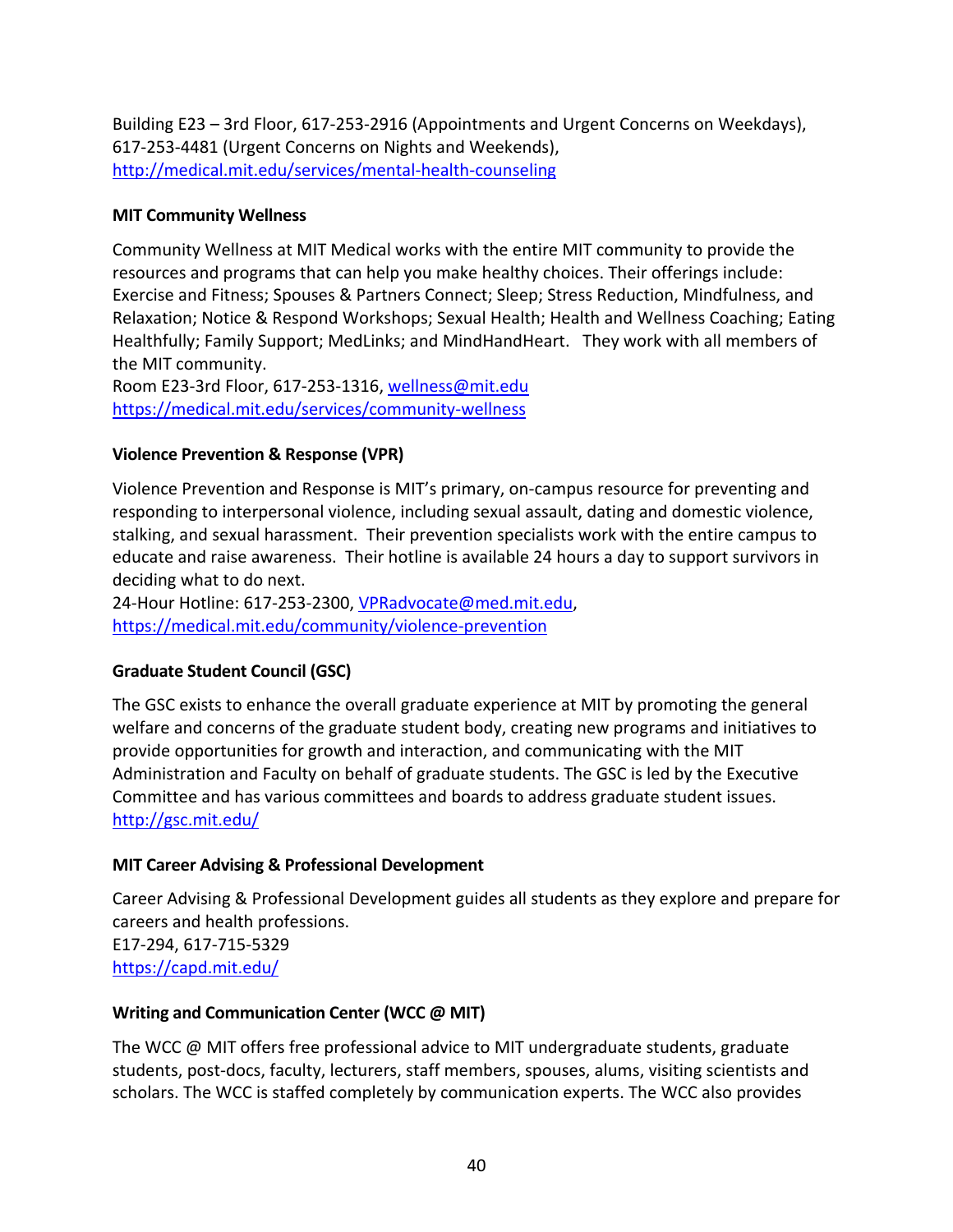specialized help to those for whom English is a second language and offers practice in pronunciation and conversation.

Register or Schedule an Appointment Online: http://mit.mywconline.com E18-233, 617-253-3090, writing-center@mit.edu http://cmsw.mit.edu/writing-and-communication-center/

#### **International Students Office**

The ISO serves all incoming and currently enrolled international students at the Institute. The ISO assists students in maintaining their legal status in the United States, provides support for their dependents, and promotes interaction with and integration into the MIT community at large.

Chemical Engineering ISO Advisor: Ms. Janka Moss, janka@mit.edu E18-219, 617-253-3795, iso-help@mit.edu http://iso.mit.edu/

#### **LBGTQ+ Services**

An Intercultural Resource for Diverse Gender, Romantic, and Sexual Identities LBGTQ+ Services supports numerous student, employee, and alumni groups as well as other departments and initiatives on campus aiming to foster equity, intersectionality, and the continuum of social justice. From individual student support to organizational development and institutional policy advocacy, LBGTQ+ Services' support, programming, and educational endeavors aim to enhance the experiences of MIT's LBGTQ+ community.

MIT Rainbow Lounge, Walker Memorial Second Floor (50-250) LGBTQ@MIT: 617-253-5440, lgbt@mit.edu https://lbgtq.mit.edu/

#### **Office of Multicultural Programs**

The Office of Multicultural Programs (MCP) provides support, advocacy, and celebrates our diverse undergraduate and graduate student populations by providing a myriad of educational and social opportunities. They help create a brave space for students to learn more about their own personal identity while valuing and respecting others. The Office of Multicultural Programs provides support for 70+ multicutural student groups on MIT's campus. From advising, event planning, organization support, and event funding, The Office of Multicultural Programs serves as a resource to both student groups and student leaders who seek to foster an inclusive campus environment at MIT.

A full list of multicultural student groups is available online here: http://studentlife.mit.edu/omp/about-omp/multicultural-organizations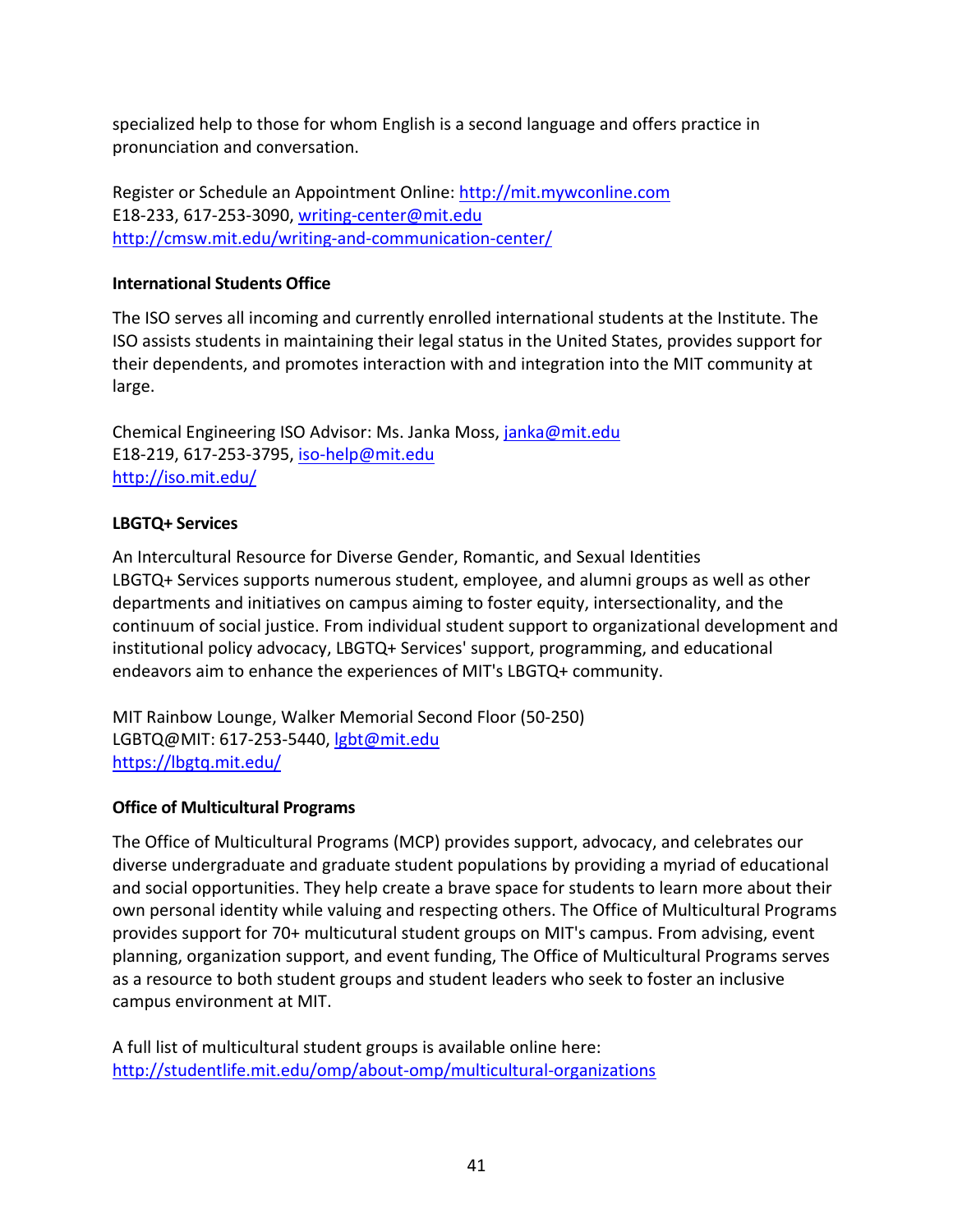Nina DeAgrela, Assistant Dean for Intercultural Engagement and Multicultural Programs – Office of Multicultural Program, 617-253-0225, tonina@mit.edu http://studentlife.mit.edu/omp

#### **SPXCE: Social Justice Programming & Cross Cultural Engagement**

With a student-centered approach, the Social Justice Programming & Cross Cultural Engagement Intercultural Center (SPXCE, pronounced "space") works to foster a more inclusive, equitable, and affirming MIT campus climate. As a collaborative initiative between the Office of Multicultural Programs and LBGTQ@MIT, the SPXCE provides intersectional social justice education, support, community-building, and leadership development. The SPXCE serves as a place where students can feel at home and exist in their wholeness while exploring all of their identities authentically with compassion and care.

SPXCE Intercultural Center, W31-110, Open M-F, 10:00am-8:00pm https://spxce.mit.edu/

#### **Spiritual Support: MIT Office of Religious, Spiritual, and Ethical Life (ORSEL)**

At MIT, there are about forty active student religious organizations on campus, many of which are supported by one of twenty-five ORSEL affiliated professionals. Affiliates support oncampus programming, provide confidential one-on-one counseling, and advise student religious organizations.

Through regular opportunities for worship, meditation, prayer, and study, the office is a resource for students, faculty, and staff, of all faith traditions and belief systems. The chaplains provide religious, spiritual, and educational programming, as well as confidential\* counseling and crisis support.

http://studentlife.mit.edu/orsel

\*Chaplains who are ordained clergy within their religious traditions are confidential resources for members of the community.

#### **GAIN (The Graduate Assistance and Information Network)**

MIT/GAIN is a free, 24/7 confidential service that can make life easier for students and their families. One call puts you in touch with work-life experts who can provide personalized resources and referrals across the wide range of topics listed here: Legal; Work & Career; Parenting; Financial; Home & Daily Living; Wellness.

844-MIT-GAIN, info@mitgain.com http://mitgain.com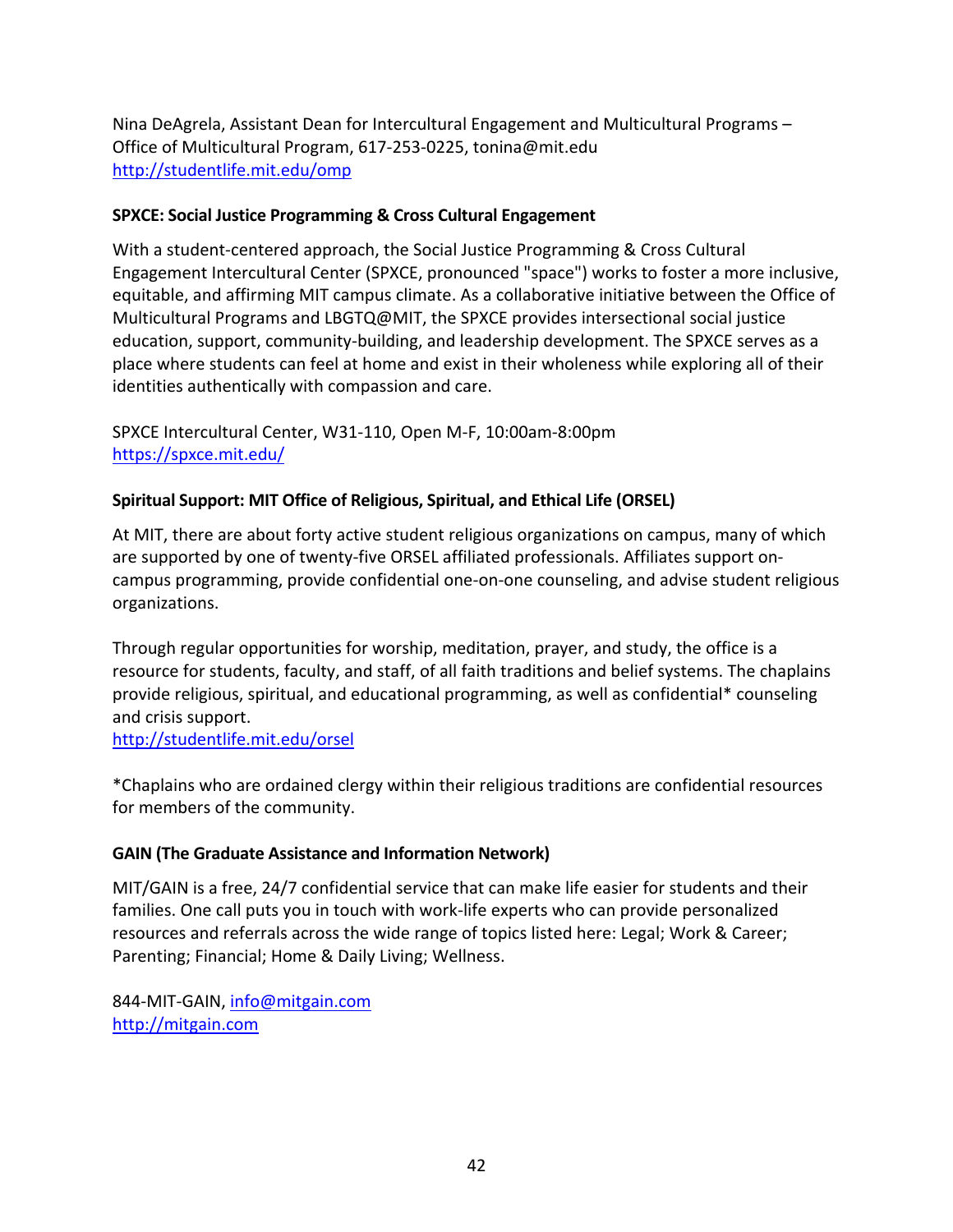#### **MIT Work-Life Center**

The MIT Work-Life Center offers a wide range of programs and resources that address specific life issues and events. Call on us whenever you need a solution, big or small. Whatever your phase of life, whatever your challenge, we're here to lend support and connect you with helpful resources. Consultations and referrals are available at no cost to MIT faculty, staff, postdocs, and graduate students, as well as their partners and families

NE49-5000, 617-253-1592, worklife@mit.edu http://hrweb.mit.edu/worklife/welcome

#### **MIT Spouses & Partners Connect**

MIT Spouses & Partners Connect supports the personal, social, and professional growth of all spouses and partners of MIT community members who have relocated to the Boston area. They provide consultations, programs, events, and other opportunities for our members to connect with each other, make friends, learn English, and get information about living and parenting in Boston.

E23-385, 617-253-1614, spousesandpartners@mit.edu http://spouses.mit.edu/

#### **Child Care & Parenting Resources**

The MIT Work-Life Center provides comprehensive resources and assistance for MIT parents who need guidance around finding and choosing child care, schools and summer camps. https://hr.mit.edu/worklife/child-care

The MIT Work-Life Center offers an internationally recognized program of services to support MIT community members who are raising children. https://hr.mit.edu/worklife/parenting

#### **Financial Literacy Initiative**

In 2015, the OGE, in collaboration with MIT Federal Credit Union (FCU), launched a initiative to address and improve student financial literacy. Part of that initiative is the introduction of iGrad, a financial literacy portal with resources and tools available to the MIT community. https://oge.mit.edu/finances/financial-literacy/ https://mit.igrad.com/

#### **Registrar's Office**

Includes the Academic Calendar, Registration (including add-drop), Subjects, and Transcripts/Enrollment Verification https://registrar.mit.edu/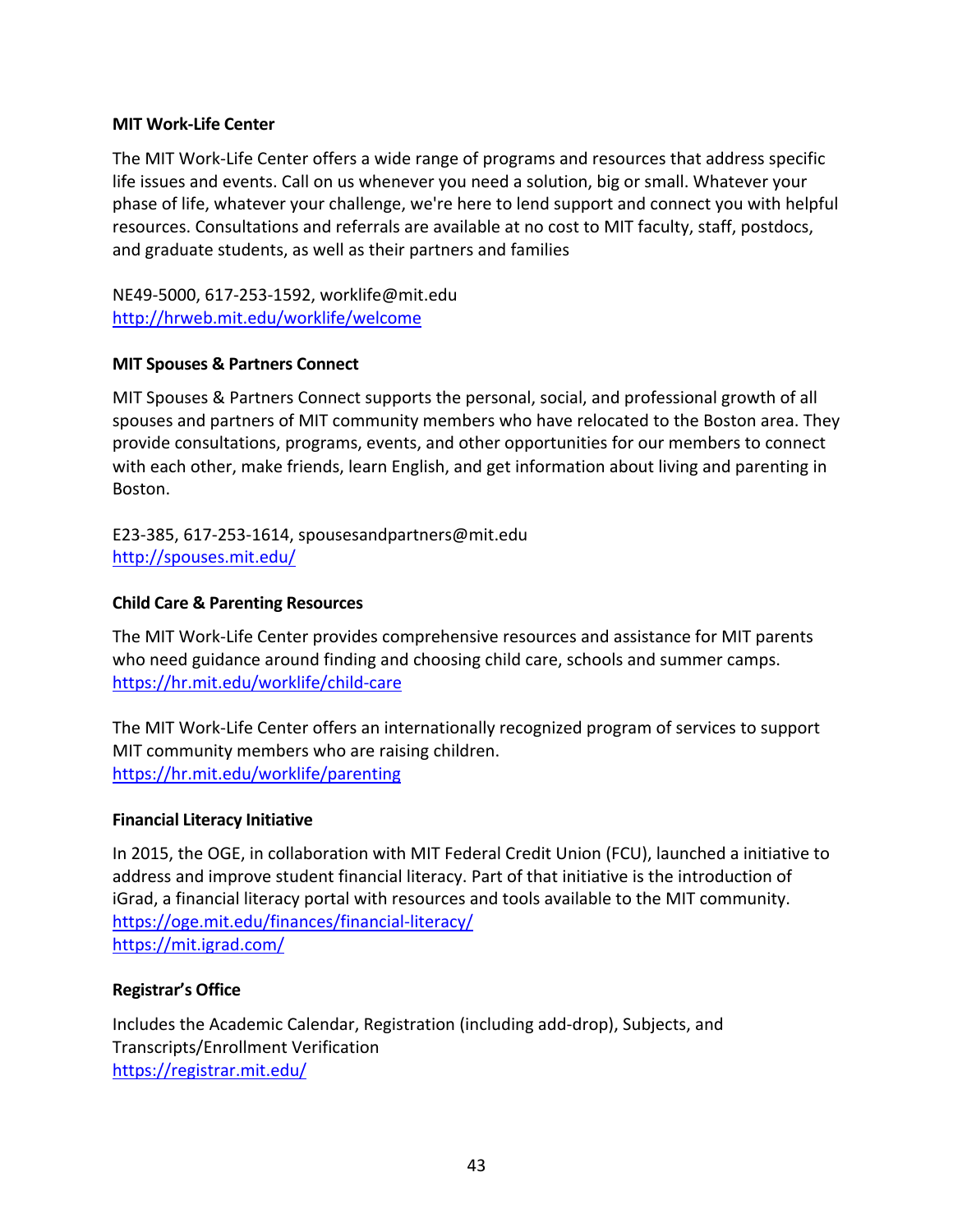#### **Student Financial Services**

11-120, 617-258-8600, sfs@mit.edu http://sfs.mit.edu/

#### **Graduate, Family, and Off-Campus Housing**

http://housing.mit.edu/graduatefamily/graduate\_family\_housing

#### **Parking & Transportation**

There are many ways to get around, both on campus and off campus. All of the details are available through the Parking and Transportation Office

(http://web.mit.edu/facilities/transportation/index.html) but here are some highlights:

- Public Transportation: MIT subsidizes the purchase of MBTA monthly passes for students.
- Parking: Options for paid student parking permits on campus.
- Biking: Subsidized Bluebike membership (bike share), bicycle storing, Fix-It Stations
- Shuttles: MIT offers many different shuttles as a way to get around, including Saferide (operates at night within and around the MIT campus) and the TECH shuttle (available around campus on weekdays)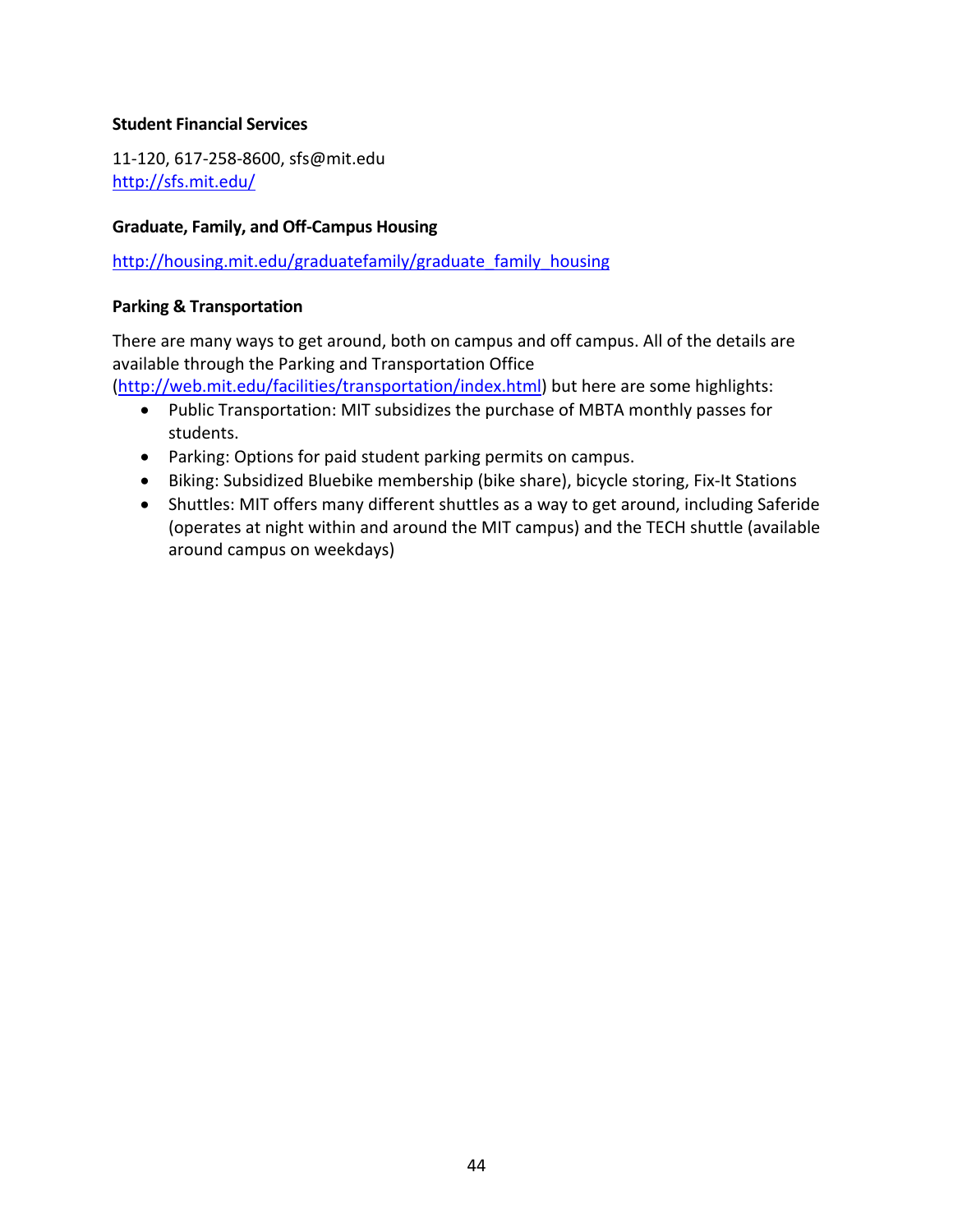## **Part XI: Important Departmental Forms**

Most departmental forms are now electronic forms, and may be found at: https://cheme-forms.mit.edu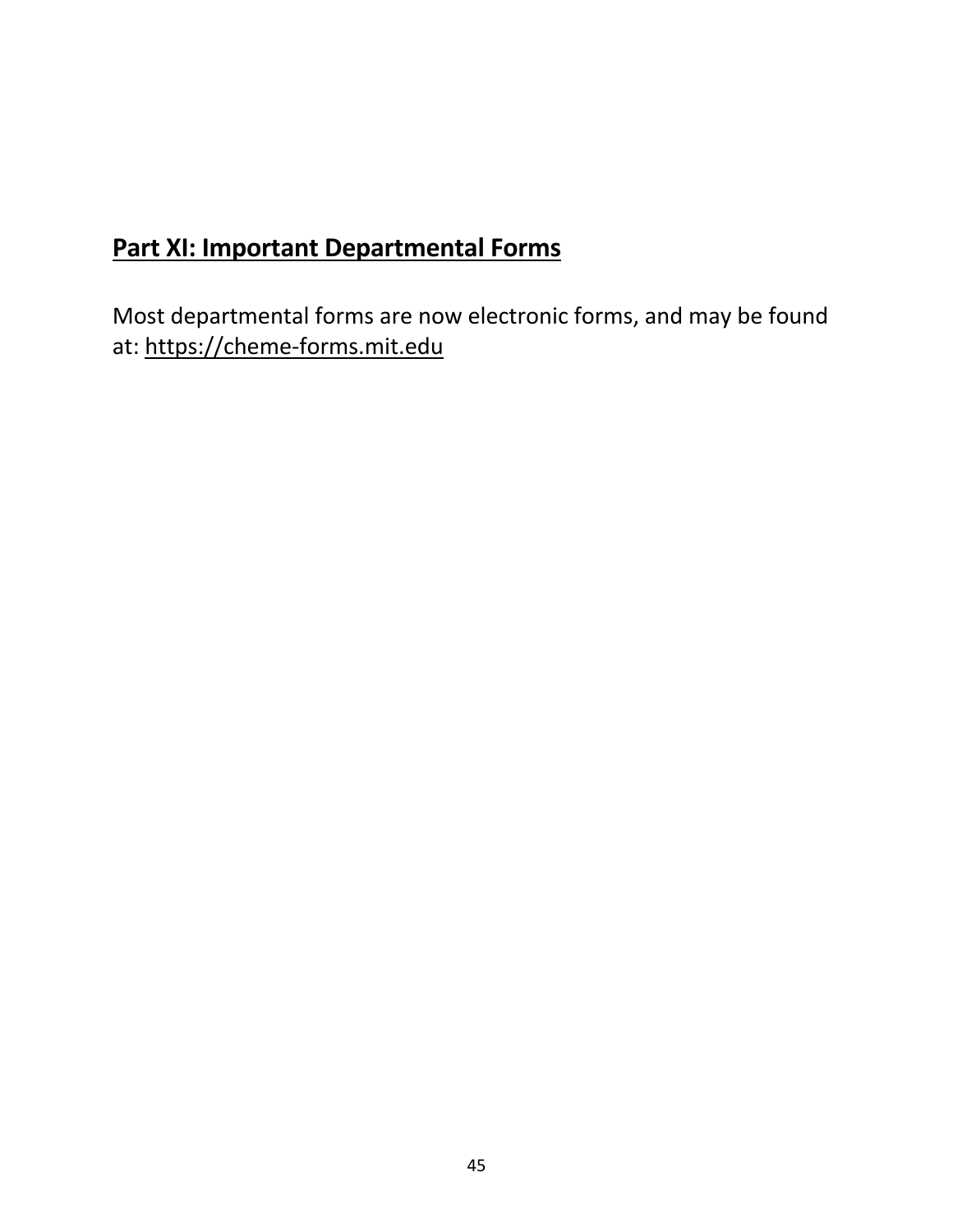#### **ADVISOR SELECTION FORM**

#### **CHEMICAL ENGINEERING DEPARTMENT**

**Directions: All PhD / ScD / PhDCEP students should submit this form to the Student Office (66-366) by December 17, 2021 This form will not be accepted without all of the required Faculty Signatures.**

| <b>I. RECORD OF MEETINGS WITH POTENTIAL RESEARCH ADVISORS</b><br>As part of the Research Advisor selection process, I have discussed possible research projects with the following six<br>Chemical Engineering faculty: |             |                          |  |
|-------------------------------------------------------------------------------------------------------------------------------------------------------------------------------------------------------------------------|-------------|--------------------------|--|
| <b>Faculty Name (Please Print)</b>                                                                                                                                                                                      | <b>Date</b> | <b>Faculty Signature</b> |  |
| 1.                                                                                                                                                                                                                      |             |                          |  |
|                                                                                                                                                                                                                         |             |                          |  |
| 3.<br><u> 1980 - Johann Barn, mars ar yn y brening yn y brening yn y brening y brening yn y brening yn y brening yn y b</u>                                                                                             |             |                          |  |
| <u> 1989 - Johann Stoff, deutscher Stoff, der Stoff, der Stoff, der Stoff, der Stoff, der Stoff, der Stoff, der S</u>                                                                                                   |             |                          |  |
| 5.                                                                                                                                                                                                                      |             |                          |  |
| 6.                                                                                                                                                                                                                      |             |                          |  |

#### II. **ADVISOR & PROJECT SELECTION**

1. FIRST CHOICE

Advisor Name:

Project Title:

Advisor Agreement: I hereby agree that if the student named above is assigned to me as one of the two doctoral students allowed by the Department, I will accept him/her as a doctoral student in my research group **(Advisor Signature, on or after November 17, 2021)** \_\_\_\_\_\_\_\_\_\_\_\_\_\_\_\_\_\_\_\_\_\_\_\_\_\_\_.

|--|

| Advisor Name:    |  |  |
|------------------|--|--|
| Project Title: J |  |  |
|                  |  |  |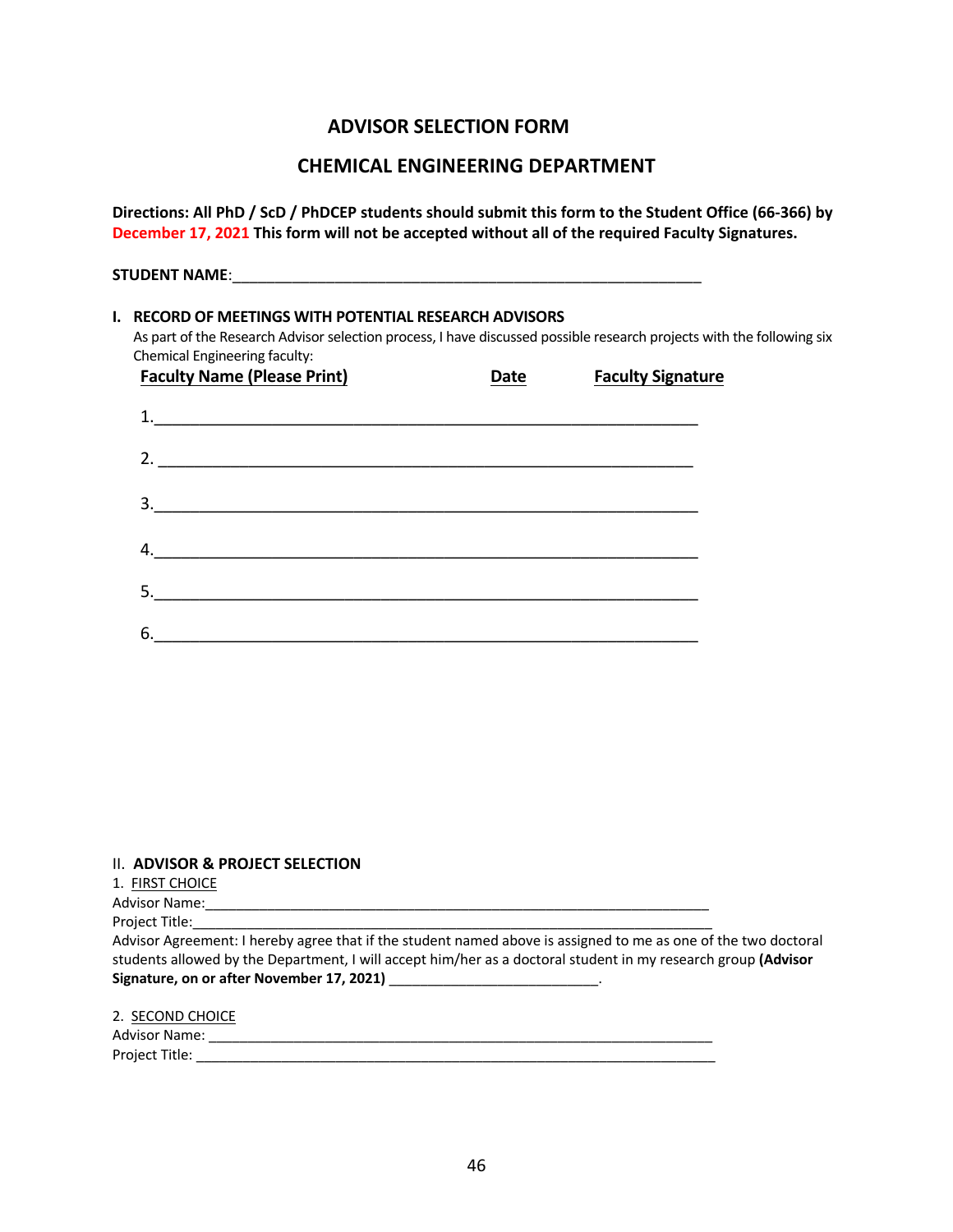#### **RECORD OF THESIS COMMITTEE MEETINGS**

#### **STUDENT NAME:**

As a Departmental rule, every graduate student in the PhD program should have a Thesis Committee Meeting at least once every 12 months following the Thesis Proposal Presentation (for additional information about Thesis Committee Meetings, please consult the Chemical Engineering Graduate Student Handbook).

Your Student office record indicates (see below) that you have not had a Thesis Committee meeting during the last 12 months. In view of that, you should schedule a meeting within the next 3 months. Failure to do so will constitute Unsatisfactory Progress toward the doctoral degree, and may result in denial of future registration.

On Registration Day, please submit this form, signed by you and your research advisor(s), to the Graduate Officer. This is your acknowledgement that you need to convene your thesis committee soon (within the next 3 months).

#### **RESEARCH ADVISOR(S):**

#### **THESIS INFORMATION**

Title:

Thesis Proposal Completion date:

Committee Dates:

Thesis Committee Members:

Student Signature:

Research Advisors (s) Signature: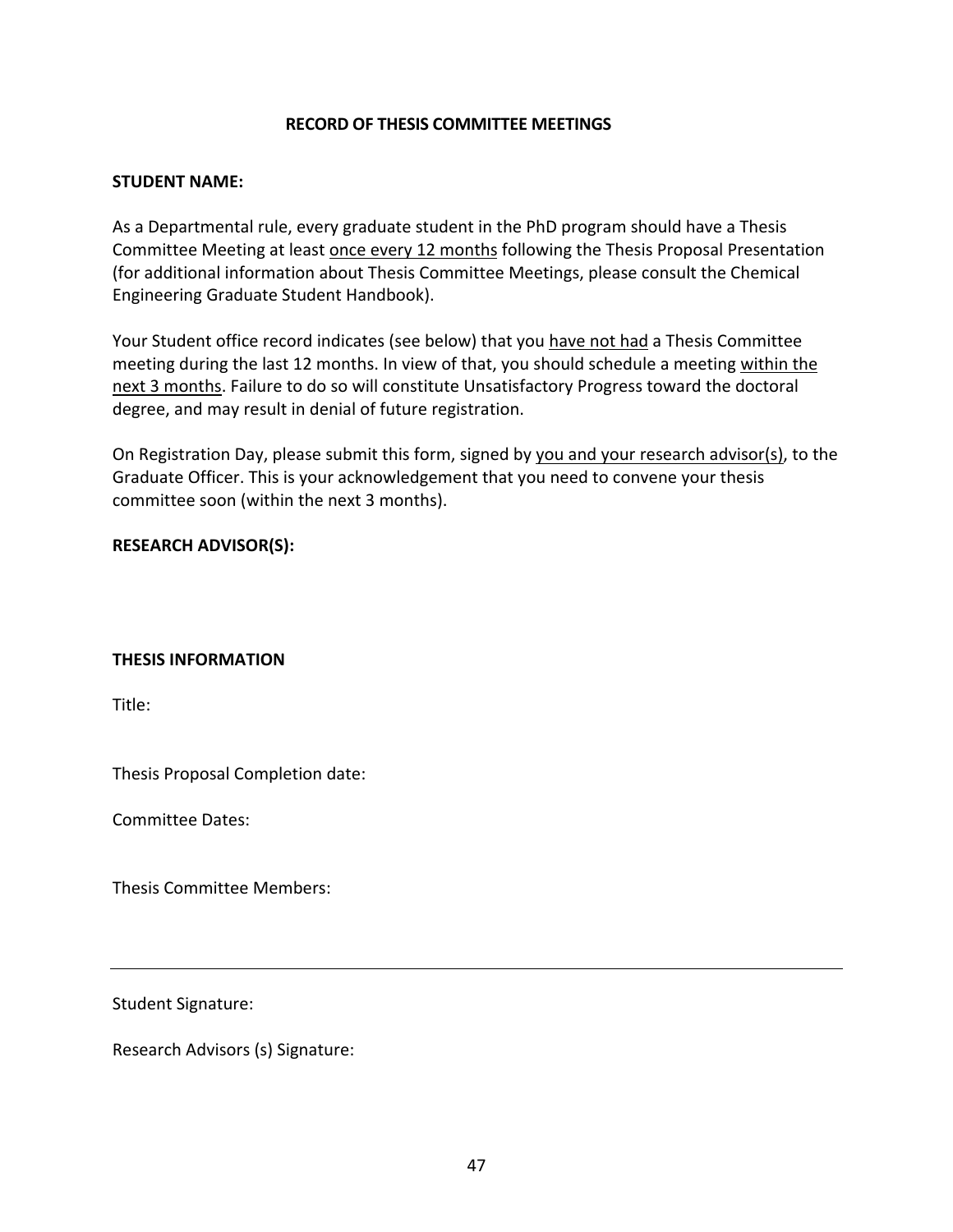#### **CHEMICAL ENGINEERING DEPARTMENT MSCEP STUDENT DEPARTURE FORM**

| Name:               |  |
|---------------------|--|
| Office Number:      |  |
| Phone Number:       |  |
| Email:              |  |
| Date of Graduation: |  |

- 1. Office space has been returned to satisfactory condition:
	- a) Desk drawers and shelves are completely emptied:

\_\_\_\_\_\_\_\_\_\_\_\_\_\_\_\_\_\_\_\_\_\_\_\_\_\_\_\_\_\_\_\_\_\_\_\_\_\_\_\_\_\_\_\_\_\_\_\_\_\_\_\_\_\_\_\_\_

- b) Desk top, drawers, and shelves have been cleaned of any food residues, dust, and other detritus:\_\_\_\_\_\_\_
- c) Desk drawers are left unlocked:
- d) Any needed repairs have been reported:

Confirmed and signed by: Chris Monaco (room 66-371, monacoc@mit.edu) or Brian Smith (66-471, bssmith@mit.edu, 3-6238)

2. All office and desk keys and material borrowed from the Chemical Engineering Dept. have been returned to the Executive Officer Assistant in 66-350. Yes \_\_\_\_\_\_\_\_\_\_ No\_\_\_\_\_\_\_\_\_\_\*

Confirmed and signed by Executive Officer Assistant (66-350)

\_\_\_\_\_\_\_\_\_\_\_\_\_\_\_\_\_\_\_\_\_\_\_\_\_\_\_\_\_\_\_.

\_\_\_\_\_\_\_\_\_\_\_\_\_\_\_\_\_\_\_\_\_\_\_\_\_\_\_\_\_\_\_\_\_\_\_\_\_\_\_\_\_\_\_\_\_\_\_\_\_\_\_\_\_\_

\*Keys are not being returned at this time because student is staying in the department for months as  $\blacksquare$  months as  $\blacksquare$